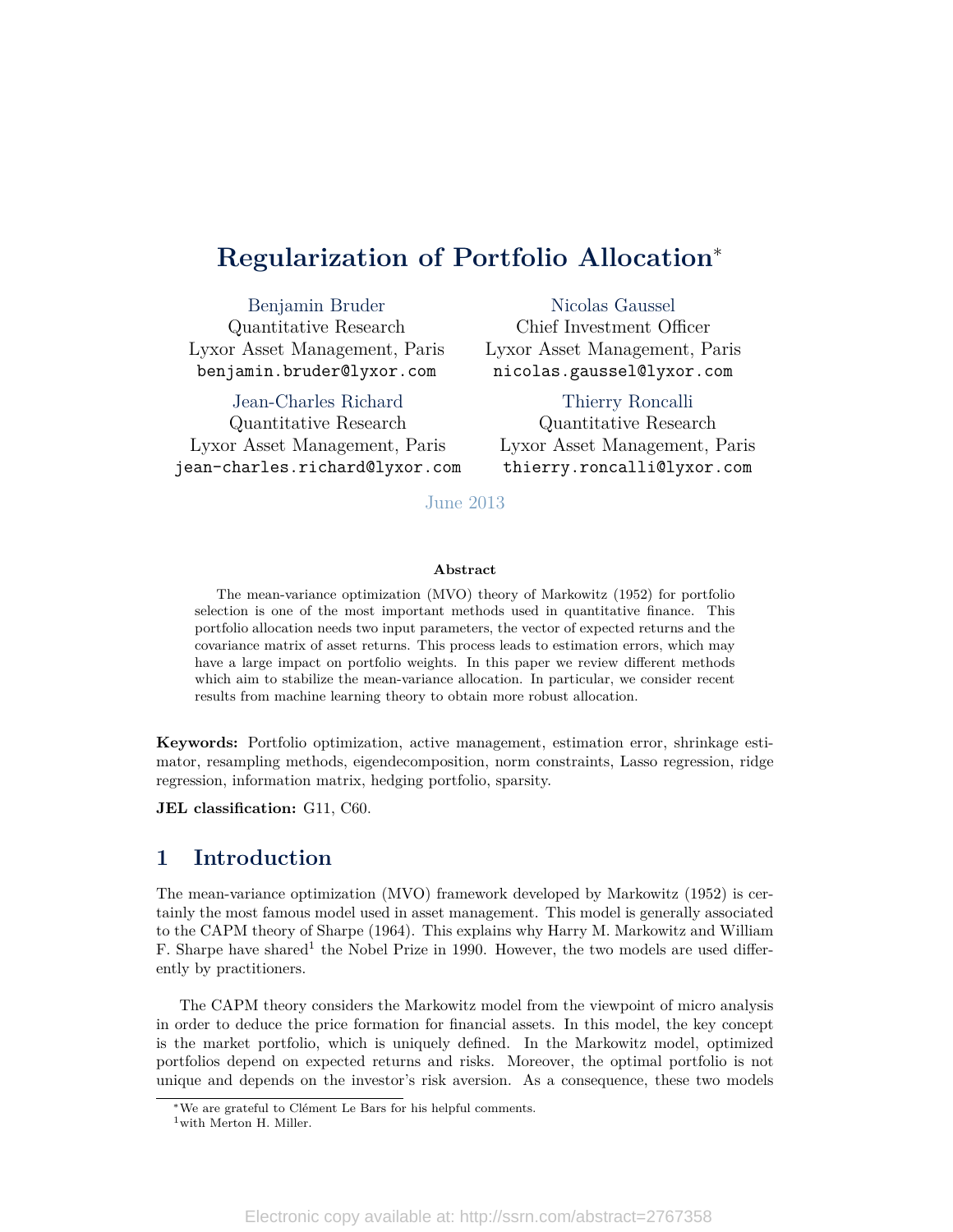pursue different purposes. While the CAPM theory is the foundation framework of passive management, the Markowitz model is the relevant framework for active management.

Nevertheless, even if the Markowitz model is a powerful model to transform the views of the portfolio manager into investment bets, it has suffered a lot of criticism because it is particularly dependent on estimation errors (Michaud, 1989). In fact, the Markowitz model is an aggressive model of active management (Roncalli, 2013). By construction, it does not make the distinction between real arbitrage factors and noisy arbitrage factors. The goal of portfolio regularization is then to produce less aggressive portfolios by reducing noisy bets.

The paper is organized as follows. Section two presents the motivations to use regularization methods. In particular, we illustrate the instability of mean-variance optimized portfolios. In section three, we review the different approaches of portfolio regularization. They concern the introduction of weight constraints, the use of resampling techniques or the shrinkage of covariance matrices. We also consider penalization methods of the objective function like Lasso or ridge regression and show how these methods may be used to regularize the inverse of the covariance matrix, which is the most important quantity in portfolio optimization. In section four, we consider different applications in order to illustrate the impact of regularization on portfolio optimization. Section five offers some concluding remarks.

### **2 Motivations**

### **2.1 The mean-variance portfolio**

Let us consider a universe of *n* risky assets. Let  $\mu$  and  $\Sigma$  be the vector of expected returns and the covariance matrix of asset returns<sup>[2](#page-1-0)</sup>. We note  $r$  the risk-free asset. A portfolio allocation consists in a vector of weights  $x = (x_1, \ldots, x_n)$  where  $x_i$  is the percentage of the wealth invested in the *i*<sup>th</sup> asset. Sometimes, we may assume that all the wealth is invested meaning that the sum of weights is equal to one. Moreover, we may also add some other constraints on the weights. For instance, we may impose that the portfolio is long-only. Let us now define the quadratic utility function  $U$  of the investor which only depends of the expected returns  $\mu$  and the covariance matrix  $\Sigma$  of the assets:

$$
\mathcal{U}\left(x\right) = x^{\top}\left(\mu - r\mathbf{1}\right) - \frac{\phi}{2}x^{\top}\Sigma x
$$

where  $\phi$  is the risk tolerance of the investor. The mean-variance optimized (or MVO) portfolio  $x^*$  is the portfolio which maximizes the investor's utility. The optimization problem can be reformulated equivalently as a standard QP problem:

$$
x^* = \arg\min \frac{1}{2} x^\top \Sigma x - \gamma x^\top \left(\mu - r\mathbf{1}\right)
$$

where  $\gamma = \phi^{-1}$ . Without any constraints, the solution yields the well known formula:

$$
x^* = \frac{1}{\phi} \Sigma^{-1} (\mu - r\mathbf{1}) = \gamma \Sigma^{-1} (\mu - r\mathbf{1})
$$

It comes that the Sharpe ratio of the MVO portfolio is:

$$
SR(x^* | r) = \frac{x^{*T} (\mu - r\mathbf{1})}{\sqrt{x^{*T} \Sigma x^*}}
$$

$$
= \sqrt{(\mu - r\mathbf{1})^T \Sigma^{-1} (\mu - r\mathbf{1})}
$$

<span id="page-1-0"></span><sup>&</sup>lt;sup>2</sup>In this paper, we adopt the formulation presented in the book of Roncalli (2013).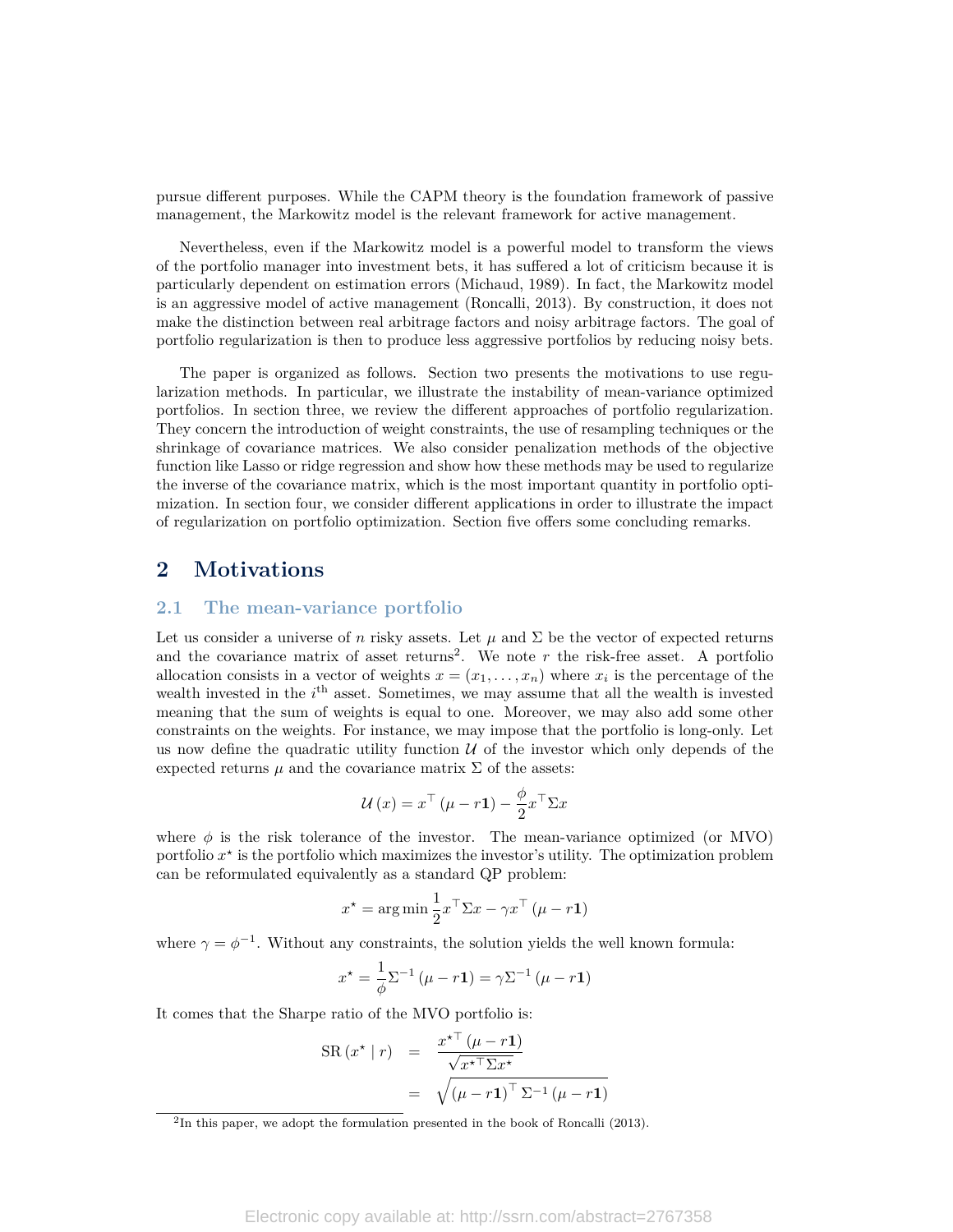We deduce that the optimal utility of the investor is:

$$
\mathcal{U}(x^*) = x^{*T} (\mu - r\mathbf{1}) - \frac{\phi}{2} x^{*T} \Sigma x^*
$$

$$
= \frac{1}{2\phi} (\mu - r\mathbf{1})^T \Sigma^{-1} (\mu - r\mathbf{1})
$$

$$
= \frac{1}{2\phi} \text{SR}^2 (x^* | r)
$$

Maximizing the mean-variance utility function is then equivalent to maximizing the ex-ante Sharpe ratio of the allocation.

**Remark 1** *Without lack of generality, we assume that the risk-free rate r is equal to zero in the rest of the paper.*

In practice, we cannot reach the optimal allocation because we don't know  $\mu$  and  $\Sigma$ . That is why we have to estimate these two quantities. Let  $R_t = (R_{1,t}, \ldots, R_{n,t})$  be the vector of historical returns for the different assets at time *t*. We then estimate  $\mu$  and  $\Sigma$  by maximum likelihood method:

$$
\hat{\mu} = \frac{1}{T} \sum_{t=1}^{T} R_t
$$
\n
$$
\hat{\Sigma} = \frac{1}{T} \sum_{t=1}^{T} (R_t - \hat{\mu}) (R_t - \hat{\mu})^{\top}
$$

We can therefore use the estimates  $\hat{\mu}$  and  $\hat{\Sigma}$  in place of  $\mu$  and  $\Sigma$  in mean-variance optimization. This estimation step is very easy. As mentioned by Roncalli (2013), "we could think that the job is complete. However, the story does not end here".

#### **2.2 Evidence of mean-variance instability**

Estimating the input parameters of the optimization program necessarily introduces estimation errors and instability in the optimal solution. This stability issue with estimators based on historical figures has been largely studied by academics<sup>[3](#page-2-0)</sup>. Before going into the details of this subject, we propose to illustrate the stability problem of the MVO portfolio with the following example.

<span id="page-2-1"></span>**Example 1** *We consider a universe of four assets. The expected returns are*  $\hat{\mu}_1 = 5\%$ ,  $\hat{\mu}_2 = 6\%, \ \hat{\mu}_3 = 7\%$  *and*  $\hat{\mu}_4 = 8\%$  *whereas the volatilities are equal to*  $\hat{\sigma}_1 = 10\%, \ \hat{\sigma}_2 = 12\%,$  $\hat{\sigma}_3 = 14\%$  and  $\hat{\sigma}_4 = 15\%$ . We assume that the correlations are the same and we have  $\hat{\rho}_{i,j} = \hat{\rho} = 70\%.$ 

We solve the mean-variance problem without constraints using the parameters given in Example [1.](#page-2-1) The risk tolerance parameter  $\phi$  is calibrated in order to target an ex-ante volatility<sup>[4](#page-2-2)</sup> equal to 10%. In this case the optimal portfolio is  $x_1^* = 23.49\%, x_2^* = 19.57\%,$ 

$$
\phi = \frac{\sqrt{\hat{\mu}^{\top} \hat{\Sigma}^{-1} \hat{\mu}}}{\sigma^{\star}}
$$

<span id="page-2-0"></span><sup>&</sup>lt;sup>3</sup>See for instance Michaud (1989), Jorion (1992), Broadie (1993) Ledoit and Wolf (2004) or more recently DeMiguel et al. (2011).

<span id="page-2-2"></span><sup>&</sup>lt;sup>4</sup>Let  $\sigma^*$  be the ex-ante volatility. We have: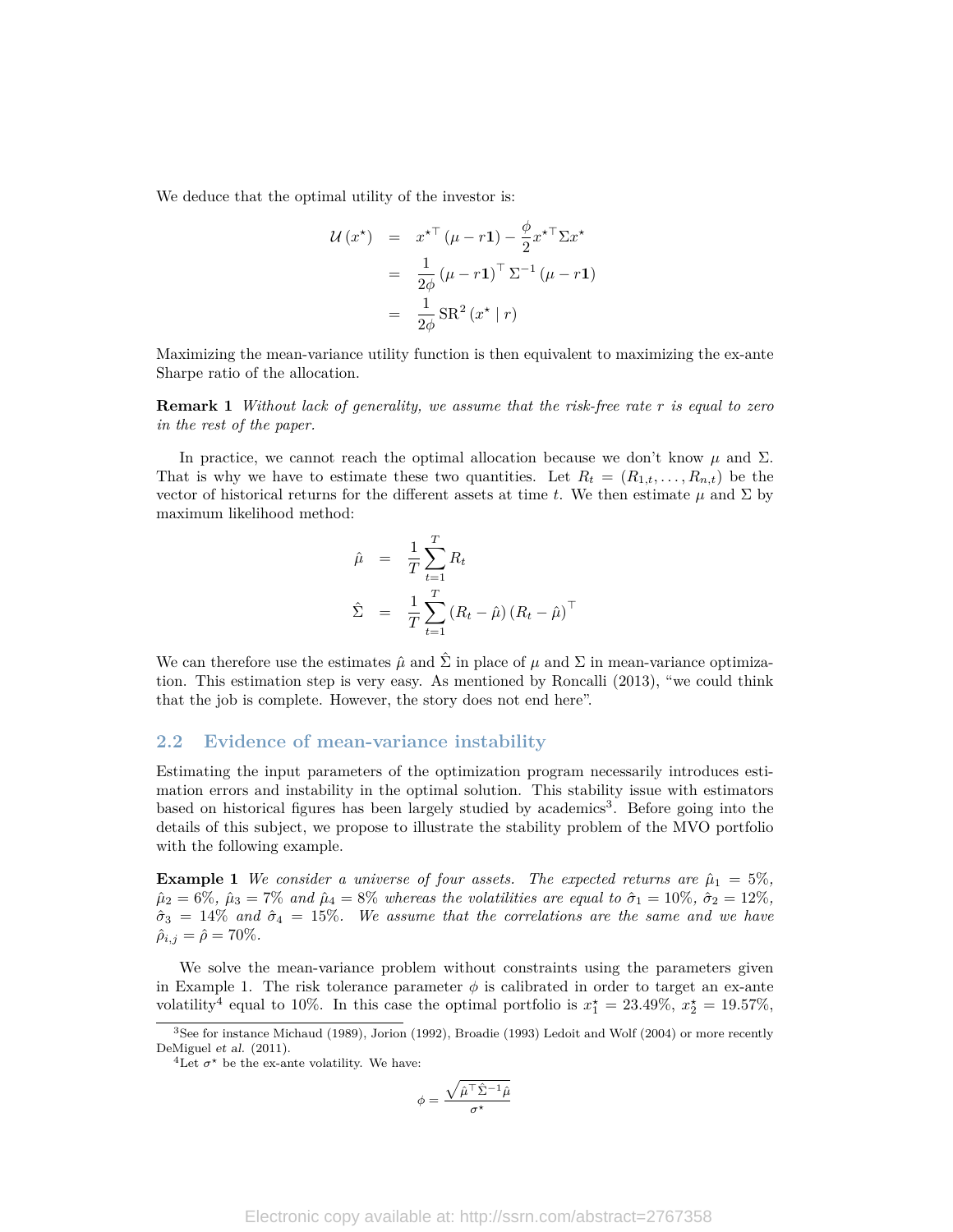$x_3^* = 16.78\%$  and  $x_4^* = 28.44\%$ %. In Table [1,](#page-3-0) we indicate how a small perturbation of input parameters changes the optimized solution. For instance, if the volatility of the second asset increases by 3%, the weight on this asset becomes −14*.*04% instead of 19*.*57%. If the realized return of the first asset is 6% and not 5%, the optimal weight of the first asset is almost three times larger (63*.*19% versus 23*.*49%). As a consequence, the optimized solution is very sensitive to estimation errors.

<span id="page-3-0"></span>

| ô                | 70%                 | $80\%$ |            | $80\%$     |        |
|------------------|---------------------|--------|------------|------------|--------|
| $\hat{\sigma}_2$ | 12\%                |        | $15\%$     | 15%        |        |
| $\hat{\mu}_1$    | 5%                  |        |            |            | $6\%$  |
| $x_1^*$          | $23.49\% + 19.43\%$ |        | 36.55%     | 39.56%     | 63.19% |
| $x_2^{\star}$    | $19.57\%$   16.19%  |        | $-14.04\%$ | $-32.11\%$ | 8.14\% |
| $x_3^{\star}$    | 16.78%   13.88%     |        | 26.11\%    | 28.26%     | 6.98%  |
| $x_4^{\star}$    | $28.44\% + 32.97\%$ |        | 37.17%     | 45.87%     | 18.38% |

Table 1: Sensitivity of the MVO portfolio to input parameters

The stability problem comes from the solution structure. Indeed, the solution involves the inverse of the covariance matrix  $\mathcal{I} = \hat{\Sigma}^{-1}$  called the information matrix. The eigenvectors of the two matrices are the same but the eigenvalues of  $\mathcal I$  are equal to the inverse of the eigenvalues of  $\hat{\Sigma}$  (Roncalli, 2013).

<span id="page-3-1"></span>**Example 2** *We consider our previous example but with another correlation matrix:*

$$
\hat{C} = \left(\begin{array}{ccc} 1.00 \\ 0.50 & 1.00 \\ 0.40 & 0.30 & 1.00 \\ -0.50 & 0.20 & 0.10 & 1.00 \end{array}\right)
$$

In Table [2,](#page-4-0) we consider Example [2](#page-3-1) and report the eigenvectors  $v_j$  and the eigenvalues  $\lambda_j$ of the covariance and information matrices. Results show that the most important factor[5](#page-3-2) of the information matrix is the less important factor of the covariance matrix. However the smallest factors of the covariance matrix are generally considered noise factors because they represent a small part of the total variance. This explains why MVO portfolios are sensitive to input parameters because small changes in the covariance matrix dramatically modify the nature of smallest factors. Despite the simplicity of the mean-variance optimization, the stability of the allocation is then a real problem. In this context, Michaud suggested that mean-variance maximization is in fact 'error maximization':

"The unintuitive character of many optimized portfolios can be traced to the fact that MV optimizers are, in a fundamental sense, estimation error maximizers. Risk and return estimates are inevitably subject to estimation error. MV optimization significantly overweights (underweights) those securities that have large (small) estimated returns, negative (positive) correlations and small (large) variances. These securities are, of course, the ones most likely to have large estimation errors" (Michaud, 1989, page 33).

In a dynamic framework, estimation errors can then dramatically change the weights leading to high turnover and/or high transaction costs. Moreover, the diversifiable risk is supposed

<span id="page-3-2"></span><sup>&</sup>lt;sup>5</sup>The  $j^{\text{th}}$  factor is represented by the eigenvector  $v_j$  and the importance of the factor is given by the eigenvalue  $\lambda_i$ .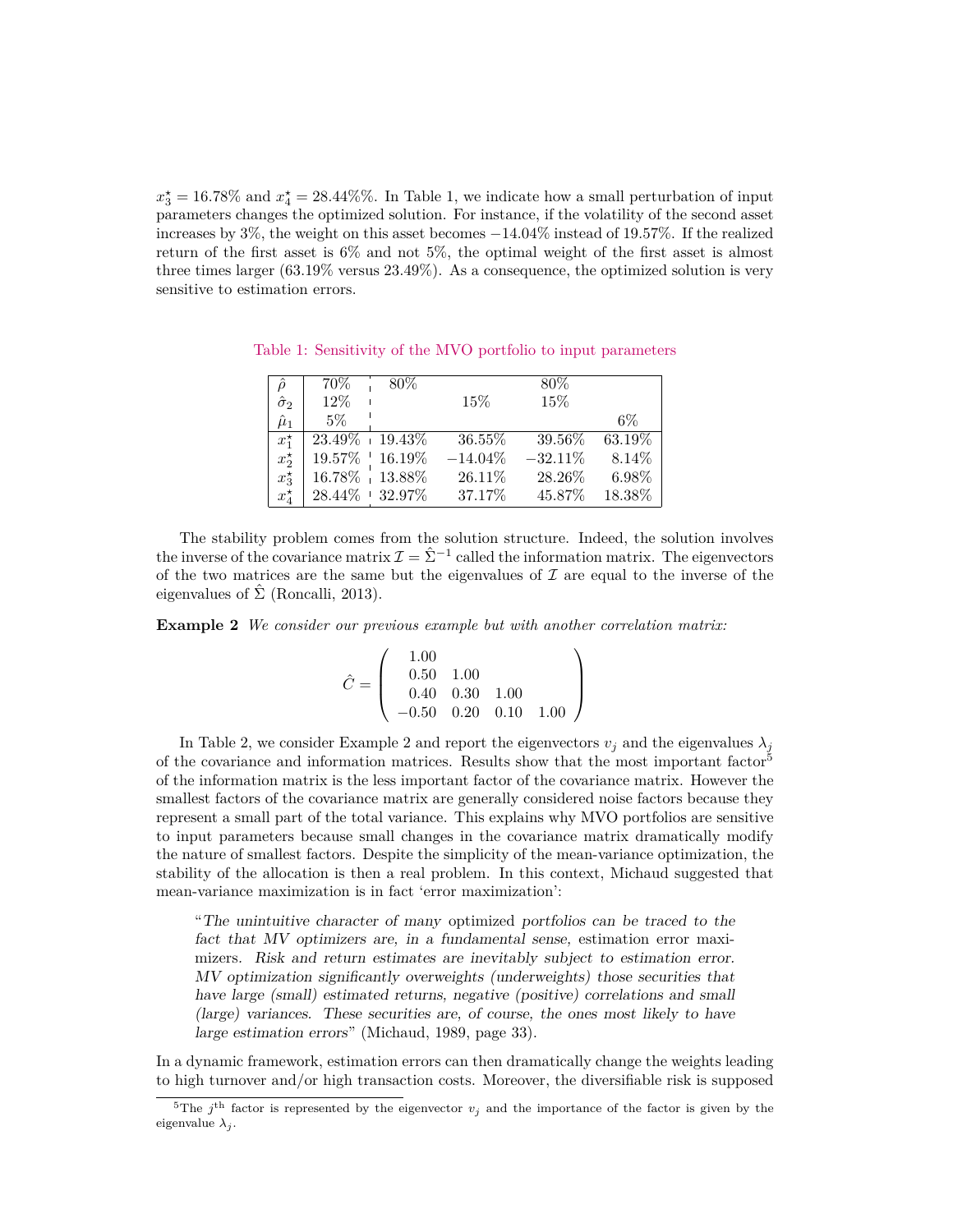to be decreased thanks to the optimization that can be underestimated. Aware from these problems, academics and practitioners have developed techniques to reduce the impact of estimation errors.

|       |       |          | Covariance matrix $\Sigma$ |          | Information matrix $\mathcal I$ |          |          |       |  |  |
|-------|-------|----------|----------------------------|----------|---------------------------------|----------|----------|-------|--|--|
| $v_i$ | $v_1$ | $v_2$    | $v_3$                      | $v_4$    | $v_1$                           | $v_2$    | $v_3$    | $v_4$ |  |  |
|       | 33.68 | 44.44    | $-22.21$                   | 79.99    | 79.99                           | $-22.21$ | 44.44    | 33.68 |  |  |
| 9     | 54.04 | $-0.79$  | $-72.62$                   | $-42.48$ | $-42.48$                        | $-72.62$ | $-0.79$  | 54.04 |  |  |
| 3     | 73.38 | 8.93     | 64.94                      | $-17.83$ | $-17.83$                        | 64.94    | 8.93     | 73.38 |  |  |
|       | 23.66 | $-89.13$ | $-3.92$                    | 38.47    | 38.47                           | $-3.92$  | $-89.13$ | 23.66 |  |  |
|       | 2.66  | 2.61     | 1.19                       | 0.20     | 510.79                          | 83.88    | 38.37    | 37.65 |  |  |

<span id="page-4-0"></span>Table 2: Eigendecomposition of the covariance and information matrices<sup>(\*)</sup> (in  $\%$ )

(\*) The eigenvalues of the information matrix are not expressed in %, but as decimals.

**Remark 2** *In Section [3.3.1,](#page-9-0) we will see how to interpret the eigenvectors and the eigenvalues of the covariance matrix in the MVO framework.*

### **2.3 Input parameters versus estimation errors**

After estimating the input parameters, the optimization is done as if these quantities were perfectly certain, implying that estimation errors are introduced into the allocation process. Various solutions exist to stabilize the optimization from the simplest to the most complicated, but we generally distinguish two ways to regularize the solution.

The first one consists in reducing the estimation errors of the input parameters thanks to econometric methods. For instance, Michaud (1998) uses the resampling approach to reduce the impact of noise estimation. Ledoit and Wolf (2003) propose to replace the covariance estimator by a shrinkage version whereas Laloux et al. (1999) clean the covariance matrix thanks to the random matrix theory. Another route is chosen by Black and Litterman (1992), who suggest combining manager views and market equilibrium to modify the expected returns<sup>[6](#page-4-1)</sup>.

The second way is to directly shrink the portfolio weights using weight bounds, penalization of the objective function or regularization of input parameters. Jagannathan and Ma (2003) show that imposing constraints on the mean-variance optimization can be interpreted as a modification of the covariance matrix. In particular, lower bounds (resp. upper bounds) decrease (resp. increase) asset return volatilities. Constraints on weights reduce then the degree of freedom of the optimization and the allocation is forced to remain in certain intervals. Instead of using constraints, we can also use other values of input parameters than those estimated with historical figures. For instance, we can consider a diagonal matrix instead of the full covariance matrix or we can use a unique value for the expected returns. This is the case of the equally-weighted (or EW) portfolio, which is the solution for the mean-variance portfolio when  $\Sigma = I_n$  and  $\mu = 1$ . This solution is obtained using

<span id="page-4-1"></span> $\frac{6}{6}$ See DeMiguel et al. (2011) for a review of shrinkage estimators of the covariance matrix of asset returns and the vector of expected returns.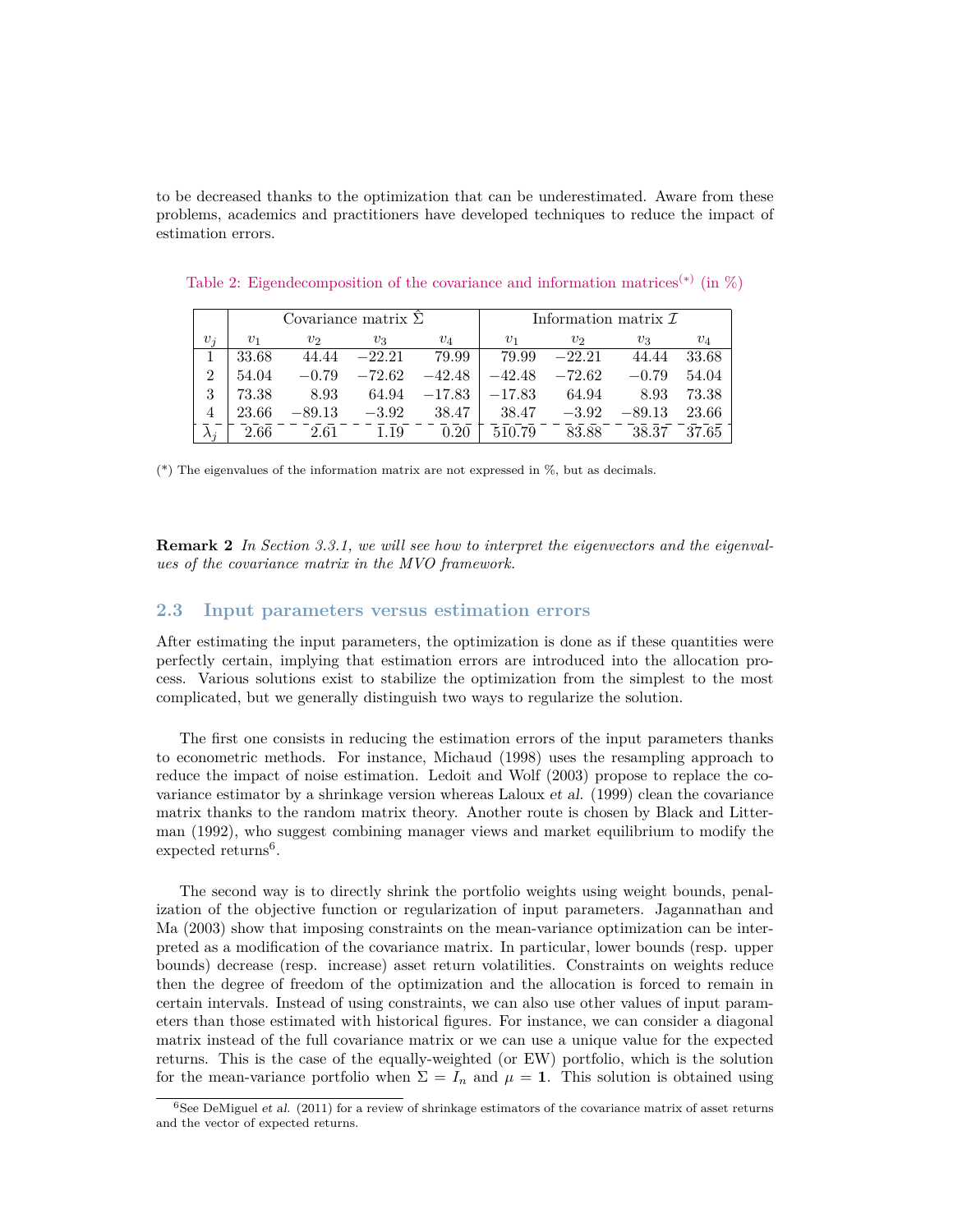wrong estimators. However, these estimators have a null variance and minimize the impact of estimation errors on the optimized portfolio.

The correction of estimation errors is such difficult task that several studies tend to show that heuristic allocations perform better than mean-variance allocations in terms of the Sharpe ratio. For example, DeMiguel et al. (2009) compare the performances of 14 different portfolio models and the equally-weighted portfolio on different datasets and conclude that sophisticated models are not better than the EW portfolio. More recently, Tu and Zhou (2011) propose to combine the EW portfolio with optimized allocation to outperform naive strategies. In a similar way, Dupleich et al. (2012) combine MVO portfolios with different lag windows to remove model uncertainty. By mixing stable noisy portfolios, the authors seek to improve the stability of the allocation. In fact, we will see that most of mixing schemes are equivalent to denoising input parameters.

### **3 Regularization methods for portfolio optimization**

In what follows, we present the most popular techniques used to solve the problem of estimation errors. The first three paragraphs concern weight constraints, resampling methods and shrinkage procedures of the covariance matrix. We then consider the penalization approach of the objective function. Finally, the stability of hedging portfolios based on the information matrix is explained in the last paragraph.

### **3.1 Using weight constraints**

Adding constraints is certainly the first approach that has been used by portfolio managers to regularize optimized portfolios, and it remains today the most frequent method to avoid mean-variance instability.

Let us consider the optimization problem with the normalization constraint:

$$
x^{\star}(\gamma) = \arg \max \frac{1}{2} x^{\top} \hat{\Sigma} x - \gamma x^{\top} \hat{\mu}
$$
  
u.c.  $\mathbf{1}^{\top} x = 1$ 

The constraint  $\mathbf{1}^\top x = 1$  means that the sum of weights is equal to one. It is easy to show that the optimized portfolio is then:

$$
x^{\star}(\gamma;\lambda) = \gamma \hat{\Sigma}^{-1} \tilde{\mu}
$$

where  $\tilde{\mu} = \hat{\mu} + (\lambda/\gamma) \cdot \mathbf{1}$  and  $\lambda$  is the Lagrange coefficients associated to the constraint. We notice that imposing a portfolio that is fully invested with a leverage equal to exactly one is equivalent to regularize the vector of expected returns. The constraint  $\sum_{i=1}^{n} x_i = 1$  is then already a regularization method.

**Example 3** *We consider a universe of four assets. The expected returns are*  $\hat{\mu}_1 = 8\%$ ,  $\hat{\mu}_2 = 9\%, \ \hat{\mu}_3 = 10\%$  *and*  $\hat{\mu}_4 = 8\%$  *whereas the volatilities are equal to*  $\hat{\sigma}_1 = 15\%, \ \hat{\sigma}_2 = 20\%$ ,  $\hat{\sigma}_3 = 25\%$  *and*  $\hat{\sigma}_4 = 30\%.$  *The correlation matrix is the following:* 

$$
\hat{C} = \left(\begin{array}{ccc} 1.00 \\ 0.10 & 1.00 \\ 0.40 & 0.70 & 1.00 \\ 0.50 & 0.40 & 0.60 & 1.00 \end{array}\right)
$$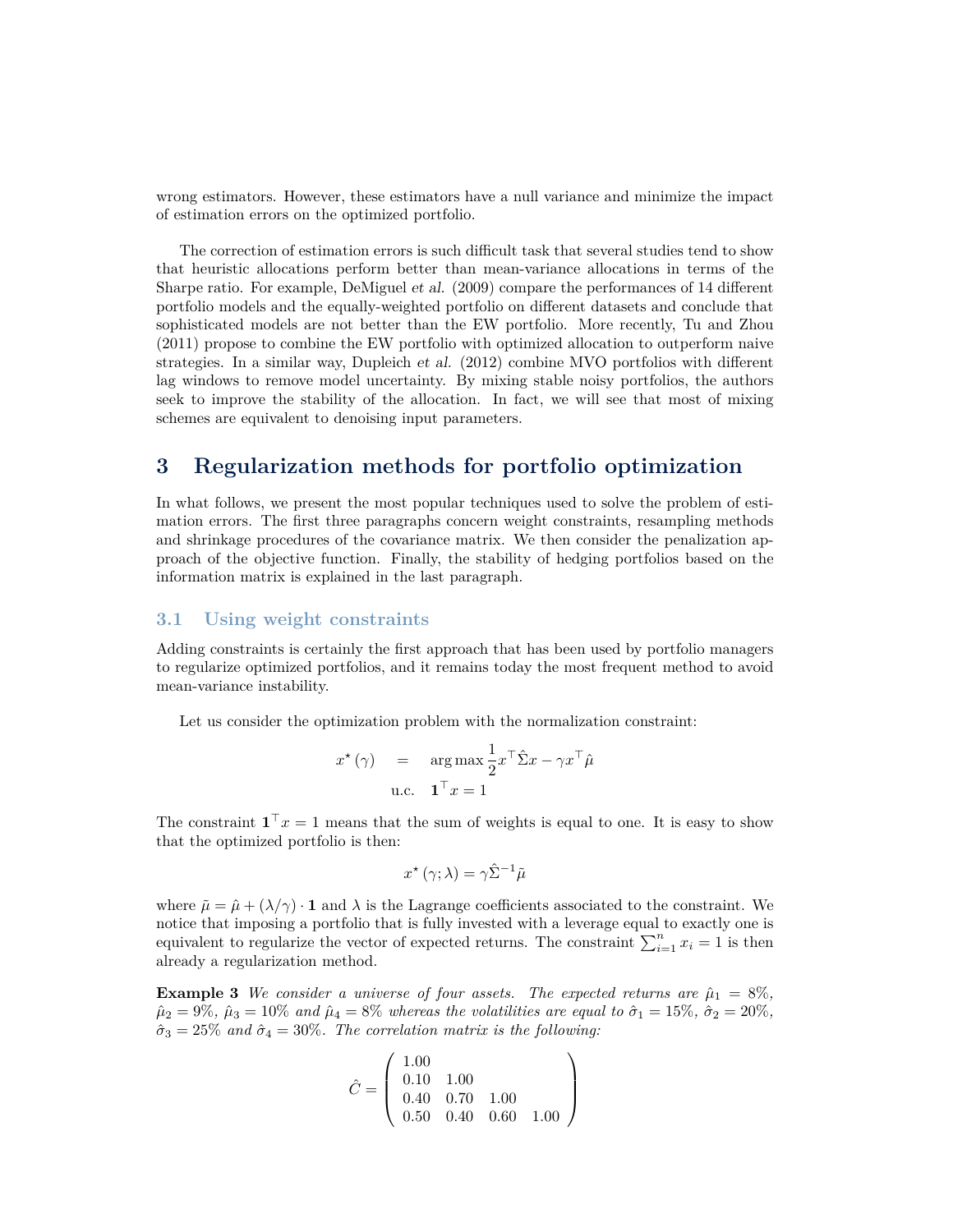If we suppose that  $\gamma = 0.5$ , we obtain results reported in Table [3.](#page-6-0) If there is no constraint, the portfolio is highly leveraged. For instance, the weight of the first asset is equal to 207.05%. By adding the simple constraint  $\sum_{i=1}^{n} x_i = 1$ , the dispersion of optimized weights is smaller<sup>[7](#page-6-1)</sup>. We also notice that the regularized expected returns are lower, because  $\lambda$  is equal to −2*.*65%.

<span id="page-6-0"></span>

|                |          | Unconstrained       | Constrained     |                             |  |  |
|----------------|----------|---------------------|-----------------|-----------------------------|--|--|
|                | $\mu_i$  | $x^{\star}(\gamma)$ | $\tilde{\mu}_i$ | $x^{\star}(\gamma;\lambda)$ |  |  |
|                | $8.00\%$ | 207.05%             | $2.69\%$        | 64.61%                      |  |  |
| $\mathfrak{D}$ | $9.00\%$ | 136.24%             | $+3.69\%$       | 42.06%                      |  |  |
| 3              | 10.00%   | $-22.75\%$          | $4.69\%$        | 11.55%                      |  |  |
|                | $8.00\%$ | $-32.28\% + 2.69\%$ |                 | $-18.22%$                   |  |  |

Table 3: Optimized portfolio with the constraint  $\sum_{i=1}^{n} x_i = 1$ 

The previous framework may be generalized to other constraints. For instance, Jagannathan and Ma (2003) show that adding a long-only constraint is equivalent to regularizing the covariance matrix. This result also holds for any equality or inequality constraints (Roncalli, 2013). If we consider our previous example and add a long-only constraint, the optimized portfolio is  $x_1^* = 52.23\%$ ,  $x_2^* = 42.41\%$ ,  $x_3^* = 1.36\%$  and  $x_4^* = 0.00\%$ . In this case, the regularized vector of expected returns  $\tilde{\mu}$  and the regularized covariance matrix  $\tilde{\Sigma}$ are given in Table [4.](#page-6-2) We notice that the long-only constraint is equivalent to decrease the volatility and the correlation of the fourth asset in order to eliminate its short exposure.

<span id="page-6-2"></span>Table 4: Regularized parameters  $\tilde{\mu}$  and  $\tilde{\Sigma}$ 

| Asset | $\sigma$ : |                                                            | $\rho_{i,j}$ |                      |  |
|-------|------------|------------------------------------------------------------|--------------|----------------------|--|
|       |            | $\mid 2.83\% + 15.00\% + 100.00\%$                         |              |                      |  |
| 2     |            | $3.83\%$ $\frac{1}{2}$ 20.00% $\frac{1}{2}$ 10.00% 100.00% |              |                      |  |
| 3     |            | $4.83\%$ $+ 25.00\%$ $+ 40.00\%$ 70.00\%                   |              | 100.00%              |  |
| 4     |            | $2.83\% + 26.72\% + 32.90\% - 27.49\%$                     |              | $53.43\%$ $100.00\%$ |  |

**Remark 3** *Portfolio managers generally find the optimal portfolio by sequential steps. They perform the portfolio optimization, analyze the solution to define some regularization constraints, design a new optimization problem by considering these constraints, analyze the new solution and add more satisfying constraints, etc. This step-by-step approach is then very popular, because portfolio managers implicitly regularize the parameters in a coherent way with their expectations for the solution. The drawback may be that the regularized parameters are no longer coherent with the initial parameters. Moreover, the constrained solution is generally overfitted.*

### **3.2 Resampling methods**

Resampling techniques are based on Monte Carlo and bootstrapping methods. Jorion (1992) was the first to apply these techniques to portfolio optimization. The idea is to create more realistic allocation by introducing uncertainty in the decision process of the allocation. For

<span id="page-6-1"></span><sup>7</sup>The weight of the first asset is then equal to 64*.*61%.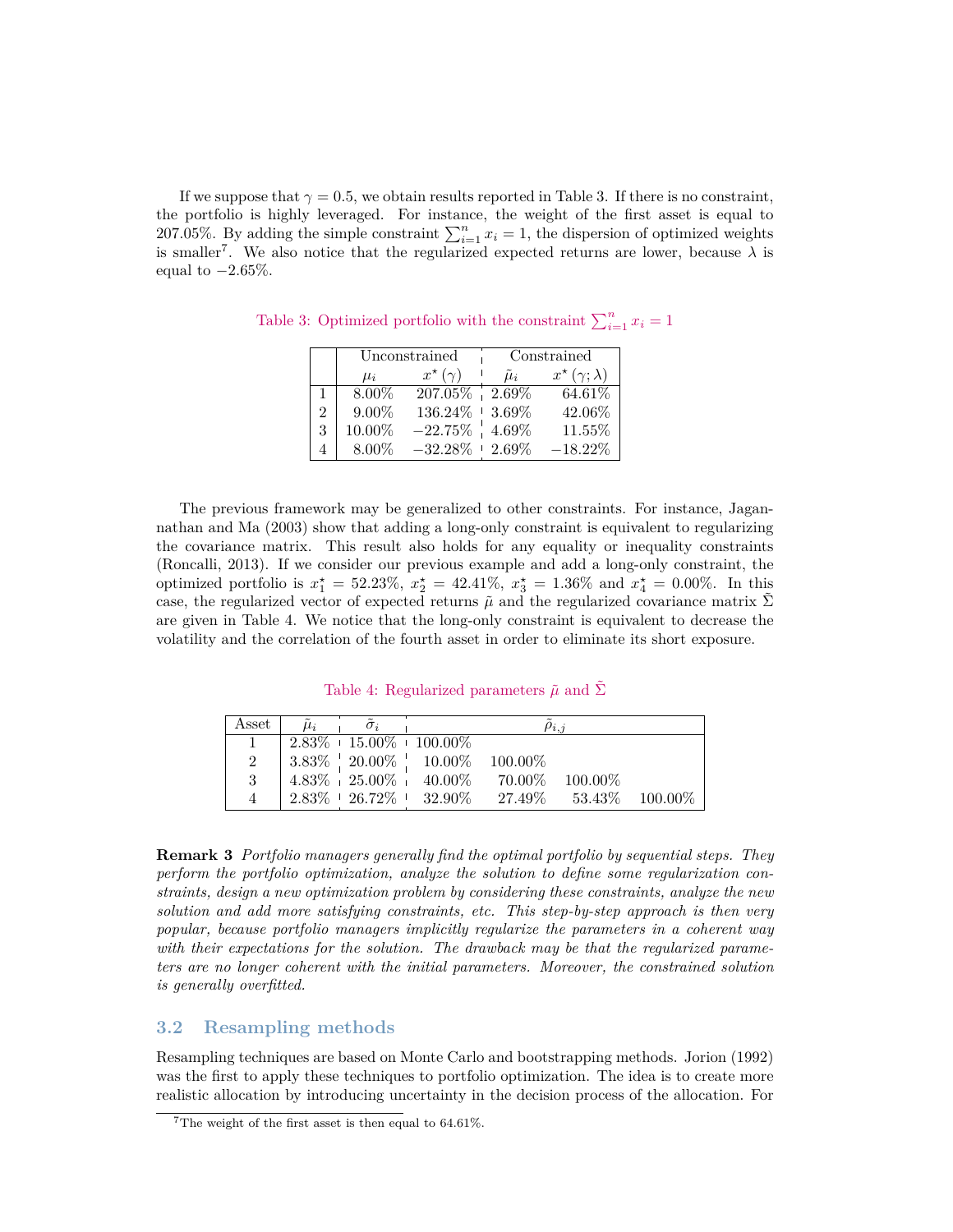that, we consider a universe of *n* assets. Let  $\hat{\mu}$  and  $\hat{\Sigma}$  be the estimates of the expected returns and the covariance matrix of assets returns. The efficient frontier computed with these statistics is an estimation of the true efficient frontier. Michaud (1998) proposed then averaging many realizations of optimized MV solutions to improve out-of-sample performance thanks to the statistical diversification.

The procedure is the following. We generate *K* samples of asset returns from the original data using Monte Carlo or bootstrap methods:

• Monte Carlo

The returns are simulated according to a multivariate Gaussian distribution with mean  $\hat{\mu}$  and covariance matrix  $\Sigma$ .

• Bootstrap

The returns are drawn randomly from the original sample with replacement.

We assume that the MV solution is computed for a given value of the risk tolerance. We then calculate the mean  $\hat{\mu}_{(k)}$  and the covariance matrix  $\hat{\Sigma}_{(k)}$  of the *k*-th simulated sample. We also calculate the MVO portfolios for a grid of risk tolerance. Finally, we average the weights with respect to the grid and estimate the resampled efficient frontier.

<span id="page-7-0"></span>**Example 4** *We consider a universe of four assets. The expected returns are*  $\hat{\mu}_1 = 5\%$ ,  $\hat{\mu}_2 = 9\%$ ,  $\hat{\mu}_3 = 7\%$  *and*  $\hat{\mu}_4 = 6\%$  *whereas the volatilities are equal to*  $\hat{\sigma}_1 = 4\%$ ,  $\hat{\sigma}_2 = 15\%$ ,  $\hat{\sigma}_3 = 5\%$  *and*  $\hat{\sigma}_4 = 10\%.$  *The correlation matrix is the following:* 

$$
\hat{C} = \left(\begin{array}{ccc} 1.00 & 1.00 \\ 0.10 & 1.00 \\ 0.40 & 0.20 & 1.00 \\ -0.10 & -0.10 & -0.20 & 1.00 \end{array}\right)
$$

We illustrate the resampling procedure in Figure [1](#page-8-0) by considering Example [4.](#page-7-0) MVO portfolios are computed under the constraints  $\mathbf{1}^\top x = 1$  and  $0 \le x_i \le 1$ . We consider 500 simulated samples and 60 points for the grid. The estimated frontier is calculated with  $\hat{\mu}$  and  $\hat{\Sigma}$  statistics. The averaged frontier corresponds to the average of the different efficient frontiers obtained for each sample of simulated asset returns. It is different from the resampled frontier, which corresponds to the frontier of resampled portfolios. For instance, we report one optimal resampled portfolio (designed by the red star symbol) which is the average of the 500 resampled portfolios (indicated with the blue cross symbol).

The resampled efficient frontier in Figure [2](#page-8-1) is performed with S&P 100 asset returns during the period from January 1, 2011 to December 31, 2011. The resampled frontier is largely below the estimated and averaged efficient frontiers. Moreover, portfolios with high returns are unattainable on the resampled frontier, meaning that these portfolios are extreme points on the estimated efficient frontier and are purely due to estimation noises.

**Remark 4** *Resampling techniques have faced some criticisms (Scherer, 2002). The first one concerns the procedure itself, because the resampled portfolio always contains estimation errors since it is computed with the initial parameters*  $\hat{\mu}$  and  $\Sigma$ . The second criticism is the *lack of theory. Resampling techniques is more an empirical method which seems to correct some biases, because portfolio averaging produces more diversified portfolios. However, they do not solve the robustness question concerning optimized portfolios.*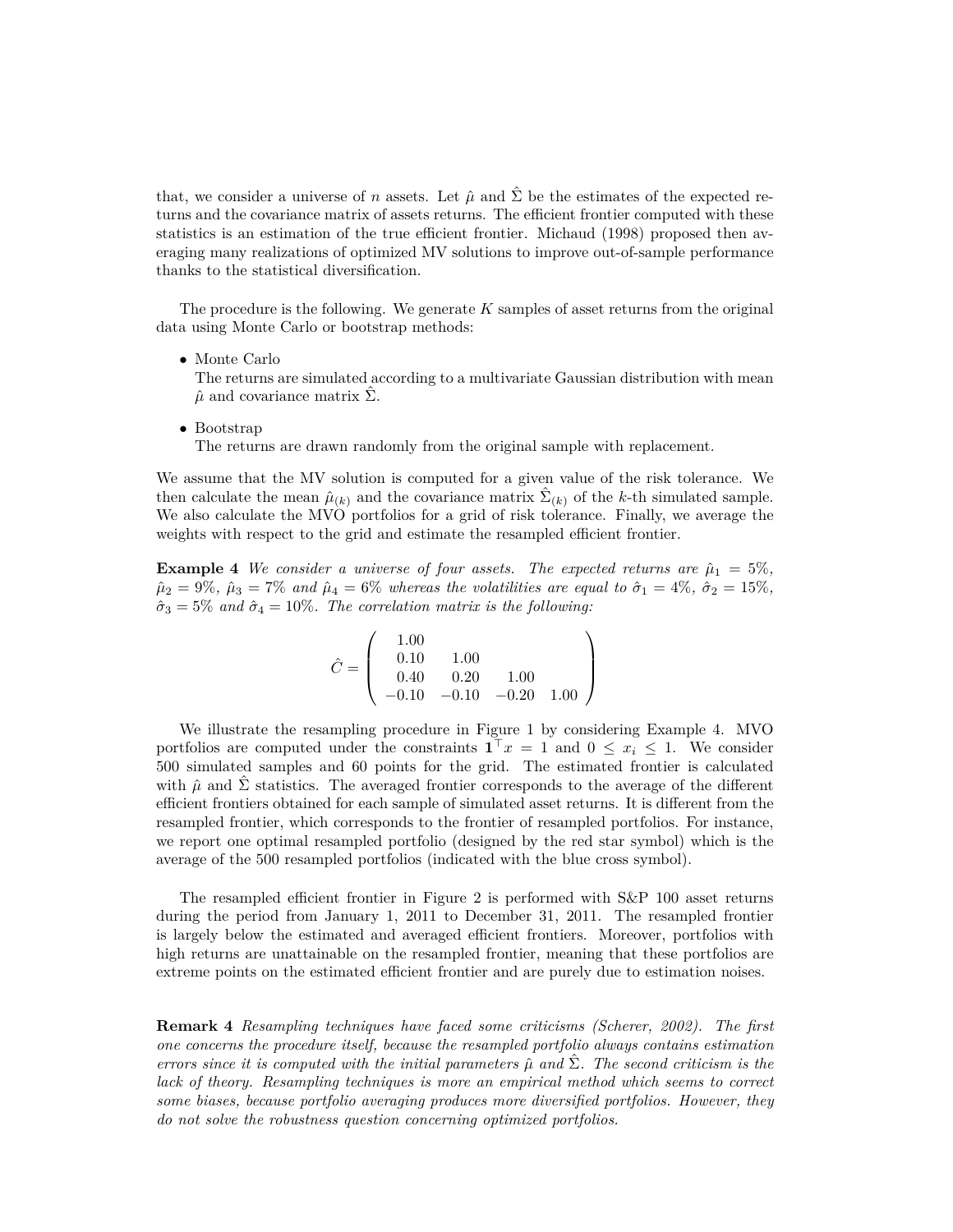

<span id="page-8-0"></span>Figure 1: Simulated resampled efficient frontier (Monte Carlo approach)

<span id="page-8-1"></span>Figure 2: S&P 100 resampled efficient frontier (Bootstrap approach)

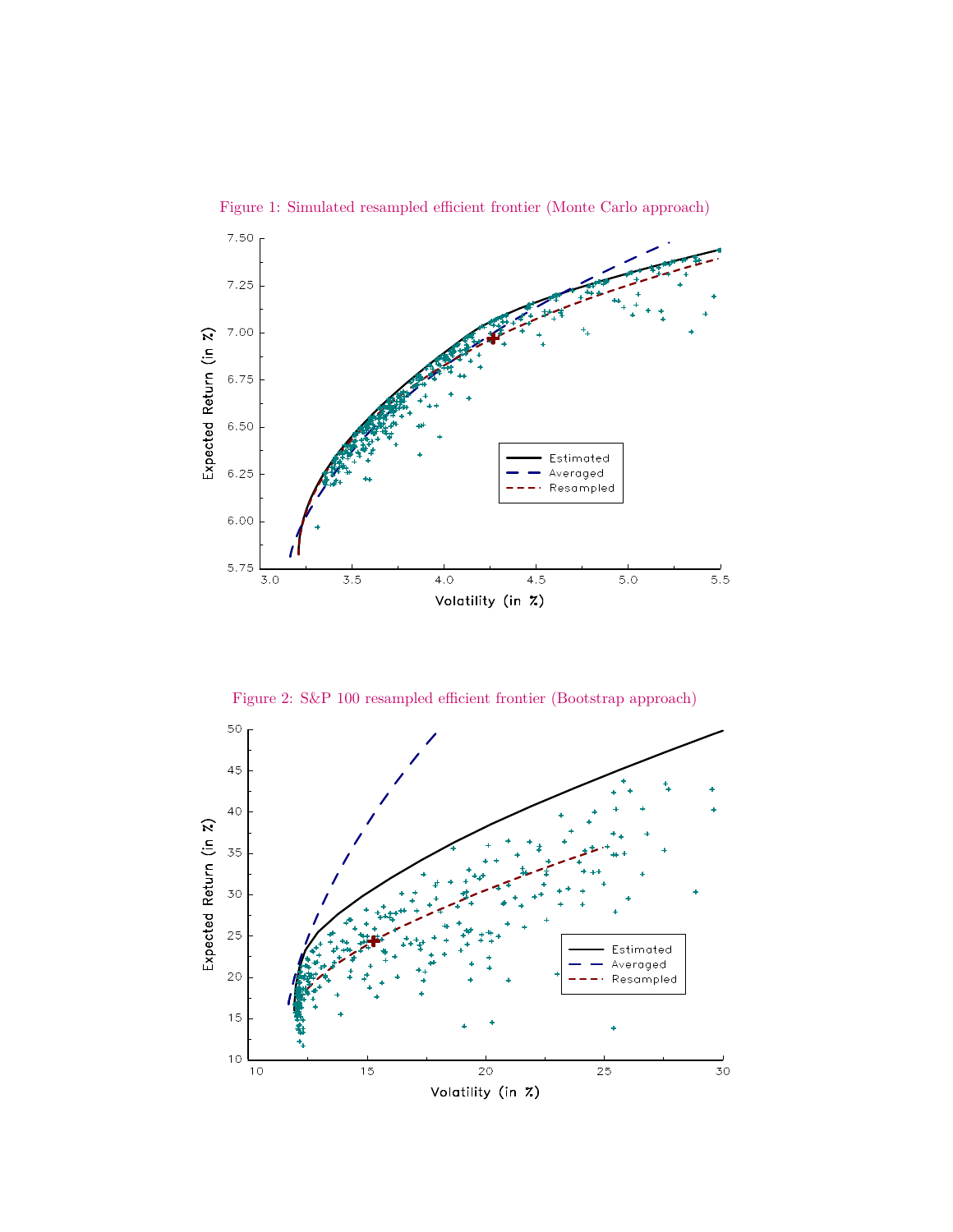### **3.3 Regularization of the covariance matrix**

#### <span id="page-9-0"></span>**3.3.1 The eigendecomposition approach**

The goal of this method is to reduce the instability of the covariance matrix estimator  $\hat{\Sigma}$ . For that, we consider the eigendecomposition  $\hat{\Sigma} = V \Lambda V^{\top}$  where  $\Lambda = \text{diag}(\lambda_1, \dots, \lambda_n)$  is the diagonal matrix of the eigenvalues with  $\lambda_1 > \lambda_2 > \cdots > \lambda_n$  and *V* is an orthogonal matrix where each column  $v_j$  is an eigenvector. With this decomposition, also known as principal components analysis, we can build endogenous factors  $\mathcal{F}_t = \Lambda^{-1/2} V^\top R_t$ . In this case, the cleaning process consists in deleting some noise factors  $\mathcal{F}_{j,t}$ .

Let *m* be the number of relevant factors. We can then keep the most informative factors, i.e. the factors with the largest eigenvalues. In this case, factors with low eigenvalues are considered as noise factors and we have:

$$
m = \max \{ j : \lambda_j \ge (\lambda_1 + \dots + \lambda_n)/n \}
$$

Another solution consists in computing the implicit exposures of the portfolio to these factors. For instance, we can reformulate the MVO portfolio as follows:

$$
x^* = \gamma \hat{\Sigma}^{-1} \hat{\mu} = V \Lambda^{-1/2} \beta
$$

where  $\beta = \gamma \Lambda^{-1/2} V^{\top} \hat{\mu}$ . If we compute the return of the portfolio's investor, we obtain:

$$
R_t(x^*) = x^{* \top} R_t = \beta^\top \Lambda^{-1/2} V^\top R_t = \beta^\top \mathcal{F}_t
$$

We deduce that  $\beta_i$  is exactly the exposure of the investor to the PCA factor  $\mathcal{F}_{i,t}$ . We notice that the weights *β* of the factors in the MVO portfolio are inversely proportional to the square root of the eigenvalues:  $\beta_j \propto \sqrt{\lambda_j}$ . Thus the optimized portfolio can be strongly exposed to low variance factors, meaning that some noise factors may have a high impact on the MVO solution.

**Example 5** *Using the returns of the S&P 100 universe from 2011-2012, we perform the PCA decomposition of the sample correlation matrix. We also compute the implicit exposure*  $\beta_i$  *to each factor with respect to the MVO portfolio when*  $\phi$  *is set to 5.* 

| Rank                           |         | 7        | 97       | 3        | 73       | 80       |
|--------------------------------|---------|----------|----------|----------|----------|----------|
| $\mathrm{Oil} \& \mathrm{Gas}$ | 11.78   | $-9.52$  | $-18.89$ | 6.30     | 12.33    | 2.98     |
| Basic Materials                | 4.48    | 1.05     | $-11.16$ | $-0.07$  | $-12.61$ | $-5.61$  |
| Industrials                    | 16.47   | $-13.06$ | 2.34     | 0.68     | 11.09    | 19.86    |
| Consumer Goods                 | 11.07   | 16.41    | 9.66     | 6.48     | 2.63     | $-6.56$  |
| Health Care                    | 9.53    | 1.98     | 14.36    | 8.02     | $-15.72$ | 4.21     |
| Consumer Services              | 12.04   | $-11.21$ | $-16.97$ | 7.92     | 6.01     | 8.09     |
| Telecommunications             | 2.57    | $-4.65$  | 5.12     | $-1.54$  | $-15.40$ | 12.56    |
| Utilities                      | 3.62    | $-11.42$ | 14.88    | $-4.76$  | $-10.13$ | $-7.28$  |
| Financials                     | 16.98   | 25.37    | 2.29     | $-40.87$ | $-4.18$  | $-30.09$ |
| Technology                     | 11.47   | 5.32     | 4.33     | 23.36    | 9.90     | $-2.76$  |
| $\beta_j$                      | $-0.16$ | $-2.90$  | 2.87     | 2.49     | 2.45     | $-2.41$  |

<span id="page-9-1"></span>Table 5: Factor exposures of the MVO portfolio (in %)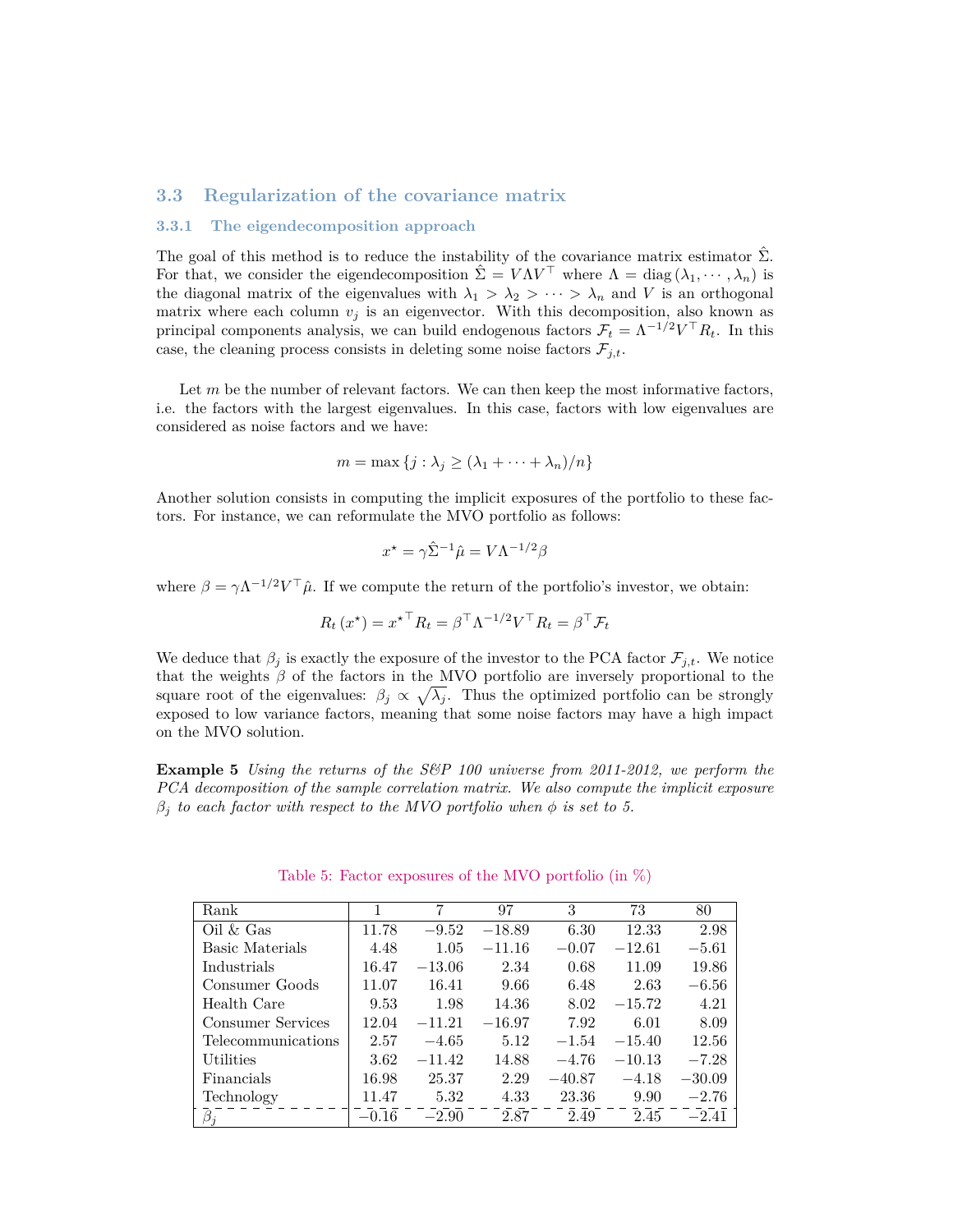Results are reported in Table [5.](#page-9-1) For each factor, we give the loading coefficients with respects to ICB classification<sup>[8](#page-10-0)</sup>. The second column is the eigenvector with the largest eigen-value. You can see that it is a proxy of a sector-weighted portfolio<sup>[9](#page-10-1)</sup>. It may be viewed as a market factor. The other reported factors are the top five most important factors of the MVO portfolio in terms of beta exposures. These factors correspond to long-short portfolios of industry sectors. We notice that the factor with the highest beta is ranked 7, whereas the second most important factor corresponds to the factor ranked 97, which is certainly a noise factor. We verify that the beta exposure of the market factor is very small<sup>[10](#page-10-2)</sup>. This example illustrates how some factors can introduce noise in the MVO solution and how an investor can be exposed to non significant factors. A way to reduce this noise is then to set to 0 the weight of these noisy factors.

A last solution consists in using random matrix theory to regularize eigenvalues of the correlation matrix. Thanks to the random matrix theory, Laloux et al. (1999) showed that the eigenvalues of the estimated correlation matrix are generally more dispersed than the true ones. A first consequence for the MVO allocation is the overweighing of some assets. Indeed the optimization focuses on some low eigenvalues whereas these eigenvalues were equal to the others in the true correlation matrix. Random matrix theory allows to test if the dispersion of the eigenvalues is significant or just due to noise. As a consequence, regularizing the estimated correlation matrix would be either to delete or equalize the eigenvalues, which are not significant. Laloux et al. (1999) studied the estimated correlation matrix of *n* identical independent asset returns based on *T* observations and showed that the eigenvalues follow a Marcenko-Pastur (MP) distribution<sup>[11](#page-10-3)</sup>:

$$
\rho\left(\lambda\right) = \frac{Q}{2\pi\sigma^2} \frac{\sqrt{\left(\lambda_{\max}-\lambda\right)\left(\lambda-\lambda_{\min}\right)}}{\lambda}
$$

where  $Q = T/n$ . The maximum and minimum eigenvalues are then given by:

$$
\lambda_{\min}^{\max} = \sigma^2 \left( 1 \pm \sqrt{1/Q} \right)^2
$$

It is therefore difficult to distinguish the true eigenvalues from noisy eigenvalues for a matrix whose eigenvalue distribution looks like the MP distribution. On the other hand, the eigenvalue spectrum outside this distribution could represent real information.

**Example 6** *We compute the theoretical distribution of*  $\lambda$  *for different value of T when n* = 100*. We also simulate the eigenvalue distribution of independent asset returns with*  $n = 100$  and  $T = 260$ . We finally consider the eigenvalue distribution of S&P 100 asset *returns for the year 2011.*

In the first panel in Figure [3,](#page-11-0) we report on the Marcenko-Pastur distribution of the eigenvalues. In the second panel, we compare the histogram of simulated independent asset returns (red bars) and the theoretical MP distribution (blue line). The last panel corresponds to the eigenvalues of the correlation matrix in the case of the S&P 100 universe. For that, we remove the first eigenvalue which represents 60% of the total variance. If we consider the 99 remaining eigenvalues, we observe that their histogram is close to the MP distribution,

<span id="page-10-0"></span><sup>&</sup>lt;sup>8</sup>The ICB repartition of the 100 stocks is the following: Energy  $(11)$ , Basic Materials  $(4)$ , Industrials (15), Consumer Goods (12), Health Care (10), Consumer Services (13), Telecommunications (3), Utilities (4), Financials (16) and Technology (12).

<span id="page-10-1"></span><sup>&</sup>lt;sup>9</sup>The weight of the sector is closed to the frequency of stocks belonging to it.

<span id="page-10-2"></span><sup>&</sup>lt;sup>10</sup>It is equal to  $-0.16\%$ .

<span id="page-10-3"></span><sup>11</sup>See Marcenko and Pastur (1967).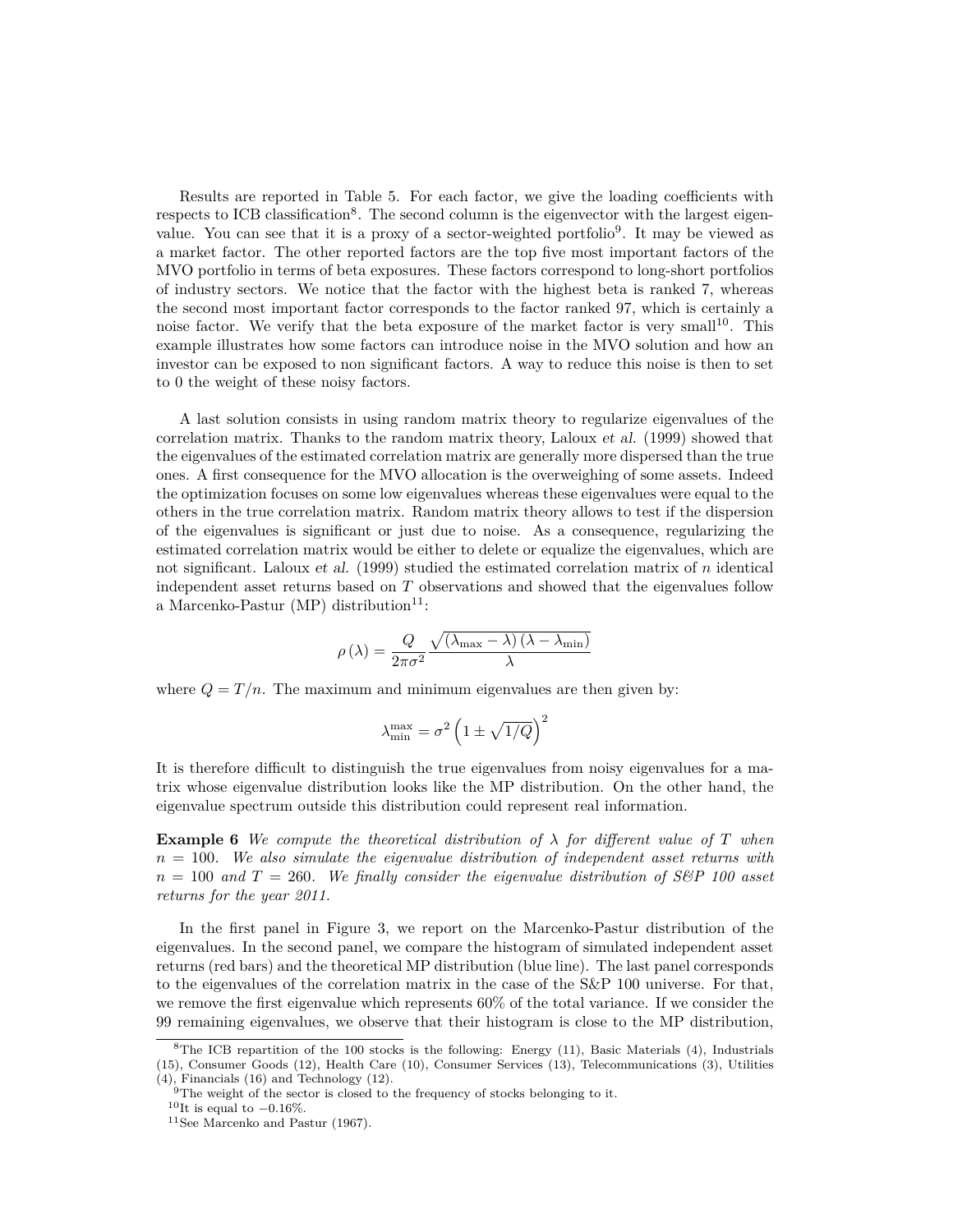

#### <span id="page-11-0"></span>Figure 3: Eigenvalue distribution

except for seven eigenvalues which are outside the dashed blue line. Denoising the correlation matrix can then be performed by replacing all the eigenvalues under the dashed blue line by their mean.

#### **3.3.2 The shrinkage approach**

This method was popularized by Ledoit and Wolf (2003). They propose do define the shrinkage estimator of the covariance matrix as a combination of the sample estimator of the covariance matrix  $\hat{\Sigma}$  and a target covariance matrix  $\hat{\Phi}$ :

$$
\tilde{\Sigma}_{\alpha}=\alpha\hat{\Phi}+\left(1-\alpha\right)\hat{\Sigma}
$$

where  $\alpha$  is a constant between 0 and 1. We know that  $\hat{\Sigma}$  is a non-biased estimator, but its convergence is slow. The underlying idea is then to combine it with a biased estimator  $\Phi$ , but which converges faster. As a result, the mean squared error of the estimator is reduced. This approach is very close to the principle of bias and variance trade-off well known in regression analysis (James and Hastie, 1997). Ledoit and Wolf (2003) use the bias-variance decomposition with respect to the Frobenius norm to propose an optimal shrinkage parameter  $\alpha^*$ . The loss function considered by Ledoit and Wolf is the following:

$$
L(\alpha) = \left\| \alpha \hat{\Phi} + (1 - \alpha) \hat{\Sigma} - \Sigma \right\|^2
$$

By solving the minimization problem  $\alpha^* = \arg \min \mathbb{E} [L(\alpha)]$ , they give an analytical expression of  $\alpha^*$ .

Ledoit and Wolf (2003) consider the single-factor model of Sharpe (1963). In this case, the vector of asset returns  $R_t$  can be written as a function of the market return  $R_{m,t}$  and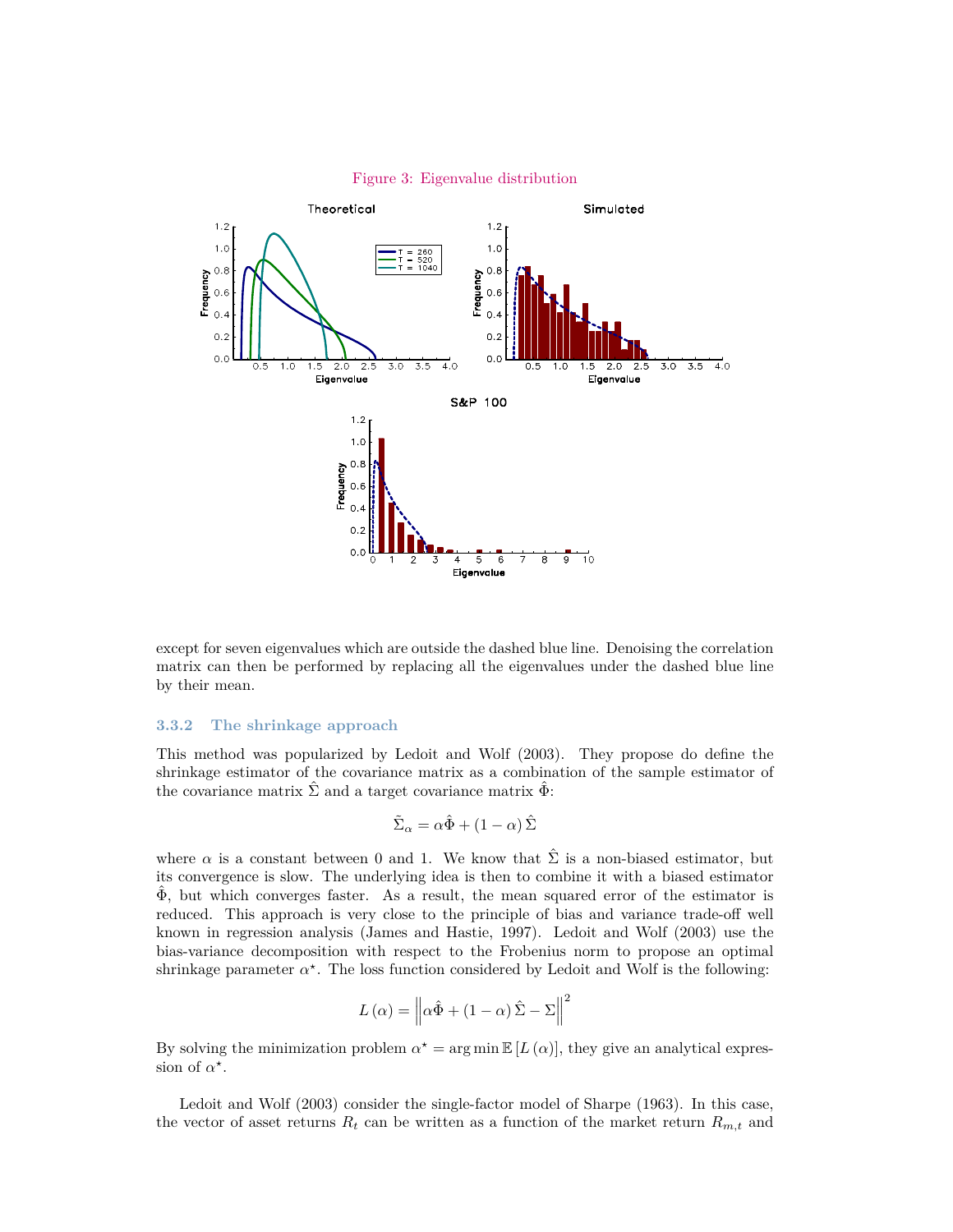uncorrelated Gaussian residuals  $\varepsilon_t \sim \mathcal{N}(\mathbf{0}, D)$ :

$$
R_t = \beta R_{m,t} + \varepsilon_t
$$

where  $\beta$  is the vector of market betas,  $\sigma_m$  is the volatility of the market portfolio and  $D = \text{diag}(\tilde{\sigma}_1^2, \ldots, \tilde{\sigma}_n^2)$  is the covariance of specific risks. The covariance matrix  $\hat{\Phi}$  of the single-factor model is then:

$$
\hat{\Phi} = \sigma_m^2 \beta \beta^\top + D
$$

Assuming that the first eigenvector of  $\hat{\Sigma}$  is the market factor, we obtain<sup>[12](#page-12-0)</sup>:

$$
\tilde{\Sigma}_{\alpha} \simeq \lambda_1 v_1 v_1^{\top} + \sum_{i=2}^{n} \left( (1 - \alpha) \lambda_i + \alpha \tilde{\sigma}^2 \right) v_i v_i^{\top}
$$

The expression  $(1 - \alpha)\lambda_i + \alpha\tilde{\sigma}^2$  shows that shrinking toward the single-factor matrix is equivalent to modifying the distribution of eigenvalues. The highest eigenvalue is unchanged whereas the other eigenvalues are forced to be closer to specific risks. Others models can be considered like the constant correlation matrix (Ledoit and Wolf, 2004), but the result of the shrinkage approach is always to reduce the dispersion of eigenvalues.

### **3.4 Penalization methods**

The idea of using penalizations comes from the regularization problem of linear regressions. These techniques have been largely used in machine learning in order to improve out-of-sample forecasting (Tibshirani, 1996; Zou and Hastie, 2005). Since mean-variance optimization is related to linear regression (Scherer, 2007), regularizations may improve the performance of MVO portfolios. For instance, DeMiguel et al. (2010) consider the following norm-constrained problem:

$$
x^{\star} (\lambda) = \operatorname{arg\,min} \frac{1}{2} x^{\top} \hat{\Sigma} x + \lambda ||x||
$$
  
u.c. 
$$
\mathbf{1}^{\top} x = 1
$$

where  $\|x\|$  is the norm of the portfolio *x*. In particular they proved that the solution of the  $L_1$ norm-constrained MV problem is the same as the short-sale constrained minimum-variance portfolio analyzed in Jagannathan and Ma (2003). They also demonstrate that using the *L*<sup>2</sup> norm is equivalent to combine MV and EW portfolios.

#### **3.4.1 The** *L*<sup>1</sup> **constrained portfolio**

The  $L_1$  norm or the Lasso approach is one of the most famous regularization procedures. The penalty consists to constrain the sum of the absolute values of the weights. We have  $13$ :

<span id="page-12-2"></span>
$$
x^{\star}(\gamma,\lambda) = \arg\min \frac{1}{2} x^{\top} \hat{\Sigma} x - \gamma x^{\top} \hat{\mu} + \lambda \|x\|
$$
 (1)

The *L*<sup>1</sup> penalty has useful properties. It improves the sparsity and thus the selection of assets in large portfolio. Moreover, it stabilizes the problem by imposing size restriction on the weights. Even there is no closed solution of Equation [\(1\)](#page-12-2), it can be easily solved with QP

<span id="page-12-0"></span> $12$ See Appendix [A.1](#page-28-0) for computational details. We also assume that the idiosyncratic volatilities are equal  $(\tilde{\sigma}_1 = \ldots = \tilde{\sigma}_n = \tilde{\sigma}).$ 

<span id="page-12-1"></span><sup>&</sup>lt;sup>13</sup>The  $L_1$  norm is defined as follows:  $||x|| = \sum_{i=1}^n |x_i|$ . It may be interpreted as the portfolio leverage.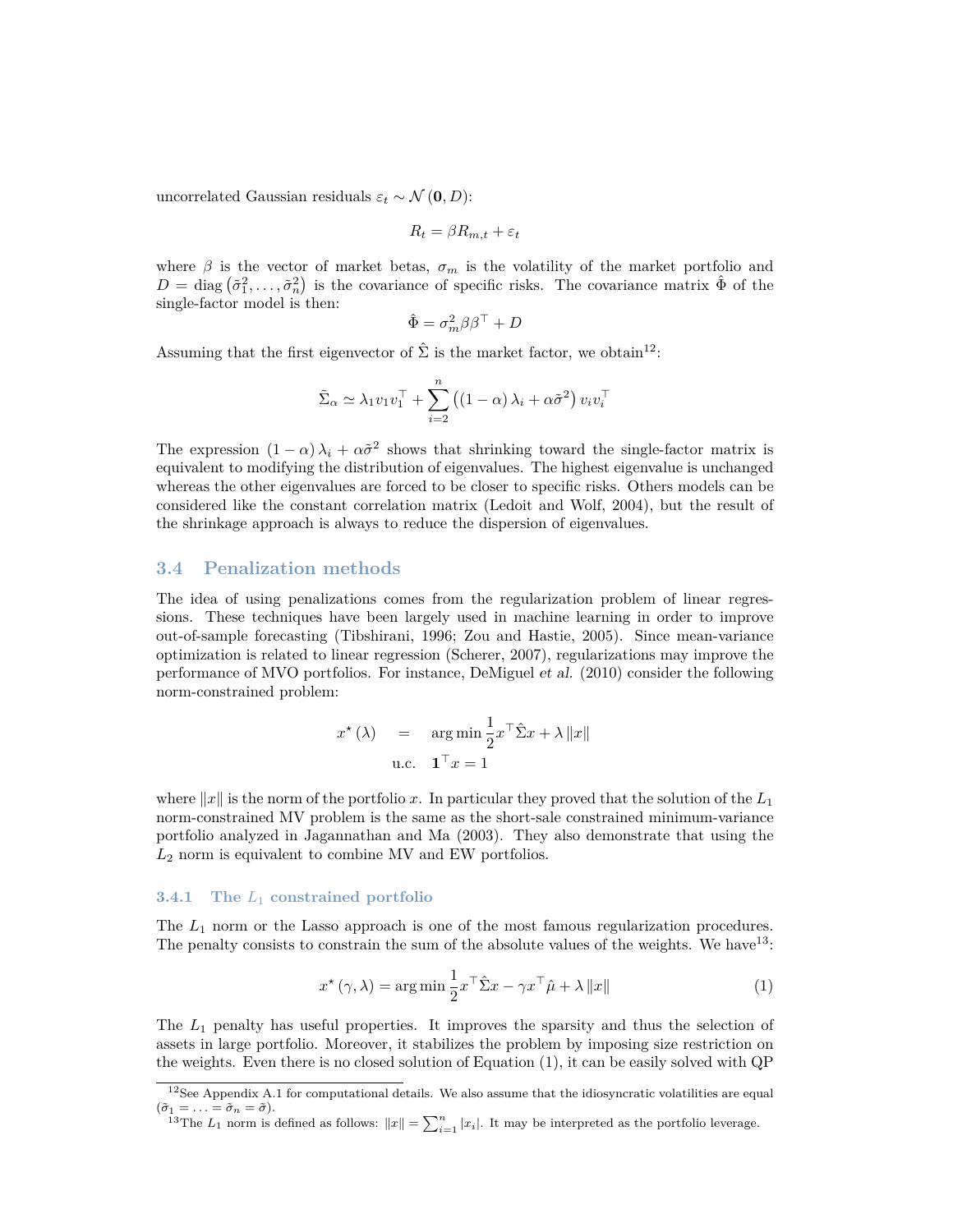algorithm. If the covariance matrix is the identity, we obtain an analytical formula which gives insight on the effect on the  $L_1$  norm. The solution is<sup>[14](#page-13-0)</sup>:

$$
x^{\star}(\gamma,\lambda) = \text{sgn}\left(\hat{\mu}\right) \cdot \left(\gamma |\hat{\mu}| - \lambda\right)^{+}
$$

The  $L_1$  norm corresponds then to a soft-thresholding operator of the expected return.

The *L*<sup>1</sup> penalty is also well adapted to portfolio optimization under transaction or liquidity costs (Scherer, 2007). Let *c* be the vector of transaction costs and *x*<sup>0</sup> the initial portfolio. The transaction cost paid by the investor is  $c^{\top} |x^* - x_0|$  and may be easily introduced into the mean-variance optimization. Another way to use the  $L_1$  norm is to perform asset selection. The investor may then choose the parameter  $\lambda$  which corresponds to the given number m of selected assets.

**Example 7** *We consider the asset returns of the S&P 100 universe for the period January 2011 – December 2011. We compute the regularized L*<sup>1</sup> *MVO portfolio for different values of*  $λ$ *.* 

Results are reported in Figure [4.](#page-14-0) In the first panel, we indicate the number of selected stocks. The optimized value of the utility function (or the ex-ante Sharpe ratio) is given in the second panel. We also report the weight evolution of the consumer services stocks. Finally, we indicate the leverage  $\sum_{i=1}^{n} |x_i|$  of the portfolio in the last panel. This example illustrates the sparsity property when  $\lambda$  increases. We also notice the impact of  $\lambda$  in the leverage of the portfolio. For instance, if  $\lambda = 0.2\%$ , the leverage is divided by a factor larger than six whereas the decrease of the utility function is equal to 28%. As a result, we may obtain more sparse portfolios with limited impacts on the ex-ante Sharpe ratio.

#### **3.4.2 The** *L*<sup>2</sup> **constrained portfolio**

The *L*<sup>2</sup> constrained MVO problem is defined as follows:

$$
x^{\star}(\gamma, \lambda) = \arg \min \frac{1}{2} x^{\top} \hat{\Sigma} x - \gamma x^{\top} \hat{\mu} + \frac{1}{2} \lambda x^{\top} x
$$

$$
= \arg \min \frac{1}{2} x^{\top} (\hat{\Sigma} + \lambda I_n) x - \gamma x^{\top} \hat{\mu}
$$

 $x^*(\gamma, \lambda)$  is then a MVO portfolio with a modified covariance matrix  $\tilde{\Sigma} = \hat{\Sigma} + \lambda I_n$ . Imposing the  $L_2$  constraint is equivalent to adding the same amount  $\lambda$  to the diagonal elements of the covariance matrix. This approach is therefore very close to the shrinkage method of Ledoit and Wolf (2003).

**Remark 5** *The L*<sup>2</sup> *constraint may be viewed as an eigenvalue shrinkage method. Indeed, we have*  $\hat{\Sigma} = V \Lambda V^{\top}$  *and*  $\tilde{\Sigma} = V (\Lambda + \lambda I_n) V^{\top}$  *because*  $\tilde{V} V^{\top} = I_n$ *. The parameter*  $\lambda$  *is thus useful to stabilize the small eigenvalues of the covariance matrix.*

<span id="page-13-0"></span><sup>14</sup>We notice that sgn  $(x^*)$  = sgn  $(\hat{\mu})$ . The first order condition is  $x - \gamma \hat{\mu} + \lambda$  sgn  $(\hat{\mu}) = 0$ . We deduce that:

- If  $\hat{\mu}_i \geq 0$ , the first order condition becomes  $x_i \gamma \hat{\mu}_i + \lambda = 0$  and we have:
	- $x_i^*$  =  $\gamma \hat{\mu}_i \lambda$  $=$  sgn  $(\hat{\mu}_i) \cdot (\gamma |\hat{\mu}_i| - \lambda)^+$
- If  $\hat{\mu}_i < 0$ , the first order condition becomes  $x_i \gamma \hat{\mu}_i \lambda = 0$  and we have:

$$
x_i^* = \gamma \hat{\mu}_i + \lambda
$$
  
= sgn  $(\hat{\mu}_i) \cdot (\gamma |\hat{\mu}_i| - \lambda)^+$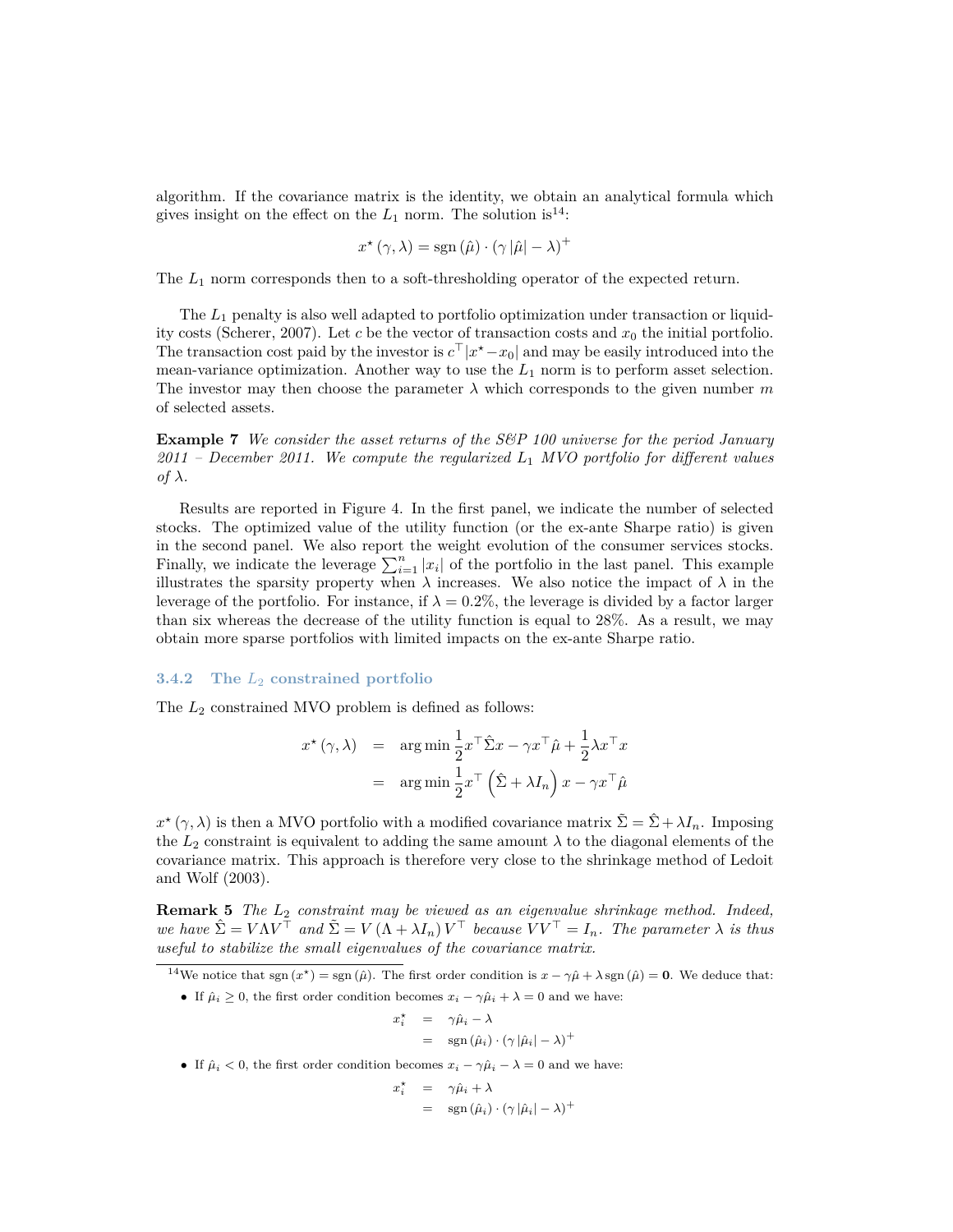

<span id="page-14-0"></span>Figure 4: Illustration of the *L*<sup>1</sup> norm-constrained portfolio optimization

The solution can be written as a linear combination of the MVO solution  $x^*(\gamma)$ :

$$
x^{\star}(\gamma, \lambda) = \gamma \left(\hat{\Sigma} + \lambda I_n\right)^{-1} \hat{\mu}
$$

$$
= \left(I_n + \lambda \hat{\Sigma}^{-1}\right)^{-1} x^{\star}(\gamma)
$$

Using the eigendecomposition  $\hat{\Sigma} = V \Lambda V^{\top}$ , the solution can be expressed in a simple form:

$$
x^{\star}(\gamma,\lambda) = (VV^{\top} + \lambda V\Lambda^{-1}V^{\top})^{-1} x^{\star}(\gamma)
$$
  
=  $V\tilde{\Lambda}V^{\top}x^{\star}(\gamma)$ 

where  $\tilde{\Lambda}$  is a diagonal matrix with elements  $\tilde{\Lambda}_j = \Lambda_j / (\Lambda_j + \lambda)$ . We notice that the weights are equal to 0 when  $\lambda = +\infty$ .

Instead of using the identity matrix, we can consider a general matrix *A* to define the  $L_{\rm 2}$  norm:

$$
x^{\star}(\gamma, \lambda) = \arg \min \frac{1}{2} x^{\top} \hat{\Sigma} x - \gamma x^{\top} \hat{\mu} + \frac{1}{2} \lambda x^{\top} A x
$$

$$
= \arg \min \frac{1}{2} x^{\top} (\hat{\Sigma} + \lambda A) x - \gamma x^{\top} \hat{\mu}
$$

The solution is then:

$$
x^{\star}(\gamma, \lambda) = \gamma \left(\hat{\Sigma} + \lambda A\right)^{-1} \hat{\mu}
$$

$$
= \left(I_n + \lambda \hat{\Sigma}^{-1} A\right)^{-1} x^{\star}(\gamma)
$$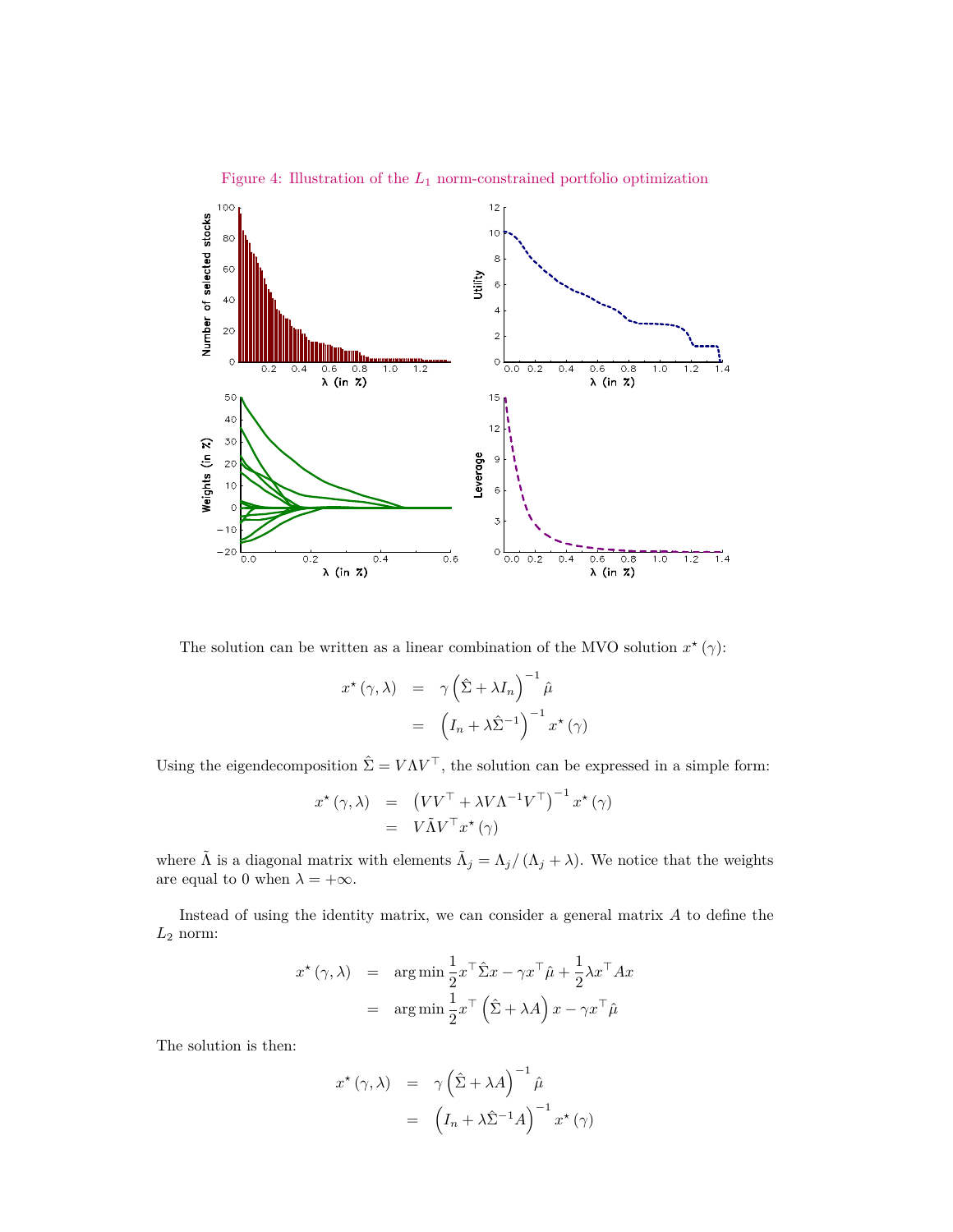In the case of *L*<sup>2</sup> identity constraint, the covariance matrix is shrunken toward the identity matrix. If *A* is the diagonal matrix of asset variances  $(A = v)$ , the shrinkage is based on the correlation matrix<sup>[15](#page-15-0)</sup>. This approach is sometimes used by portfolio managers when they reduce the correlations even if they don't realize it. Indeed, we have:

$$
x^{\star} (\gamma, \lambda) = \gamma \left(\hat{\Sigma} + \lambda v\right)^{-1} \hat{\mu}
$$
  
= 
$$
\frac{\gamma}{1 + \lambda} \left(\eta \hat{\Sigma} + (1 - \eta) v\right)^{-1} \hat{\mu}
$$

with  $\eta = (1 + \lambda)^{-1}$ . In this case, the solution  $x^*(\gamma, \lambda)$  is an optimized portfolio where we keep a percentage  $\eta$  of the correlations.

**Example 8** *To illustrate the L*<sup>2</sup> *approach, we consider a universe of four assets. The correlation matrix is:*

$$
\hat{C} = \left(\begin{array}{ccc} 1.00 & 0.60 & 0.00 \\ 0.60 & 1.00 & 0.20 \\ 0.20 & 0.20 & -0.20 & 1.00 \\ -0.20 & -0.20 & -0.20 & 1.00 \end{array}\right)
$$

*The expected returns are* 10%*,* 0%*,* 5% *and* 10% *whereas the volatilities are the same and are equal to* 10%*.*

<span id="page-15-1"></span>



<span id="page-15-0"></span><sup>15</sup>See Appendix [A.2.1.](#page-28-1)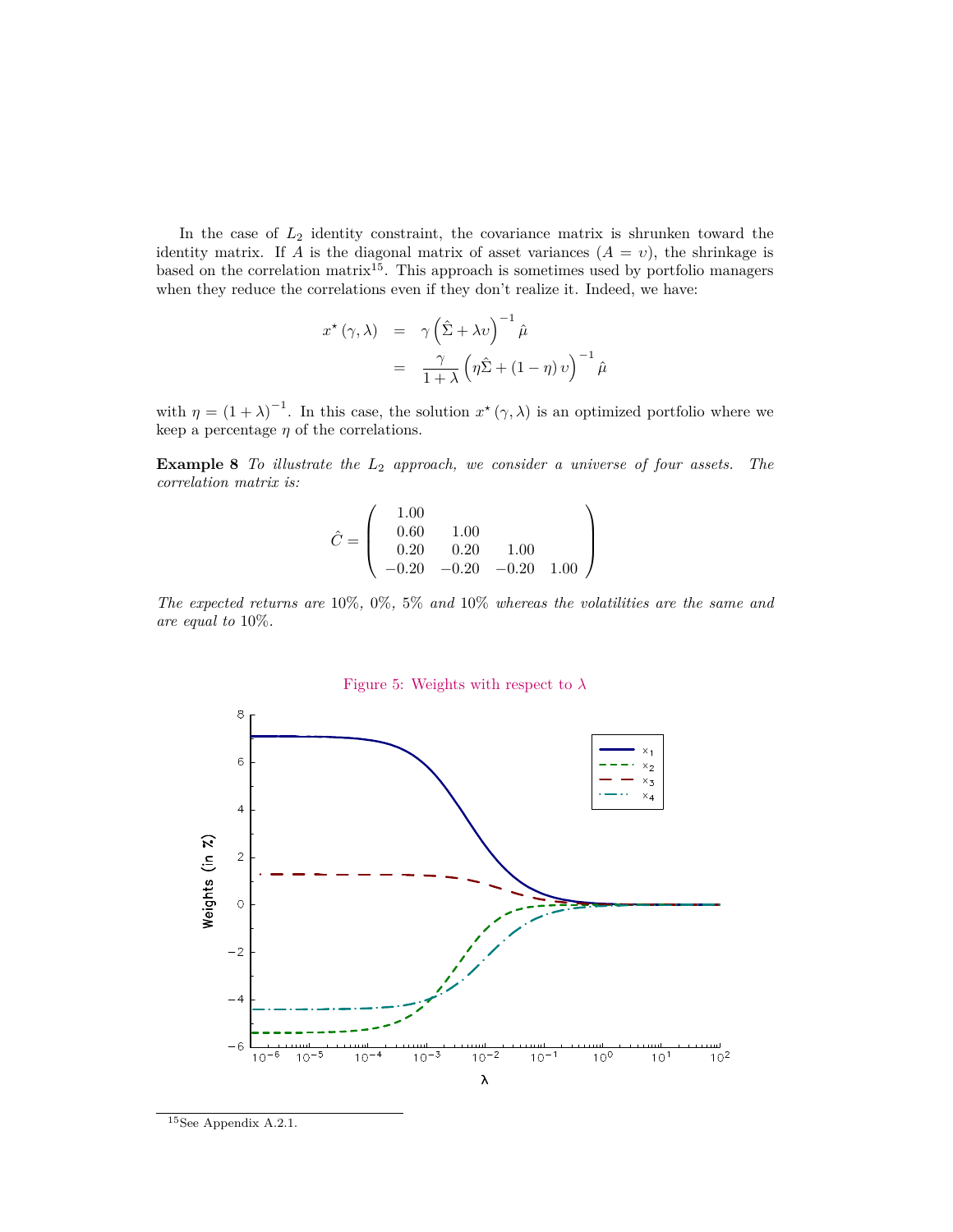<span id="page-16-0"></span>

We assume that  $\gamma = 0.5\%$ . In Figure [5,](#page-15-1) we report the evolution of the weights when  $A = I_n$ . We verify that the solution is the MVO portfolio if  $\lambda = 0$  and tends to 0 if  $\lambda$ increases. In Figure [6,](#page-16-0) we consider that  $A = \text{diag}(\kappa \hat{\sigma}_1^2, \hat{\sigma}_2^2, \hat{\sigma}_3^2, \hat{\sigma}_4^2)$ . We observe the impact on the weight  $x_1$  of the first asset when the uncertainty  $\kappa$  on this asset increases.

The  $L_2$  portfolio optimization can also be used when investors target a portfolio  $x_0$ :

$$
x^{\star}(\gamma,\lambda) = \arg\min \frac{1}{2} x^{\top} \hat{\Sigma} x - \gamma x^{\top} \hat{\mu} + \frac{1}{2} \lambda (x - x_0)^{\top} A (x - x_0)
$$
 (2)

The parameter  $\lambda$  controls the distance between the MVO portfolio and the target portfolio. For instance, the target portfolio could be an heuristic allocation like the EW, MV or ERC portfolio (Roncalli, 2013) or it could be the actual portfolio in order to limit the turnover. In this case, we interpret  $\lambda$  as risk aversion with respect to the MVO portfolio. We notice that the analytical solution is:

$$
x^{\star}(\gamma,\lambda) = \left(\hat{\Sigma} + \lambda A\right)^{-1} \left(\gamma \hat{\mu} + \lambda A x_0\right)
$$

If  $A = I_n$ , the optimal portfolio becomes:

$$
x^{\star}(\gamma, \lambda) = \left(\hat{\Sigma} + \lambda I_n\right)^{-1} (\gamma \hat{\mu} + \lambda x_0)
$$

$$
= \gamma \tilde{\Sigma}^{-1} \tilde{\mu}
$$

where  $\tilde{\Sigma} = \hat{\Sigma} + \lambda I_n$  and  $\tilde{\mu} = \hat{\mu} + (\lambda/\gamma) x_0$ . This approach corresponds to a double shrinkage of the covariance matrix  $\hat{\Sigma}$  and the vector of expected returns  $\hat{\mu}$  (Candelon *et al.*, 2012). We can also reformulate the solution as follows<sup>[16](#page-16-1)</sup>:

$$
x^{\star}(\gamma,\lambda) = Bx^{\star}(\gamma) + (I_n - B)x_0
$$

<span id="page-16-1"></span><sup>16</sup>See Appendix [A.2.2.](#page-29-0)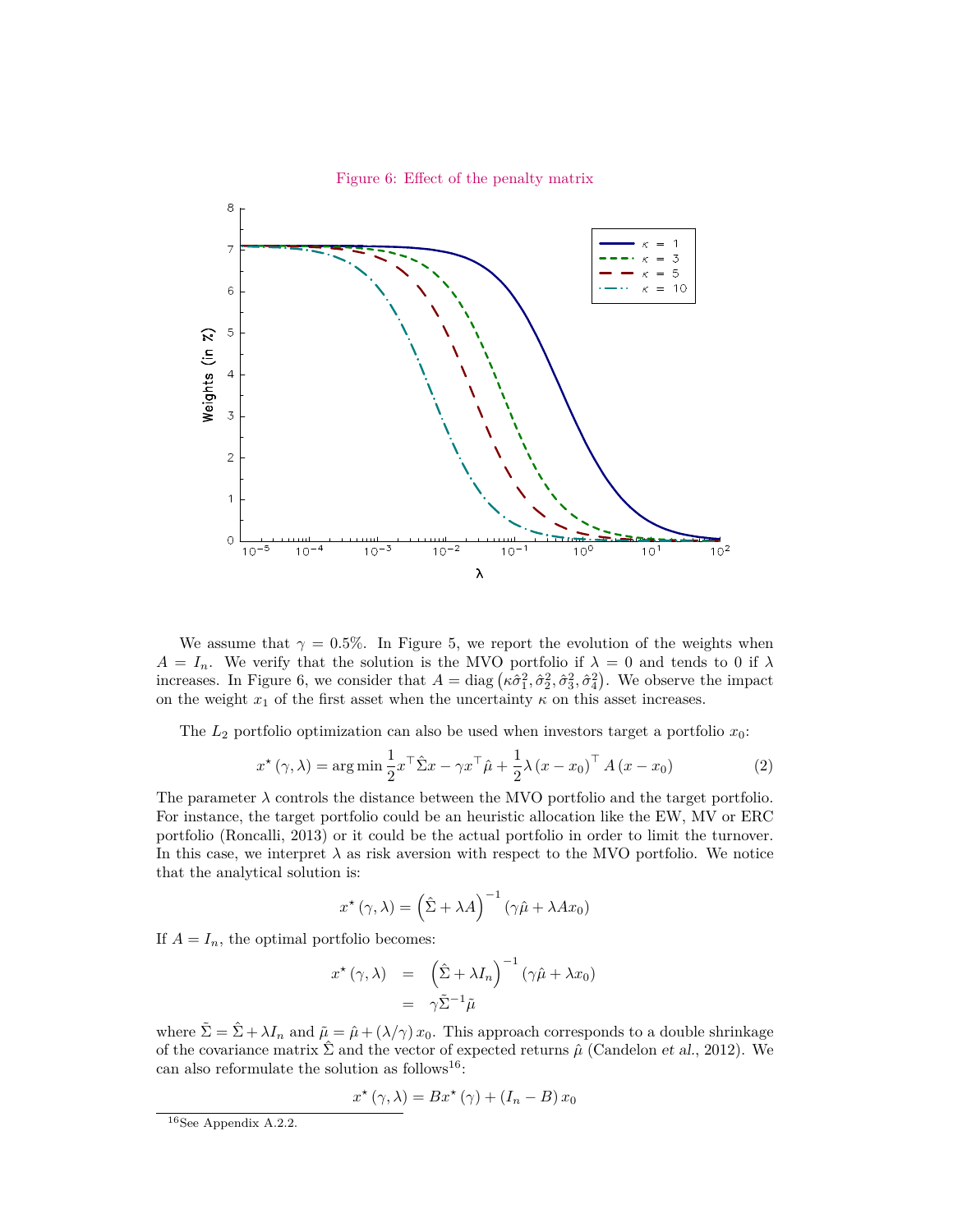where  $B = (I_n + \lambda \hat{\Sigma}^{-1})^{-1}$ . The optimal portfolio is then a linear combination between the MVO portfolio and the target portfolio, and coincides with classical allocation policy. For example, when an investor considers a 50/50 allocation policy, *B* is equal to  $I_n/2$  and we obtain:

$$
x^{\star}(\gamma,\lambda) = \frac{1}{2}x^{\star}(\gamma) + \frac{1}{2}x_0
$$

**Example 9** *We consider a universe of three assets. The expected returns are* 5%*,* 6% *and* 7% *whereas the volatilities are* 10%*,* 15% *and* 20%*. The correlation matrix is:*

$$
\hat{C} = \left(\begin{array}{cc} 1.00 \\ 0.50 & 1.00 \\ 0.20 & -0.30 & 1.00 \end{array}\right)
$$

*The risk aversion parameter*  $\gamma$  *is set to* 30%. We assume that the target portfolio is the EW *portfolio.*

<span id="page-17-0"></span>Table 6: *L*<sup>2</sup> portfolio with a target allocation

| asset | $x_0$ |                   |       | $x^{\star}(\gamma,\lambda)$<br>$x^{\star}(\gamma)$   $\lambda = 0.01$ $\lambda = 0.10$ $\lambda = 1.00$ |       |
|-------|-------|-------------------|-------|---------------------------------------------------------------------------------------------------------|-------|
|       |       | 33.33 58.13 54.55 |       | -39.58                                                                                                  | 34.10 |
| 2     | 33.33 | 87.14 +           | 68.75 | 42.45                                                                                                   | 34.41 |
| 3     | 33.33 | 66.29             | 56.68 | 40.41                                                                                                   | 34.24 |

In Table [6,](#page-17-0) we report the solution for different values of  $\lambda$ . When  $\lambda$  is small, the diagonal elements of *B* are high and the MVO portfolio  $x^*(\gamma)$  dominates the target portfolio  $x_0$ . For instance, if  $\lambda = 1\%$ , we obtain:

$$
B = \left(\begin{array}{ccc} 0.43 & 0.15 & 0.07 \\ 0.15 & 0.64 & -0.08 \\ 0.07 & -0.08 & 0.78 \end{array}\right)
$$

If we are interested to reduce the turnover, we can use a time-varying regularization:

$$
x_t^{\star}(\gamma, \lambda) = \arg\min \frac{1}{2} x_t^{\top} \hat{\Sigma}_t x_t - \gamma x_t^{\top} \hat{\mu}_t + \frac{1}{2} \lambda (x_t - x_{t-1})^{\top} A (x_t - x_{t-1})
$$
(3)

where  $t - 1$  and  $t$  are two successive rebalancing dates and  $x_{t-1}$  is the previous allocation. The analytical solution is:

$$
x_t^{\star}(\gamma, \lambda) = \gamma \left(\hat{\Sigma}_t + \lambda A\right)^{-1} \hat{\mu}_t + \lambda \left(\hat{\Sigma}_t + \lambda A\right)^{-1} Ax_{t-1}
$$
  
=  $B_t x_t^{\star}(\gamma) + (I_n - B_t) x_{t-1}$ 

with  $B_t = \left(I_n + \lambda \hat{\Sigma}_t^{-1} A\right)^{-1}$ . If we assume that  $x_{t-1} = x_{t-1}^* (\gamma, \lambda)$ , it follows that the current allocation is a moving average of past unconstrained MVO portfolios:

$$
x_{t}^{*}(\gamma,\lambda) = B_{t}x_{t}^{*}(\gamma) + \sum_{i=1}^{t} \prod_{j=0}^{i-1} (I_{n} - B_{t-j}) B_{t-i}x_{t-i}^{*}(\gamma)
$$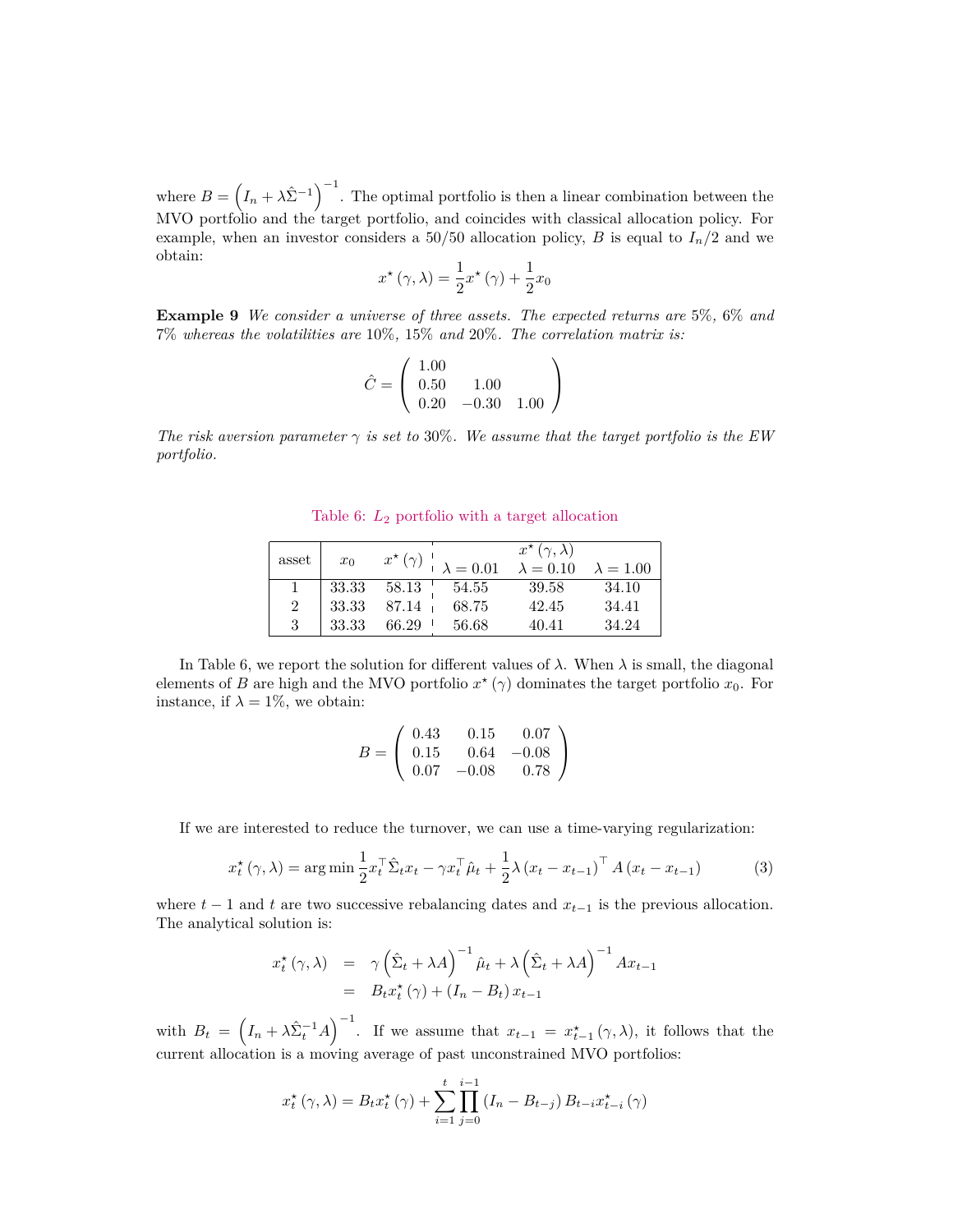**Remark 6** *Suppose that*  $\hat{\Sigma}_t = \hat{\Sigma}_{t-1}$  *and*  $A = \text{diag}(\hat{\sigma}_1^2, \dots, \hat{\sigma}_n^2)$ *. If asset returns are not correlated, we obtain:*

$$
x_{i,t}^{\star}(\gamma,\lambda) = \frac{\gamma}{\hat{\sigma}_i^2 + \lambda \hat{\sigma}_i^2} \hat{\mu}_{i,t} + \frac{\lambda \hat{\sigma}_i^2}{\hat{\sigma}_i^2 + \lambda \hat{\sigma}_i^2} x_{i,t-1}^{\star}(\gamma,\lambda)
$$
  
=  $\alpha x_{i,t}^{\star}(\gamma) + (1-\alpha) x_{i,t-1}^{\star}(\gamma,\lambda)$ 

*where*  $\alpha = 1/(1 + \lambda)$ *. The solution is an exponentially weighted moving average filter. Calibrating*  $\lambda$  *is then equivalent to choosing the holding period to turn the portfolio.* 

#### **3.5 Information matrix and hedging portfolios**

The previous methods are focused on the covariance matrix. However, the important quantity in mean-variance optimization is the information matrix  $\mathcal{I} = \hat{\Sigma}^{-1}$ , i.e. the inverse of the covariance matrix (Scherer, 2007; Roncalli, 2013). Stevens (1998) gives a new interpretation of the information matrix using the following regression framework:

<span id="page-18-0"></span>
$$
R_{i,t} = \beta_0 + \beta_i^{\top} R_t^{(-i)} + \varepsilon_{i,t}
$$
\n<sup>(4)</sup>

where  $R_t^{(-i)}$  denotes the vector of asset returns  $R_t$  excluding the  $i$ <sup>th</sup> asset and  $\varepsilon_{i,t} \sim \mathcal{N}(0, s_i^2)$ . Let  $R_i^2$  be the R-squared of the linear regression [\(4\)](#page-18-0) and  $\hat{\beta}$  be the matrix of OLS coefficients with rows  $\hat{\beta}_i^{\top}$ . Stevens (1998) shows that the diagonal elements of the information matrix are given by:

$$
\mathcal{I}_{i,i} = \frac{1}{\hat{\sigma}_i^2 \left(1 - R_i^2\right)}
$$

whereas the off-diagonal elements are:

$$
\mathcal{I}_{i,j}=-\frac{\hat{\beta}_{i,j}}{\hat{\sigma}_i^2\left(1-R_i^2\right)}=-\frac{\hat{\beta}_{j,i}}{\hat{\sigma}_j^2\left(1-R_j^2\right)}
$$

Using this expression of  $\mathcal{I}$ , we obtain a new formula of the MVO portfolio:

$$
x_i^{\star}(\gamma) = \gamma \frac{\hat{\mu}_i - \hat{\beta}_i^{\top} \hat{\mu}^{(-i)}}{\hat{\sigma}_i^2 (1 - R_i^2)}
$$

Scherer (2007) interprets  $\hat{\mu}_i - \hat{\beta}_i^{\top} \hat{\mu}^{(-i)}$  as the excess return after regression hedging and  $\hat{\sigma}_i^2 (1 - R_i^2)$  as the non-hedging risk. We remind that  $R_i^2 = 1 - \hat{s}_i^2 / \hat{\sigma}_i^2$ . We finally obtain:

$$
x_i^{\star}(\gamma) = \gamma \frac{\hat{\mu}_i - \hat{\beta}_i^{\top} \hat{\mu}^{(-i)}}{\hat{s}_i^2}
$$

From this equation, we deduce the following conclusions:

- 1. The better the hedge, the higher the exposure. This is why highly correlated assets produces unstable MVO portfolios.
- 2. The long-short position is defined by the sign of  $\hat{\mu}_i \hat{\beta}_i^{\top} \hat{\mu}^{(-i)}$ . If the expected return of the asset is lower than the conditional expected return of the hedging portfolio, the weight is negative.

It has been shown that the linear regression can be improved using norm constraints (Hastie et al., 2009). For example we can use the *L*<sup>2</sup> regression to improve the predictive power of the hedging relationships. We can also estimate the hedging portfolios with the  $L_1$  penalty.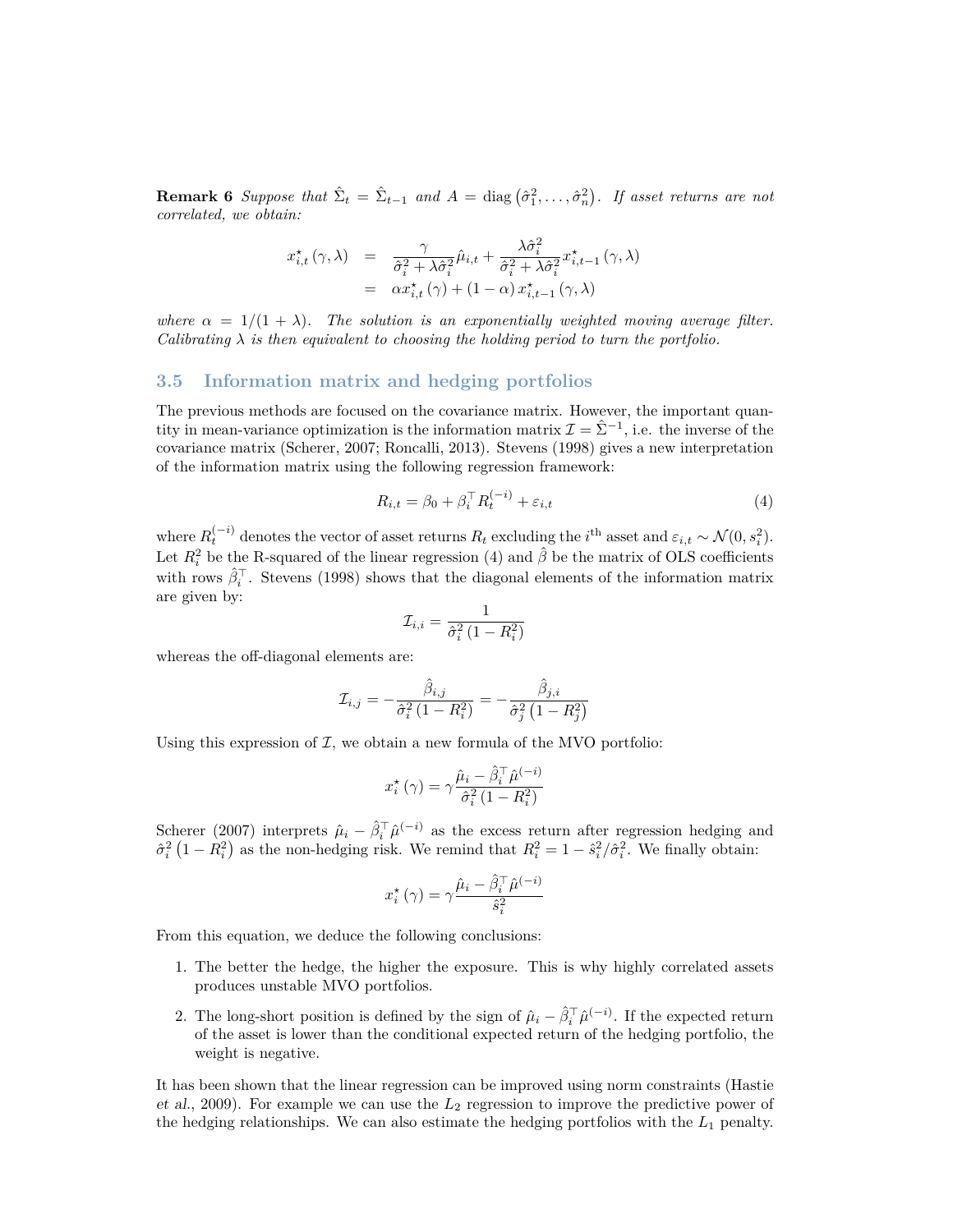**Example 10** *We consider a universe of four assets. The expected returns are*  $\hat{\mu}_1 = 7\%$ ,  $\hat{\mu}_2 = 8\%, \ \hat{\mu}_3 = 9\% \ and \ \hat{\mu}_4 = 10\% \ where$  *as the volatilities are equal to*  $\hat{\sigma}_1 = 15\%, \ \hat{\sigma}_2 = 18\%,$  $\hat{\sigma}_3 = 20\%$  *and*  $\hat{\sigma}_4 = 25\%$ *. The correlation matrix is the following:* 

$$
\hat{C} = \left(\begin{array}{ccc} 1.00 \\ 0.50 & 1.00 \\ 0.50 & 0.50 & 1.00 \\ 0.60 & 0.50 & 0.40 & 1.00 \end{array}\right)
$$

In Table [7,](#page-19-0) we have reported the results of the hedging portfolios. The OLS coefficients  $\hat{\beta}_i$ , the coefficient of determination  $R_i^2$  and the standard error  $\hat{s}_i$  of residuals are computed thanks to the formulas given in Appendix [A.4.](#page-31-0) We also have computed the conditional expected return<sup>[17](#page-19-1)</sup>  $\bar{\mu}_i = \tilde{\mu}_i - \hat{\beta}_i^T \hat{\mu}^{(-i)}$ . We can then deduce the corresponding information matrix I and the MVO portfolio  $x^*$  for  $\gamma = 0.5$ . We finally obtain a very well balanced allocation, because the weights range between 19*.*28% and 69*.*80%. Let us now change the value of the correlation between the third and fourth assets. If  $\rho_{3,4} = 95\%$ , we obtain results given in Table [8.](#page-19-2) In this case, the story is different, because the optimized portfolio is not well balanced. Indeed, because two assets are strongly correlated, some hedging relationships present high value of  $R^2$ . The information matrix is then very sensitive to these hedging portfolios. This explains that the weights are now in the range between −168*.*70% and 239*.*34%!

<span id="page-19-0"></span>Table 7: Hedging portfolios when  $\rho_{3,4} = 40\%$ 

| Asset         |                 |                         |  | $\hat{s}_i$ |                                                             |  |  | $x^{\star}$ |
|---------------|-----------------|-------------------------|--|-------------|-------------------------------------------------------------|--|--|-------------|
|               |                 |                         |  |             | $0.139$ $0.187$ $0.250 + 45.83\%$ $11.04\%$ $1.70\%$ 69.80% |  |  |             |
|               | 0.230           |                         |  |             | $0.268$ $0.191$ $37.77\%$ $14.20\%$ $2.06\%$ $51.18\%$      |  |  |             |
|               | $0.409$ $0.354$ |                         |  |             | $0.045 + 33.52\% - 16.31\% - 2.85\% + 53.66\%$              |  |  |             |
| $\mathcal{A}$ |                 | $0.750$ $0.347$ $0.063$ |  |             | $\frac{1}{2}$ 41.50% 19.12% 1.41% 19.28%                    |  |  |             |

<span id="page-19-2"></span>

|  |  | Table 8: Hedging portfolios when $\rho_{3,4} = 95\%$ |  |  |  |
|--|--|------------------------------------------------------|--|--|--|
|--|--|------------------------------------------------------|--|--|--|

| Asset |          |          |          |                    | $S_i$     | $\mu_i$   | $x^{\star}$ |
|-------|----------|----------|----------|--------------------|-----------|-----------|-------------|
|       |          | 0.244    | $-0.595$ | $0.724 + 47.41\%$  | $10.88\%$ | $3.16\%$  | 133.45\%    |
|       | 0.443    |          | 0.470    | $-0.157\pm33.70\%$ | $14.66\%$ | 2.23%     | $52.01\%$   |
|       | $-0.174$ | 0.076    |          | $0.795 + 91.34\%$  | $5.89\%$  | 1.66%     | 239.34\%    |
|       | 0.292    | $-0.035$ | 1.094    | $92.38\%$          | $6.90\%$  | $-1.61\%$ | $-168.67\%$ |

### **4 Some applications**

In this section, we look at three applications which are directly linked to the previous framework. The first application concerns the relationship between the MVO portfolio and the principal portfolios derived from PCA analysis. The second application shows the usefulness of the *L*<sup>2</sup> covriance matrix regularization. We finally illustrate how the Lasso approach may improve the robustness of the information matrix and hedging portfolios in the third application.

<span id="page-19-1"></span><sup>&</sup>lt;sup>17</sup>We note that  $\bar{\mu}_i$  is also equal to the intercept  $\hat{\beta}_0$  of the linear regression.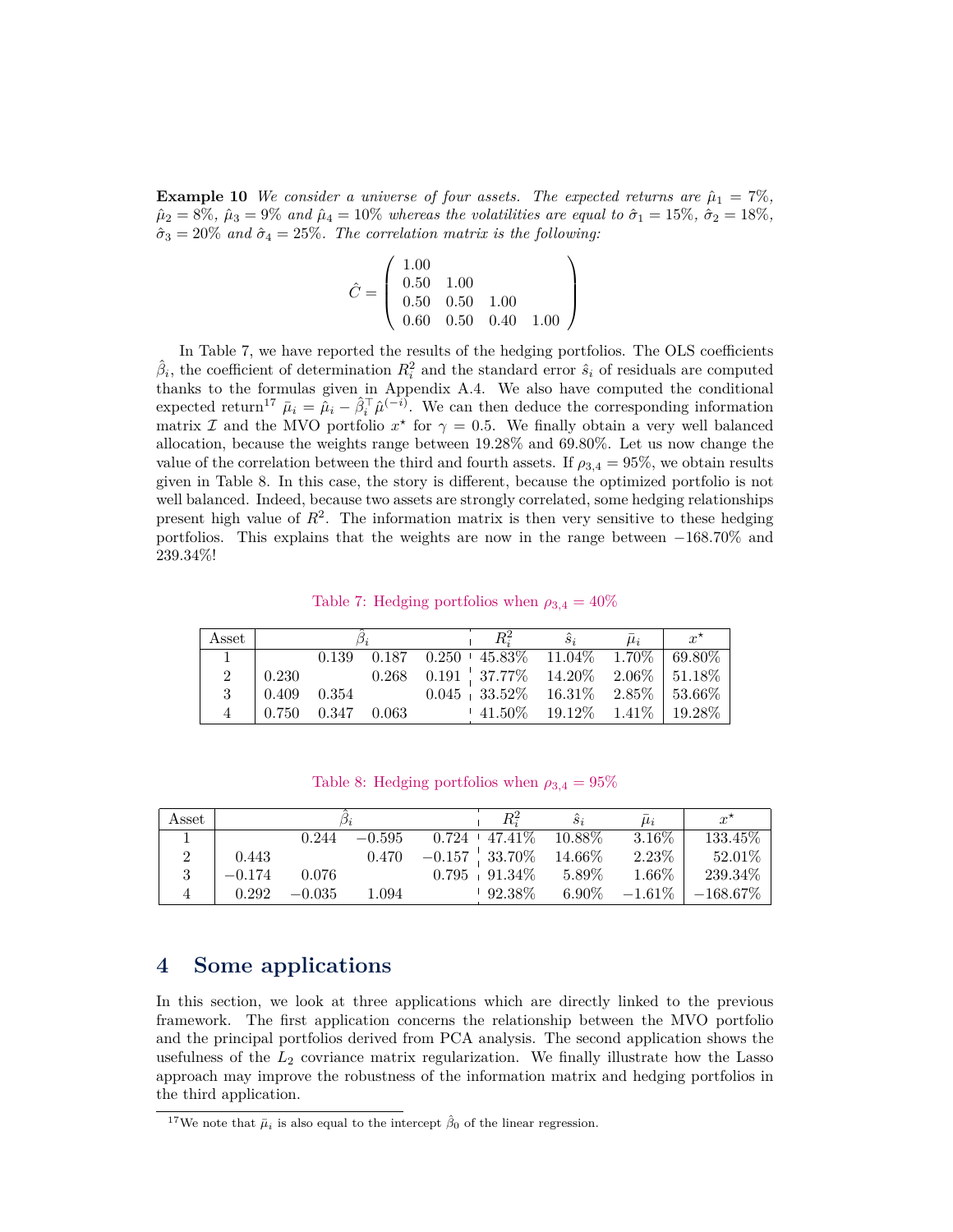### **4.1 Principal portfolios**

We first consider the problem of mean-variance optimization in a multi-assets universe. We have shown that this portfolio has implicit exposition to arbitrage and risk factors that we call *principal* portfolios (Meucci, 2009). The universe is composed of ten indices, four developed market equity indexes, one emerging market equity index, two bond indexes, two currency indexes and one commodity index: S&P 500 index, Eurostoxx 50 index, Topix index, Russell 2000 index, MSCI EM index, Merrill Lynch US High Yield index, JP Morgan Emerging Bonds index, EUR/USD and JPY/USD exchange rates and S&P GSCI Commodity index.

To better understand the importance of principal portfolios, we look at the mean-variance optimization at the end of 2006. The covariance matrix is estimated using historical daily returns from January 2006 to December 2006. We then assume that this portfolio is held until the end of 2007. For the purpose of the study, we will consider perfect views of the market. The expected returns are therefore the realized returns of each asset from January 2007 to December 2007. We report in Table [9](#page-20-0) the expected return, the volatility and the Sharpe ratio of each asset. The mean-variance optimized portfolio is computed under a 10% volatility constraint<sup>[18](#page-20-1)</sup>. The optimized weights are given in the last column in Table [9.](#page-20-0)

| Asset                             | $\mu_i$               | $\hat{\sigma}_i$            | $SR_i$  | $x_i^{\star}$  |
|-----------------------------------|-----------------------|-----------------------------|---------|----------------|
| <b>SPX</b>                        | 1.27%                 | 10.04%                      | 0.13    | 65.57%         |
| SX5E                              | $6.24\%$              | 14.65%                      | 0.43    | $-1.97\%$      |
| <b>TPX</b>                        | $-10.60\%$            | 18.85%                      | $-0.56$ | $-24.39\%$     |
| <b>RTY</b>                        | $-4.84\%$             | 17.37%                      | $-0.28$ | $-49.54\%$     |
| MSCI EM                           | 30.15%                | 18.11\%                     | 1.66    | 55.60%         |
| $\bar{U} \bar{S} \bar{H} \bar{Y}$ | $-3.07\%$             | $1.69\%$                    | $-1.82$ | $-489.99\%$    |
| <b>EMBI</b>                       | $0.50\%$              | 4.08%                       | 0.12    | 29.26%         |
| EŪR/USD                           | $9.27\%$              | $\bar{7}.\bar{7}2\%$        | 1.20    | $41.91\%$      |
| JPY/USD                           | 2.04\%                | 8.28%                       | 0.25    | $-20.96\%$     |
| <b>GSCI</b>                       | $\bar{2}\bar{4}.76\%$ | $\bar{2}\bar{1}.\bar{1}7\%$ | 1.17    | $\bar{2.62\%}$ |

<span id="page-20-0"></span>Table 9: Statistics and MVO portfolio at the end of 2006

Let us now study the decomposition of the MVO portfolio by its principal portfolios. Their weights are given in Table [10.](#page-21-0) By construction, each principal portfolio is independent from the others and is composed by all the assets (Meucci, 2009). The MVO portfolio is then a combination of these principal portfolios. It follows that the optimal weight  $x_i^*$  of an asset *i* is the sum of the exposure  $\beta_j$  of the principal portfolio  $\mathcal{F}_j$  in the MVO portfolio multiplied by the weight  $w_{i,j}$  of the asset *i* in the portfolio  $\mathcal{F}_j$ :

$$
x_i^* = \sum_{j=1}^{10} \beta_j \cdot w_{i,j}
$$

We have also reported the expected return  $\mu_j$  and the ex-ante volatility  $\sigma_j$  associated to each principal portfolio  $\mathcal{F}_j$ . The first portfolio  $\mathcal{F}_1$  is the riskier portfolio. We notice that it is a long-only portfolio and it has the profile of a risk weighted portfolio. Assets with a lower volatility have then a lower weight. As a result, the other principal portfolios can

<span id="page-20-1"></span><sup>&</sup>lt;sup>18</sup>In this case,  $\gamma$  is equal to 2.39%.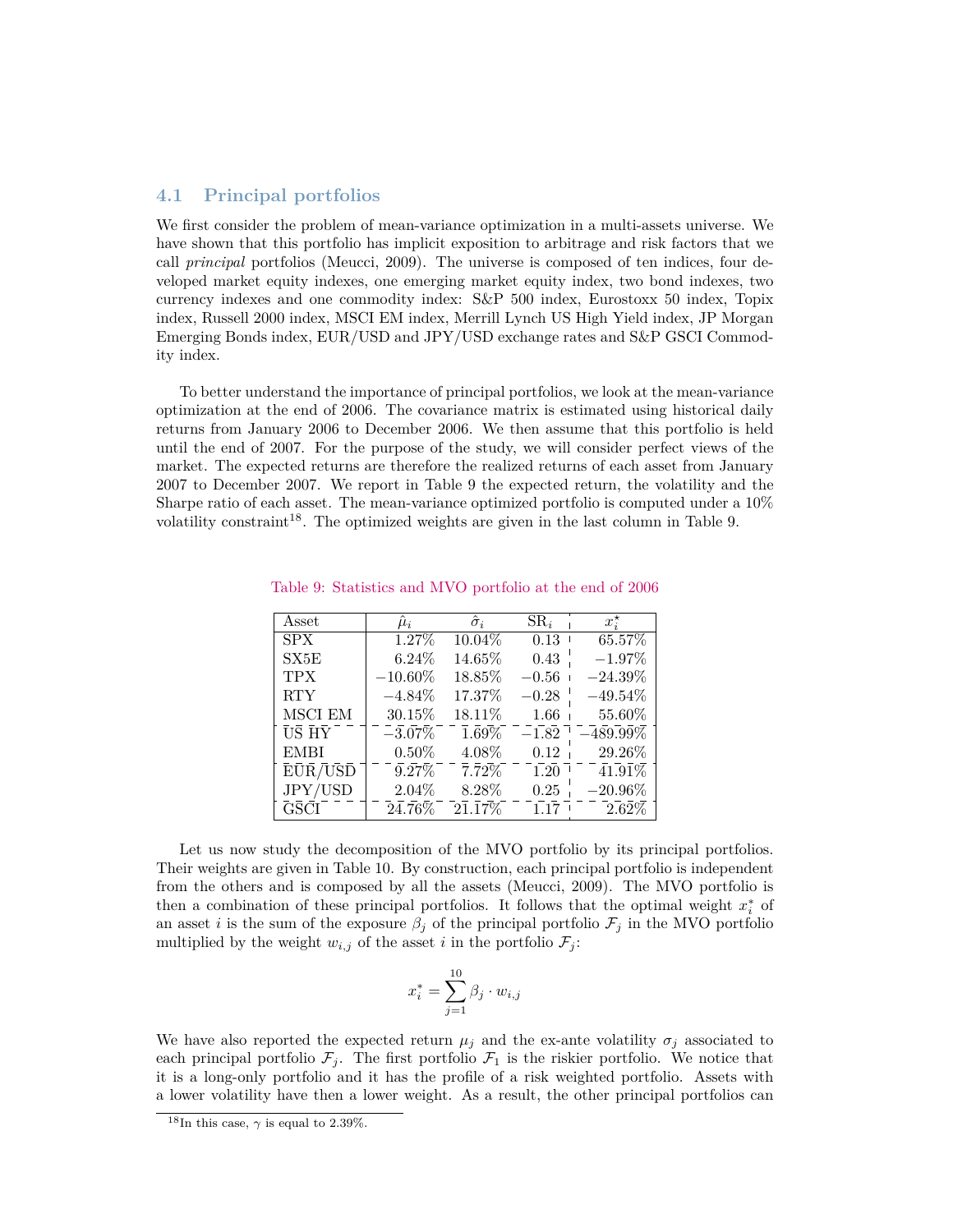be considered as neutral risk weighted portfolios, because they are uncorrelated to the first principal portfolio. Nevertheless, if we consider the exposures  $\beta_j$ , we observe that the first principal portfolio is underweighted compared to the other principal portfolios.

| Asset                                   | $\mathcal{F}_1$ | $\mathcal{F}_2$ | $\mathcal{F}_3$ | $\mathcal{F}_4$ | $\mathcal{F}_5$ | $\mathcal{F}_6$ | $\mathcal{F}_7$ | $\mathcal{F}_{8}$ | $\mathcal{F}_9$ | $\mathcal{F}_{10}$ |
|-----------------------------------------|-----------------|-----------------|-----------------|-----------------|-----------------|-----------------|-----------------|-------------------|-----------------|--------------------|
| <b>SPX</b>                              | 22.52           | $-22.39$        | 26.56           | $-18.43$        | $-12.03$        | $-6.50$         | $-8.73$         | 86.49             | 14.24           | $-0.37$            |
| SX5E                                    | 37.59           | $-20.94$        | 14.89           | 17.05           | 78.50           | $-36.98$        | 4.23            | $-8.30$           | 4.37            | 0.56               |
| <b>TPX</b>                              | 42.23           | $-0.13$         | -74.05          | $-46.21$        | $-7.01$         | $-23.06$        | 2.26            | $-0.11$           | $-3.09$         | 1.17               |
| <b>RTY</b>                              | 41.56           | $-37.56$        | 47.66           | $-36.01$        | $-32.97$        | 6.93            | 8.81            | $-45.49$          | $-3.28$         | $-0.78$            |
| MSCI EM                                 | 56.86           | $-2.69$         | $-19.41$        | 57.13           | $-11.10$        | 53.91           | $-4.38$         | 3.44              | 7.63            | 0.76               |
| US HY                                   | 2.41            | $-1.06$         | $-0.65$         | 3.81            | $-1.15$         | $-2.77$         | $-0.51$         | 2.98              | $-22.49$        | $-97.23$           |
| <b>EMBI</b>                             | 7.72            | $-2.22$         | 4.57            | 9.42            | $-2.96$         | $-5.76$         | $-11.15$        | 11.75             | $-94.80$        | 23.10              |
| $E\bar{U}\bar{R}/\bar{U}\bar{S}\bar{D}$ | 5.92            | 5.36            | 0.88            | 33.88           | $-32.34$        | $-42.44$        | 76.71           | 6.88              | $-0.12$         | 2.84               |
| JPY/USD                                 | 7.05            | $-0.80$         | 1.48            | 34.19           | $-37.01$        | $-56.97$        | $-61.52$        | $-13.21$          | 14.31           | 0.18               |
| <b>GSCI</b>                             | 34.45           | 87.22           | 30.28           | $-15.93$        | 2.77            | $-4.03$         | $-3.14$         | 0.51              | 0.97            | $-1.03$            |
| $\beta_j$                               | 7.11            | 12.11           | 6.14            | 39.16           | 1.50            | 34.59           | 31.02           | 75.86             | 95.32           | 484.58             |
| $\mu_j$                                 | 22.47           | 21.53           | 8.61            | 24.52           | 0.69            | 9.94            | 3.21            | 4.29              | 3.98            | 3.29               |
| $\sigma_j$                              | 27.51           | 20.63           | 18.32           | 12.25           | 10.48           | 8.30            | 4.98            | 3.68              | 3.16            | 1.27               |
| $SR_i$                                  | 0.82            | 1.04            | 0.47            | 2.00            | 0.66            | 1.20            | 0.64            | 1.17              | 1.26            | 2.58               |

<span id="page-21-0"></span>Table 10: Decomposition of the MVO portfolio at the end of 2006

Let us consider the other principal portfolios. For instance, the principal portfolio  $\mathcal{F}_8$ can be interpreted as an arbitrage portfolio which bets on large cap versus small cap equities whereas the principal portfolio  $\mathcal{F}_7$  is an arbitrage portfolio on FX spread. Principal portfolio  $\mathcal{F}_{10}$  seems to be an arbitrage portfolio between the two bond indexes. This is the portfolio with the highest expected Sharpe ratio<sup>[19](#page-21-1)</sup> SR<sub>*j*</sub> and with the highest weight  $\beta_j$  in the MVO portfolio<sup>[20](#page-21-2)</sup>. By using mean-variance optimization, we implicitly have a high exposure on this principal portfolio. Indeed, The US HY index has a high negative expected Sharpe ratio (−1*.*82) whereas EMBI index has a weak positive expected Sharpe ratio (0*.*12) resulting in a principal portfolio which is short of the US HY index and long of the EMBI index. Since the correlation between the two indexes is about 60% and their volatilities are low, the principal portfolio has also a low volatility and its weight in the MVO portfolio is dramatically high  $(\beta_{10} = 484.58\%)$ . In this case, the performance of the MVO portfolio is strongly dependent on the performance of the tenth principal portfolio.

We have computed the realized performance of these portfolios over 2007. Results are reported in Table [11.](#page-22-0) The realized volatility of the MVO portfolio is 14*.*63%, which is above the targeted volatility of 10%. This suggests that the allocation defined at the end of 2006 was probably too optimistic. We also notice that the riskiest portfolio is the tenth principal portfolio. This result is not surprising because, even if this portfolio was the less risky portfolio in an ex-ante viewpoint, it was also the most leveraged portfolio. In Figure [7,](#page-22-1) we have represented the cumulative performance of the MVO and  $\mathcal{F}_{10}$  portfolios. We can see that their behavior is very close<sup>[21](#page-21-3)</sup>. If we consider the Sharpe ratio, the better portfolio is the principal portfolio  $\mathcal{F}_4$ , and not the principal portfolio  $\mathcal{F}_{10}$ , even if the investor has the right views on expected returns<sup>[22](#page-21-4)</sup>.

<span id="page-21-1"></span><sup>19</sup>It is equal to 2*.*58.

<span id="page-21-2"></span><sup>&</sup>lt;sup>20</sup>The weight of the principal portfolio  $\mathcal{F}_{10}$  is equal to 484.58%.

<span id="page-21-3"></span><sup>&</sup>lt;sup>21</sup>The correlation between the MVO and  $\mathcal{F}_{10}$  (resp.  $\mathcal{F}_4$ ) portfolios is 73% (resp. 21%) in 2007.

<span id="page-21-4"></span><sup>22</sup>We remind that the expected returns are exactly equal to the realized returns in 2007.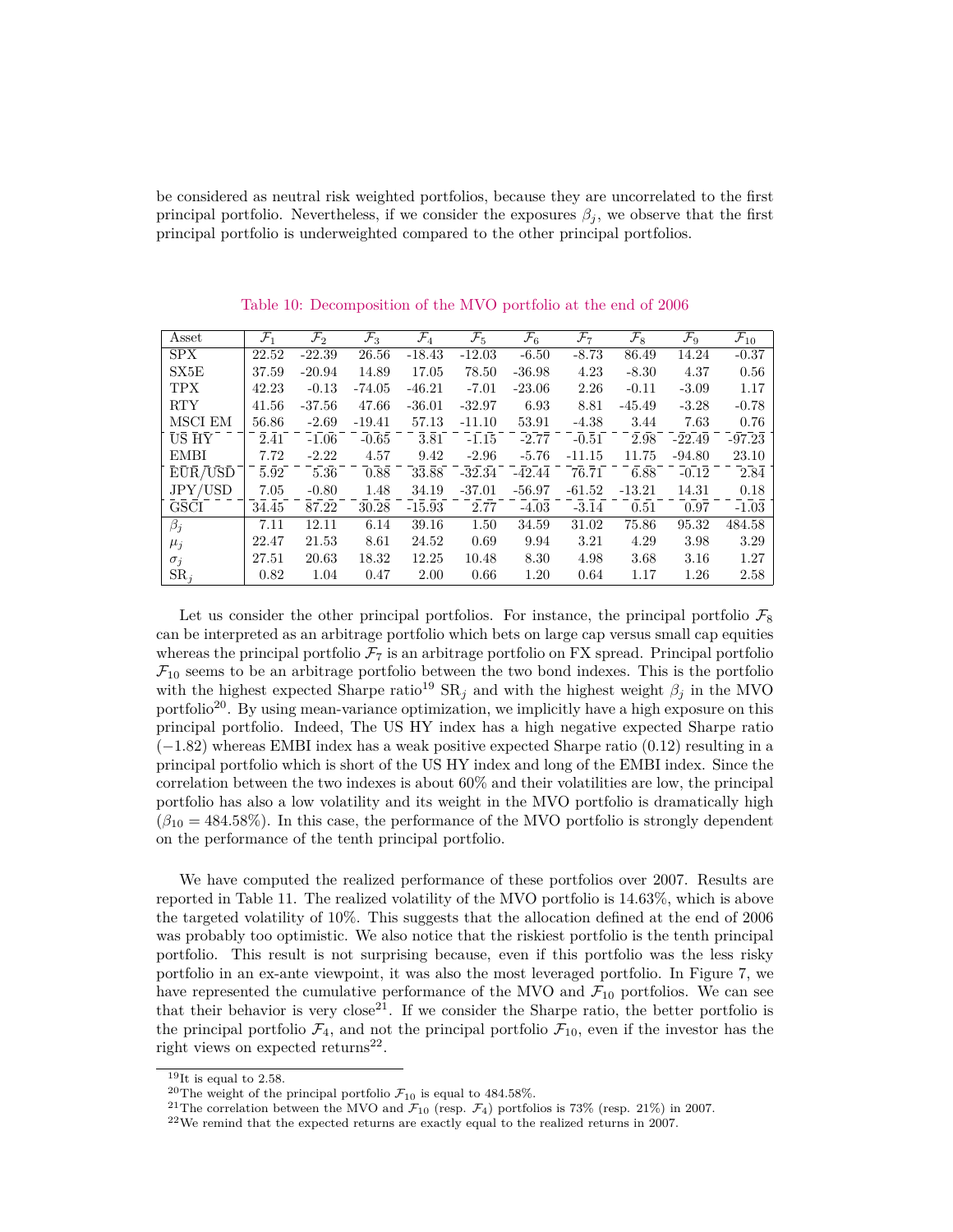<span id="page-22-0"></span>Table 11: Performance of MVO and principal portfolios in 2007

| $\begin{array}{ccccccccc} \mid \text{MVO} & \mathcal{F}_1 & \mathcal{F}_2 & \mathcal{F}_3 & \mathcal{F}_4 & \mathcal{F}_5 & \mathcal{F}_6 & \mathcal{F}_7 & \mathcal{F}_8 & \mathcal{F}_9 & \mathcal{F}_{10} \end{array}$ |  |  |  |  |  |
|---------------------------------------------------------------------------------------------------------------------------------------------------------------------------------------------------------------------------|--|--|--|--|--|
| $\mu_j$   50.32   1.60 2.63 0.53 10.04 0.01 3.46 0.98 3.21 3.79 16.27                                                                                                                                                     |  |  |  |  |  |
|                                                                                                                                                                                                                           |  |  |  |  |  |
| $\begin{array}{ c ccccc } \hline \text{SR}_i & 3.44 & 0.74 & 1.05 & 0.41 & 2.19 & 0.06 & 1.15 & 0.47 & 0.62 & 1.09 & 1.28 \hline \end{array}$                                                                             |  |  |  |  |  |

<span id="page-22-1"></span>Figure 7: Cumulative performance of MVO and principal portfolios in 2007



**Remark 7** *As mentioned earlier, the problem comes from the fact that the MVO portfolio is sensitive to the information matrix. Let us now consider the risk budgeting construction, which is not sensitive to the information matrix but to the covariance matrix. We obtain the results given in Table [12](#page-22-2) in the case of the ERC portfolio*[23](#page-22-3)*. We can see that the risk allocated to the first principal portfolio is the higher. We retrieve the fact that risk budgeting portfolios make less active bets than MVO portfolios (Roncalli, 2013).*

<span id="page-22-2"></span>Table 12: Decomposition of the ERC portfolio at the end of 2006

|  |  |                                                                                                                                                  |  |  | $\mathcal{F}_1$ $\mathcal{F}_2$ $\mathcal{F}_3$ $\mathcal{F}_4$ $\mathcal{F}_5$ $\mathcal{F}_6$ $\mathcal{F}_7$ $\mathcal{F}_8$ $\mathcal{F}_9$ $\mathcal{F}_{10}$ |
|--|--|--------------------------------------------------------------------------------------------------------------------------------------------------|--|--|--------------------------------------------------------------------------------------------------------------------------------------------------------------------|
|  |  |                                                                                                                                                  |  |  | $\begin{array}{ c ccccc } \hline \beta_j & 32.70 & -0.18 & 5.46 & 15.90 & -16.83 & -32.30 & 1.02 & 15.16 & -49.36 & -87.07 \hline \end{array}$                     |
|  |  |                                                                                                                                                  |  |  |                                                                                                                                                                    |
|  |  | $\begin{array}{ c ccccccccccc } \hline \sigma_j & 27.51 & 20.63 & 18.32 & 12.25 & 10.48 & 8.30 & 4.98 & 3.68 & 3.16 & 1.27 \\\hline \end{array}$ |  |  |                                                                                                                                                                    |
|  |  |                                                                                                                                                  |  |  | $\vert$ SR <sub>i</sub> $\vert$ 0.09 0.00 0.01 0.02 -0.02 -0.03 0.00 0.01 -0.02 -0.01                                                                              |

<span id="page-22-3"></span><sup>&</sup>lt;sup>23</sup>The implied expected returns are then equal to  $\mu = \phi \hat{\Sigma} x_{\text{erc}}$  (Roncalli, 2013). The value of  $\phi$  is scaled to target a 10% volatility.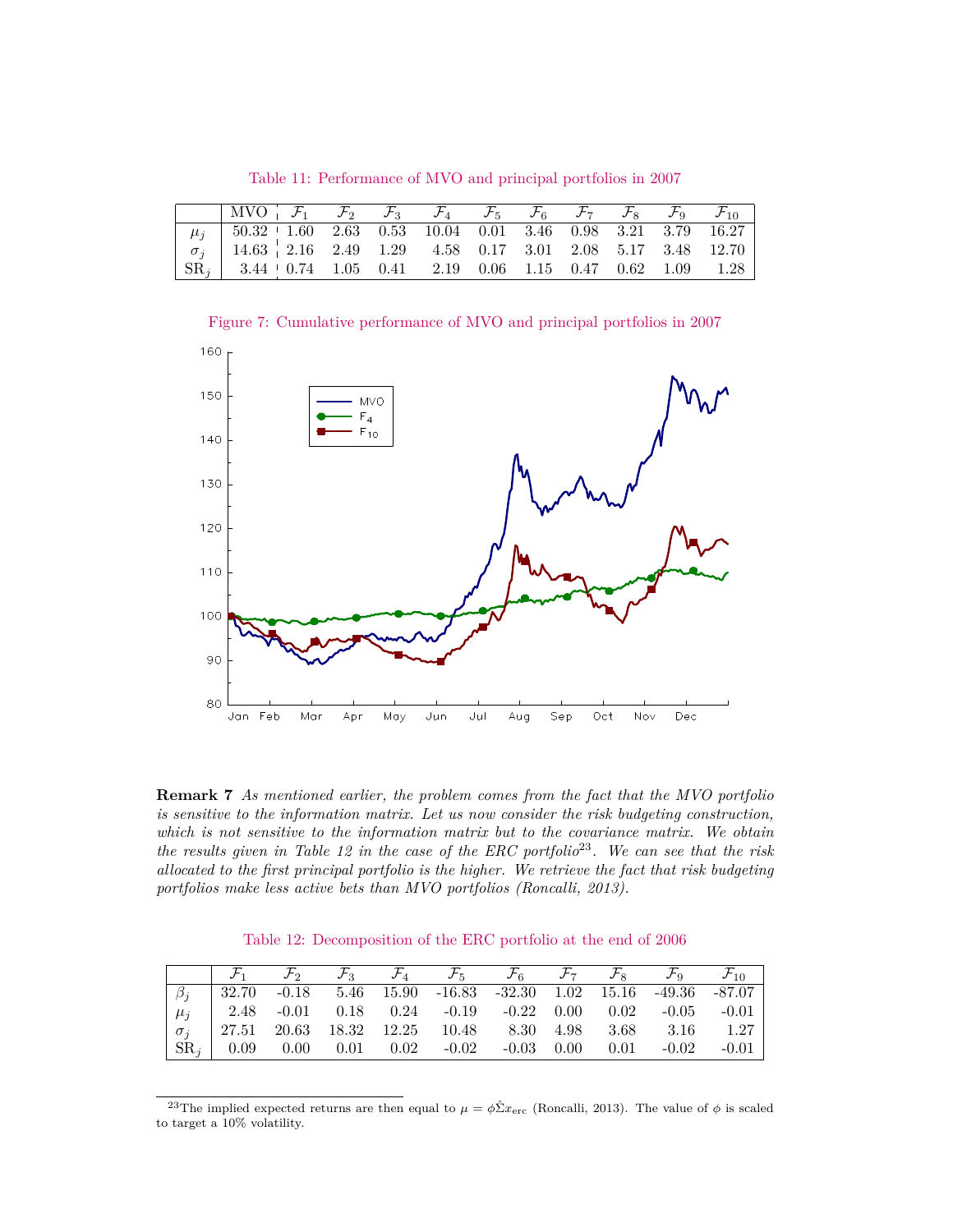### **4.2 Regularized portfolios**

We continue the previous example by adding a  $L_2$  penalization on the MVO optimization. We report the solution in Table [13](#page-23-0) when  $\lambda$  takes the value 0.1%. Even if it is a low penalty, it has a real impact on the allocation. For instance, we notice a high reduction of the US HY exposure. By using this constraint, we modify the composition and the risk associated to each principal portfolio (see Table [14\)](#page-23-1). It helps then to reduce the highest exposures on arbitrage portfolios and to have a more balanced allocation. In our case, we also notice that this is the fourth principal portfolio which now has the highest expected Sharpe ratio (1*.*94).

<span id="page-23-0"></span>

| Index       | <b>MVO</b>                  | $L_2-MVO$                       |
|-------------|-----------------------------|---------------------------------|
| <b>SPX</b>  | 65.57%                      | 51.11%                          |
| SX5E        | $-1.97\%$                   | $-4.53\%$                       |
| TPX         | $-24.39\%$                  | $-38.69\%$                      |
| <b>RTY</b>  | $-49.54\%$                  | $-45.53\%$                      |
| MSCI EM     | 55.60%                      | 66.64%                          |
| US HY       | $-489.99\%$                 | $-1\bar{1}2.\bar{5}\bar{8}\%$   |
| <b>EMBI</b> | 29.26%                      | $-37.02\%$                      |
| ĒŪR/USD     | $\bar{4}1.\bar{9}\bar{1}\%$ | 33.25%                          |
| JPY/USD     | $-20.96\%$                  | $-25.71\%$                      |
| <b>GSCI</b> | $2.62\%$                    | $10.\overline{25}\overline{\%}$ |

Table 13: Comparison of MVO and *L*<sup>2</sup> portfolios at the end of 2006

<span id="page-23-1"></span>Table 14: Decomposition of the *L*2−MVO portfolio at the end of 2006

|  |  |  |  |  | $\mathcal{F}_1$ $\mathcal{F}_2$ $\mathcal{F}_3$ $\mathcal{F}_4$ $\mathcal{F}_5$ $\mathcal{F}_6$ $\mathcal{F}_7$ $\mathcal{F}_8$ $\mathcal{F}_9$ $\mathcal{F}_{10}$ |
|--|--|--|--|--|--------------------------------------------------------------------------------------------------------------------------------------------------------------------|
|  |  |  |  |  |                                                                                                                                                                    |
|  |  |  |  |  |                                                                                                                                                                    |
|  |  |  |  |  |                                                                                                                                                                    |
|  |  |  |  |  |                                                                                                                                                                    |

The performance of these allocations is reported in Table [15.](#page-23-2) We notice that the realized volatility is equal to 11*.*62%, which is close to the target volatility and that the Sharpe ratio is similar than the one obtained in the non-regularized portfolio. The risk of principal portfolios is now more balanced. These portfolios benefit then from regularization. Indeed, the correlation of the  $L_2$ −MVO portfolio with the principal portfolio  $\mathcal{F}_{10}$  is now equal to  $-2\%$  whereas the correlation with the principal portfolio  $\mathcal{F}_4$  is 47%.

<span id="page-23-2"></span>Table 15: Performance of *L*<sub>2</sub>−MVO and principal portfolios in 2007

|                         | $\begin{array}{ccccccccccccc}\n & L_2-\text{MVO} & F_1 & F_2 & F_3 & F_4 & F_5 & F_6 & F_7 & F_8 & F_9 & F_{10}\n\end{array}$ |  |  |  |  |  |
|-------------------------|-------------------------------------------------------------------------------------------------------------------------------|--|--|--|--|--|
| $\mu_j$                 | $41.37 + 2.37$ $3.87$ $0.77$ $14.37$ $0.01$ $4.55$ $1.05$ $2.79$ $2.85$ $3.36$                                                |  |  |  |  |  |
| $\sigma_j$ <sup>'</sup> | $11.62$ , 3.21 3.67 1.89 6.45 0.23 3.95 2.22 4.47 2.62 2.67                                                                   |  |  |  |  |  |
| $ {\rm SR}_i $          | $3.56 + 0.74$ 1.05 0.41 2.23 0.06 1.15 0.47 0.62 1.09 1.26                                                                    |  |  |  |  |  |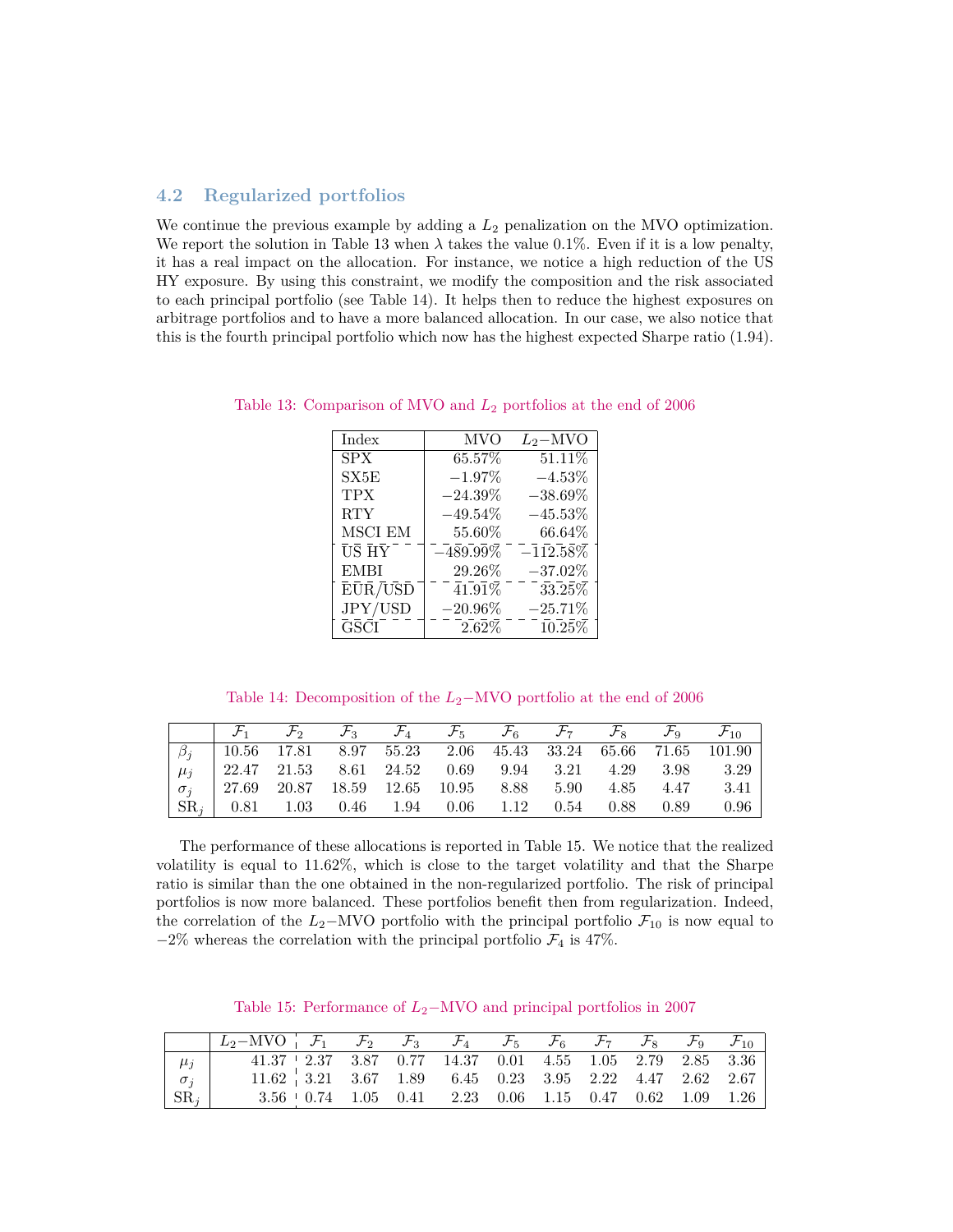

Figure 8: Cumulative performance of *L*2-MVO and principal portfolios in 2007

**Remark 8** *We modify the previous example by considering unperfect views. Suppose that we have wrong expected returns for the bond indexes, i.e.* 3*.*07% *for the US HY index and* −0*.*5% *for the EMBI index. In this case, exposures change slightly except for the principal portfolio*  $\mathcal{F}_{10}$ *, which becomes* −452%. We have reported in Table [16](#page-24-0) the performance of the *optimized and principal portfolios. We can see that having the wrong views has a big impact on the MVO portfolio. Its return is reduced by* 81%*! For the L*2−*MVO portfolio, the return only decreases by* 29%*.*

|               | $L_2-\text{MVO}$ $\mathcal{F}_1$ $\mathcal{F}_2$ $\mathcal{F}_3$ $\mathcal{F}_4$ $\mathcal{F}_5$ $\mathcal{F}_6$ $\mathcal{F}_7$ $\mathcal{F}_8$ $\mathcal{F}_9$ $\mathcal{F}_{10}$ |                 |      |                                                                                            |      |      |                   |          |        |                                                                                                                                                                                                             |
|---------------|-------------------------------------------------------------------------------------------------------------------------------------------------------------------------------------|-----------------|------|--------------------------------------------------------------------------------------------|------|------|-------------------|----------|--------|-------------------------------------------------------------------------------------------------------------------------------------------------------------------------------------------------------------|
|               |                                                                                                                                                                                     |                 |      | <b>MVO</b>                                                                                 |      |      |                   |          |        |                                                                                                                                                                                                             |
| $\mu_j$       |                                                                                                                                                                                     |                 |      |                                                                                            |      |      |                   |          |        | $\overline{11.19}$ , $\overline{1.69}$ $\overline{2.76}$ $\overline{0.55}$ $\overline{10.64}$ $\overline{0.01}$ $\overline{3.60}$ $\overline{1.05}$ $\overline{3.42}$ $\overline{3.56}$ $\overline{-14.38}$ |
| $\sigma_j$    | $17.57 + 2.28$                                                                                                                                                                      |                 |      | 2.62 1.35 4.84 0.17                                                                        |      | 3.13 |                   |          |        | 2.24 5.51 3.27 11.85                                                                                                                                                                                        |
| $SR_i$        |                                                                                                                                                                                     | $0.64 \pm 0.74$ |      | $1.05$ $0.41$ $2.20$ $0.06$ $1.15$ $0.47$ $0.62$ $1.09$ $-1.21$                            |      |      |                   |          |        |                                                                                                                                                                                                             |
|               |                                                                                                                                                                                     |                 |      | $L_2-MVO$                                                                                  |      |      |                   |          |        |                                                                                                                                                                                                             |
| $\mu_j$       |                                                                                                                                                                                     |                 |      | $\overline{32.43}$ $\overline{2.39}$ $\overline{3.88}$ 0.76 14.53 0.01 4.52 1.08 2.84 2.55 |      |      |                   |          |        | $-2.96$                                                                                                                                                                                                     |
| $\sigma_j$    | $12.91 + 3.23$                                                                                                                                                                      |                 | 3.68 | 1.88 6.52                                                                                  | 0.22 | 3.93 | 2.29              | 4.56     | 2.35   | 2.38                                                                                                                                                                                                        |
| $\text{SR}_i$ | $2.51 \pm 0.74$                                                                                                                                                                     |                 |      | $1.05$ $0.41$ $2.23$                                                                       | 0.06 |      | $1.15 \quad 0.47$ | $0.62\,$ | - 1.09 | $-1.24$                                                                                                                                                                                                     |

<span id="page-24-0"></span>Table 16: Performance of optimized and principal portfolios in 2007 with wrong views

### **4.3 Hedging portfolios**

We recall that the MVO portfolio involves the inverse of the covariance matrix. Since the information matrix reflects the hedging relationships, we illustrate how penalization methods may be used to obtain better hedging portfolios. For that, we impose a *L*<sup>1</sup> constraint on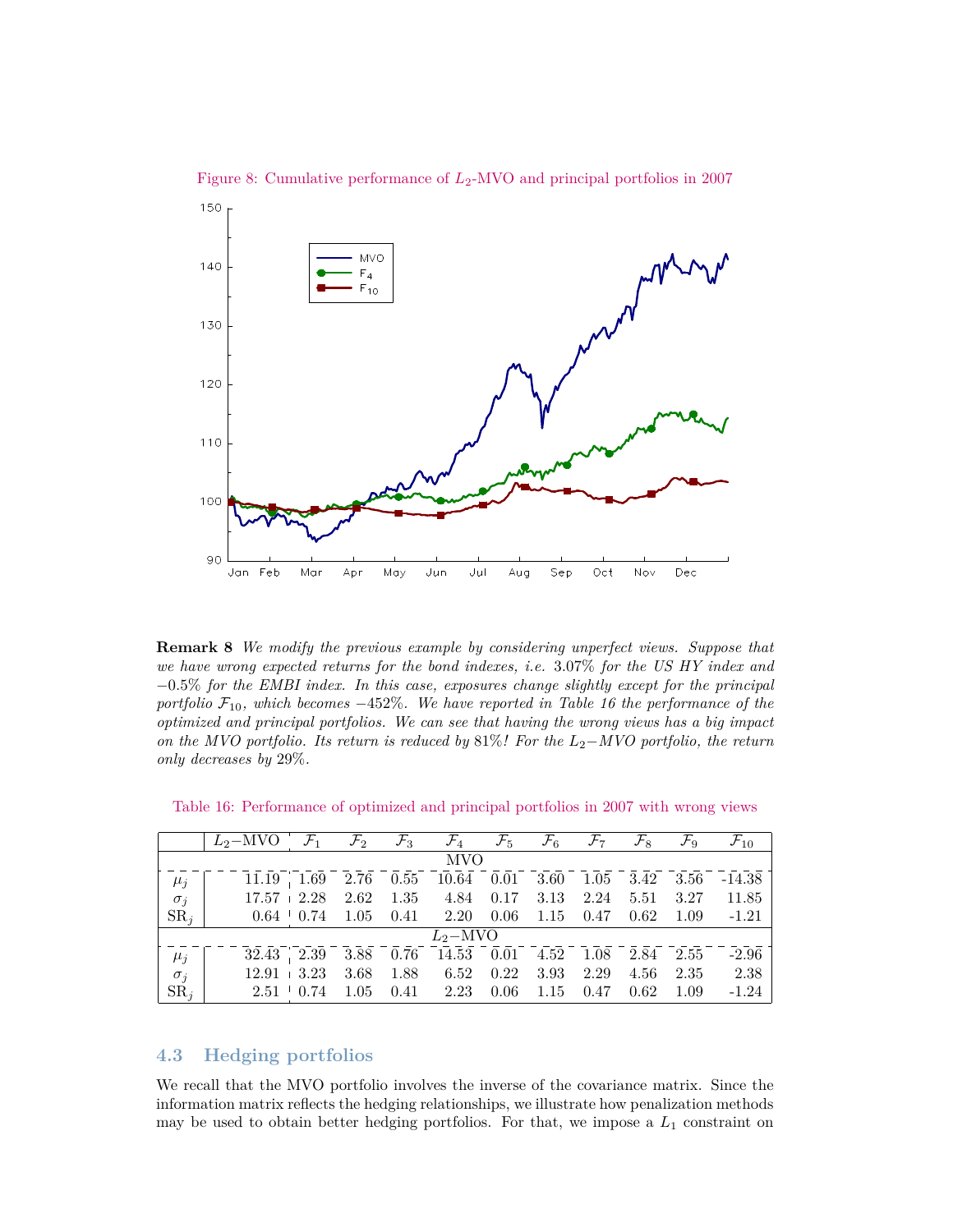hedging regressions in order to build sparse hedging portfolios. To choose the penalization parameter  $\lambda$ , we use the BIC criterion as described in Zou *et al.* (2007).

We consider the universe of the 10 diversified indexes and compute the hedging portfolios based on the daily asset returns for 2006. Results are reported in Tables [17](#page-25-0) and [18.](#page-25-1) For each asset *i*, we indicate the hedging coefficients  $\hat{\beta}_i$ , the standard deviation  $\hat{s}_i$  of the residuals and the coefficient of determination  $R_i^2$ . These statistics are expressed in %. We notice that OLS regression produces noisy portfolios with very small exposures on some assets. For instance, the weight of the Topix index is 0*.*4% in the S&P 500 hedging portfolio. With the Lasso regression, the hedging portfolio is more sparse without a high decrease of the coefficient  $R_i^2$ . For instance, the S&P 500 index is hedged with the Russell 2000 and Eurostoxx 50 indexes whereas the difference in terms of  $R^2$  is only 1%. The long-short exposure on US HY and EMBI and the short exposure on EM equities vanish. From an economic point of view, the Lasso hedging portfolios is then more reliable than the OLS hedging portfolio.

|             | <b>SPX</b> | SX5E    | TPX      | RTY     | EМ      | НY<br>US | <b>EMBI</b> | <b>EUR</b> | JPY    | GSCI     |
|-------------|------------|---------|----------|---------|---------|----------|-------------|------------|--------|----------|
| <b>SPX</b>  |            | 58.6    | 6.0      | 150.3   | $-30.8$ | $-0.5$   | 5.0         | $-7.3$     | 15.3   | $-25.5$  |
| SX5E        | 9.0        |         | $-1.2$   | $-1.3$  | 35.2    | 0.8      | 3.2         | $-4.5$     | $-5.0$ | $-1.5$   |
| <b>TPX</b>  | 0.4        | $-0.6$  |          | $-2.4$  | 38.1    | 1.1      | $-3.5$      | $-4.9$     | $-0.8$ | $-0.3$   |
| <b>RTY</b>  | 48.6       | $-2.7$  | $-10.4$  |         | 26.2    | $-0.6$   | 1.9         | 0.2        | $-6.4$ | 5.6      |
| ΕM          | $-4.1$     | 30.9    | 69.2     | 10.9    |         | 0.9      | 4.6         | 9.1        | 3.9    | 33.1     |
| US HY       | $-5.0$     | 53.5    | 160.0    | $-18.8$ | 69.5    |          | 95.6        | 48.4       | 31.4   | $-211.7$ |
| <b>EMBI</b> | 10.8       | 44.2    | $-102.1$ | 12.3    | 73.4    | 19.4     |             | $-5.8$     | 40.5   | 86.2     |
| <b>EUR</b>  | $-3.6$     | $-14.7$ | $-33.4$  | 0.3     | 33.8    | 2.3      | $-1.4$      |            | 56.7   | 48.2     |
| JPY         | 6.8        | $-14.5$ | $-4.8$   | $-8.8$  | 12.7    | 1.3      | 8.4         | 50.4       |        | $-33.2$  |
| <b>GSCI</b> | $-1.1$     | $-0.4$  | $-0.2$   | 0.8     | 10.7    | $-0.9$   | 1.8         | 4.2        | $-3.3$ |          |
| $\hat{s}_i$ | 0.3        | 0.7     | 0.9      | 0.5     | 0.7     | 0.1      | 0.2         | 0.4        | 0.4    | 1.2      |
| $R_i^2$     | 83.0       | 47.7    | 34.9     | 82.4    | 60.9    | 39.8     | 51.6        | 42.3       | 43.7   | 12.1     |

<span id="page-25-0"></span>Table 17: OLS hedging portfolios (in %) at the end of 2006

<span id="page-25-1"></span>Table 18: Lasso hedging portfolios (in %) at the end of 2006

|                    | <b>SPX</b> | SX5E        | <b>TPX</b> | RTY   | ΕM   | US HY  | <b>EMBI</b> | EUR.   | JPY  | <b>GSCI</b> |
|--------------------|------------|-------------|------------|-------|------|--------|-------------|--------|------|-------------|
| <b>SPX</b>         |            | 49.2        |            | 146.8 |      |        | 5.0         | $-3.2$ |      |             |
| SX5E               | 5.1        |             |            |       | 32.3 |        | 3.2         |        |      |             |
| <b>TPX</b>         |            |             |            |       | 37.4 | 0.8    | $-3.1$      |        |      |             |
| <b>RTY</b>         | 46.8       |             | $-3.1$     |       | 10.4 |        | 1.9         |        |      |             |
| ΕM                 |            | <b>25.0</b> | 61.3       | 6.5   |      | 0.8    | 4.3         | 2.6    |      | 22.4        |
| $\overline{US}$ HY |            |             | 82.2       |       | 65.9 |        | 93.8        | 19.1   | 20.7 |             |
| EMBI               |            | 24.9        | $-70.3$    |       | 71.6 | 17.5   |             |        | 33.8 |             |
| EUR.               |            |             | $-23.7$    |       | 33.6 | 1.4    |             |        | 51.9 | 13.8        |
| JPY                |            |             |            |       | 9.3  | 1.1    | 7.6         | 48.9   |      |             |
| <b>GSCI</b>        |            |             |            |       | 10.2 | $-0.3$ | $1.6\,$     | 2.9    |      |             |
| $\hat{s}_i$        | 0.3        | 0.7         | 1.0        | 0.5   | 0.7  | 0.1    | 0.2         | 0.4    | 0.4  | 1.3         |
| $R_i^2$            | 82.0       | 44.9        | 33.9       | 82.1  | 60.4 | 38.0   | 51.5        | 39.7   | 41.5 | 7.8         |

We now consider the example of the S&P 100 universe for the period January 2000 to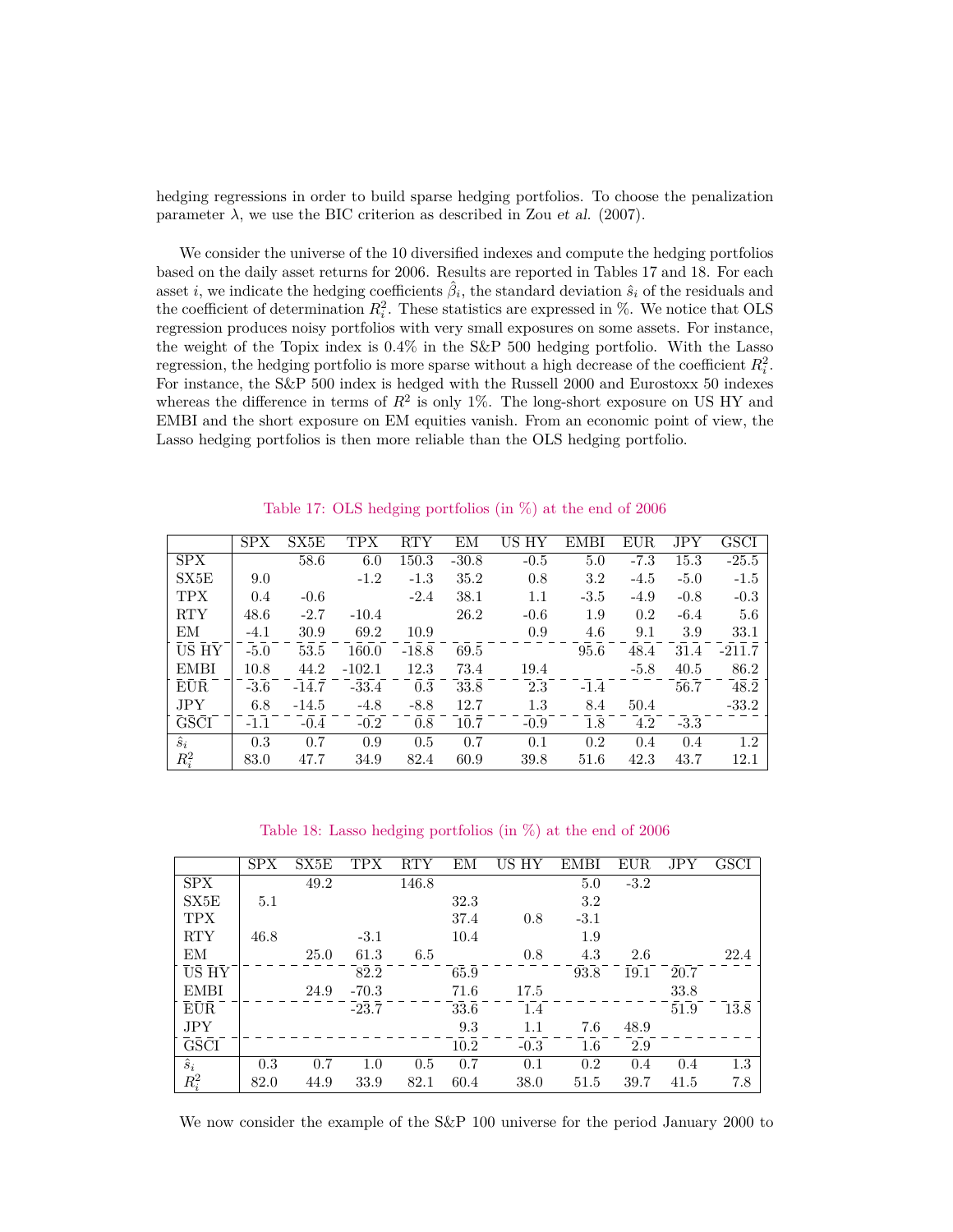December 2011. We compute the minimum variance portfolio using the hedging relationships:

$$
x_i^\star\left(\gamma\right)=\gamma\frac{1-\hat{\beta}_i^\top\mathbf{1}}{\hat{s}_i^2}
$$

 $\gamma$  is a scaling parameter such that the sum of weights is equal to 100%. We rebalance the portfolio every month whereas the information matrix is computed using a rolling window of 260 trading days. Results are reported in Table [19.](#page-26-0) We notice that the Lasso-MV portfolio improves the performance of the OLS-MV portfolio (higher return  $\mu(x)$ , lower volatility  $\sigma(x)$  and lower drawdown  $\mathcal{MDD}$ ). Moreover, we notice that the turnover  $\tau$ is dramatically reduced thanks to the norm constraint. This result suggests that a lot of hedging relationships made by non-regularized MVO portfolios are not optimal. If we compute the sparsity rate<sup>[24](#page-26-1)</sup> of the information matrix at each rebalancing dates, its range is between 0% and 0*.*02% for the OLS regression whereas it is between 73*.*70% and 87*.*14% for the Lasso regression. We verify that the Lasso-MV portfolio produces sparse hedging relationships, which is not the case with the traditional OLS-MV portfolio. For instance, Google is hedged by 99 stocks at December 2011, if we consider the OLS-MV portfolio. Using the  $L_1$  constraint, Google is hedged by only 13 stocks<sup>[25](#page-26-2)</sup>. In Figure [9,](#page-27-0) we have reported some statistics about the 100 hedging relationships at December 2011. The coefficient  $R^2$ is reduced when we consider Lasso regression, meaning that Lasso hedging portfolios have a lower in-the-sample explanatory power. Nevertheless, the Lasso net exposure  $\sum_{j\neq i} \hat{\beta}_{i,j}$  is generally close to the OLS net exposure. In fact, one of the benefits with Lasso regression is to reduce the short exposure<sup>[26](#page-26-3)</sup> of the hedging portfolio. In the end, Lasso hedging portfolios are less leveraged<sup>[27](#page-26-4)</sup>. In this case, it is obvious that the Lasso-MV portfolio uses a less noisy information matrix than the classical MV portfolio.

<span id="page-26-0"></span>Table 19: Performance of OLS-MV and Lasso-MV portfolios

|                             | $\mu(x)$ | $\sigma(x)$ | SR(x) | MDD        |      |
|-----------------------------|----------|-------------|-------|------------|------|
| OLS-MV                      | $3.60\%$ | $14.39\%$   | 0.25  | $-39.71\%$ | 19.4 |
| Lasso-MV $\mid 5.00\% \mid$ |          | $13.82\%$   | 0.36  | $-35.42\%$ | 5.9  |

### **5 Conclusion**

In this paper, we have reviewed the different approaches of portfolio allocation. The first generation of methods (resampling, random matrix theory and covariance shrinkage), which were proposed at the end of the Nineties, aim to reduce the noisy part of the covariance matrix. However, this type of approach is not sufficient. The second generation of methods (Lasso and ridge regression) seeks to directly regularize the MVO portfolio by introducing more sparsity in the solution. These sparse methods are more satisfactory because they produce more robust portfolios that are less sensitive to input parameters.

The first application of the paper clearly shows how the noisy part of the covariance matrix impacts the optimized portfolio. Principal portfolios are then the adequate tool

<span id="page-26-2"></span><span id="page-26-1"></span><sup>&</sup>lt;sup>24</sup>We consider the sparsity measure  $\ell_{\epsilon}^{0}$  defined in Hurley and Rickard (2009) with  $\epsilon = 10^{-5}$ .

 $^{25}$ They are Boeing  $(4.6\%)$ , United technologies  $(1.1\%)$ , Schlumberger  $(1.8\%)$ , Williams cos.  $(1.8\%)$ , Microsoft (13.7%), Honeywell intl. (2.7%), Caterpillar (0.9%), Apple (25.0%), Mastercard (2.5%), Devon energy (2.9%), Nike (1.2%), Amazon (6.7%) and Apache (8.7%).

<span id="page-26-3"></span><sup>&</sup>lt;sup>26</sup>It is measured as the opposite of  $\sum_{j\neq i}$  min  $(0, \hat{\beta}_{i,j})$ .

<span id="page-26-4"></span><sup>&</sup>lt;sup>27</sup>We compute the leverage as  $\sum_{j\neq i} |\hat{\beta}_{i,j}|$ .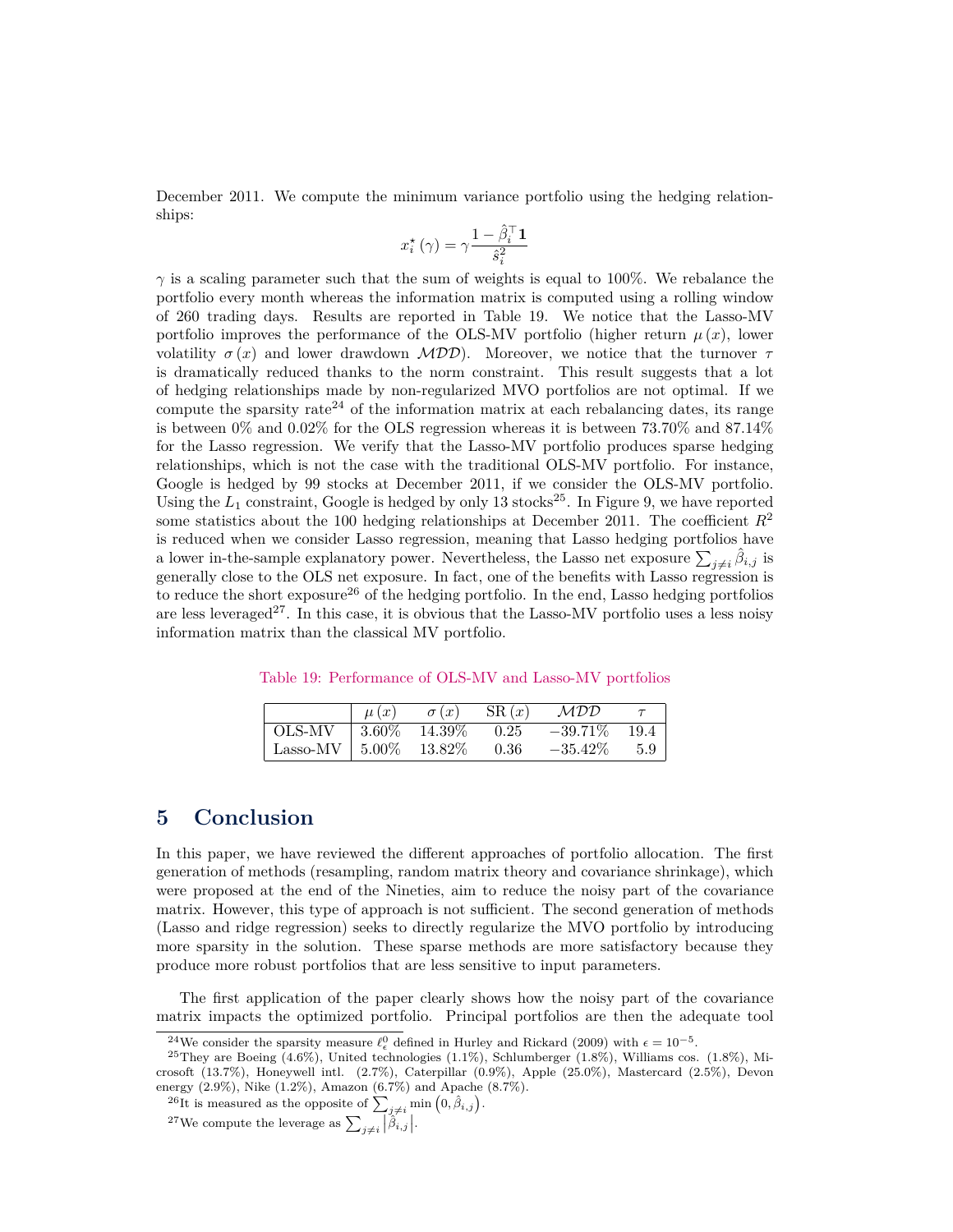

<span id="page-27-0"></span>Figure 9: Statistics of OLS and Lasso hedging relationships (December 2011)

to understand the relationships between the MVO portfolio and the eigendecomposition of the covariance matrix. The second application illustrates how penalization methods make it possible to obtain portfolios that are less sensitive to the noise of the covariance matrix. With this type of regularization, investment bets are less aggressive and optimized portfolios are more robust. Finally, the last application proposes to interpret mean-variance optimization as an allocation model that takes exposures with respect to hedging portfolios. In this case, the regularization method consists of introducing robustness in the estimation of hedging portfolios. By using sparse regression methods, portfolio turnover is dramatically reduced and robustness is improved.

The improvement of the Markowitz model is an endless issue. The most common proposed solutions are generally less than satisfactory. This is the case of the three main approaches: resampling, denoising and shrinkage methods. Other sophisticated methods exist, like the robust approach of Tütüncü and Koenig (2004), but they are not used by practitioners because they failed to significantly improve Markowitz portfolios. A new form of portfolio regularization has been introduced recently by Brodie et al (2009) and DeMiguel et al (2009). Contrary to the previous approaches, these methods of sparse portfolio allocation aim to directly regularize the solution instead of the input parameters. In particular, Lasso and ridge methods are today largely used by portfolio managers. They have helped to rehabilitate the Markowitz model in the active management field when the goal is precisely to incorporate views or bets in actively managed long-short portfolios.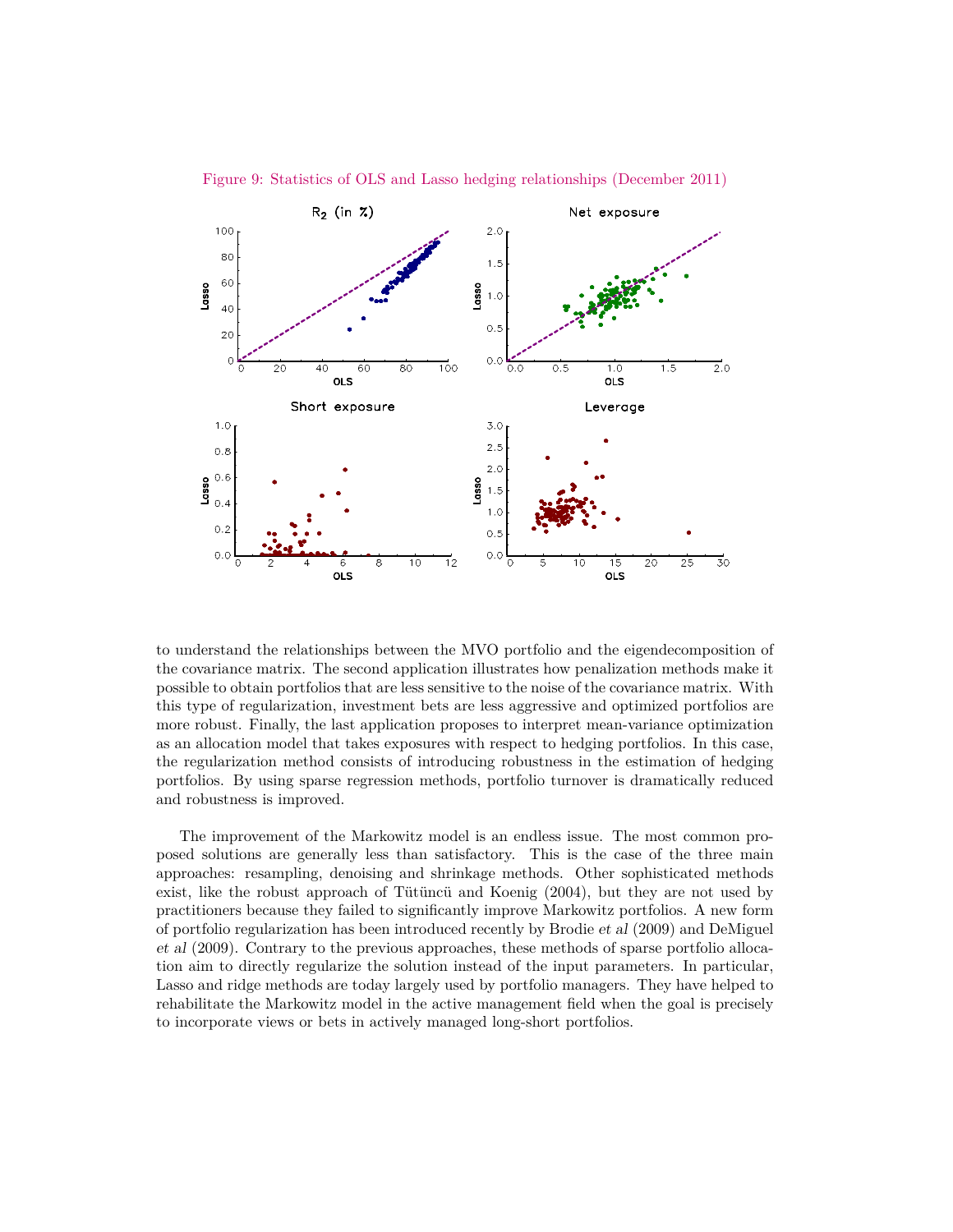# **A Mathematical results**

### <span id="page-28-0"></span>**A.1 The single-factor model**

We assume that the first factor of the covariance matrix corresponds to the market factor and that the idiosyncratic volatilities are equal  $(\tilde{\sigma}_1 = \ldots = \tilde{\sigma}_n = \tilde{\sigma})$ . In terms of eigenvectors, we have:

$$
v_1 = \frac{\beta}{\sqrt{\sum_{i=1}^n \beta_i^2}}
$$

Because  $VV^{\top} = I$  and  $\lambda_1 \simeq \sigma_m^2 \sum_{i=1}^n \beta_i^2 + \tilde{\sigma}^2$ , we obtain the following expression of  $\tilde{\Sigma}_{\alpha}$ :

$$
\tilde{\Sigma}_{\alpha} = \alpha \hat{\Phi} + (1 - \alpha) \hat{\Sigma}
$$
\n
$$
= \alpha (\sigma_m^2 \beta \beta^\top + D) + (1 - \alpha) V \Lambda V^\top
$$
\n
$$
= \alpha (\sigma_m^2 \beta \beta^\top + D V V^\top) + (1 - \alpha) \sum_{i=1}^n \lambda_i v_i v_i^\top
$$
\n
$$
\approx \alpha \sigma_m^2 \beta \beta^\top + \alpha D V V^\top + (1 - \alpha) \lambda_1 \frac{\beta \beta^\top}{\sum_{i=1}^n \beta_i^2} + (1 - \alpha) \sum_{i=2}^n \lambda_i v_i v_i^\top
$$
\n
$$
= \left( \alpha \sigma_m^2 + (1 - \alpha) \frac{\lambda_1}{\sum_{i=1}^n \beta_i^2} \right) \beta \beta^\top + (1 - \alpha) \sum_{i=2}^n \lambda_i v_i v_i^\top + \alpha D V V^\top
$$

It follows that:

$$
\tilde{\Sigma}_{\alpha} \simeq \left(\alpha \sigma_{m}^{2} + (1 - \alpha) \frac{\lambda_{1}}{\sum_{i=1}^{n} \beta_{i}^{2}}\right) \beta \beta^{\top} + (1 - \alpha) \sum_{i=2}^{n} \lambda_{i} v_{i} v_{i}^{\top} + \alpha \left(\tilde{\sigma}^{2} \frac{\beta \beta^{\top}}{\sum_{i=1}^{n} \beta_{i}^{2}} + \sum_{i=2}^{n} \tilde{\sigma}^{2} v_{i} v_{i}^{\top}\right)
$$
\n
$$
= \left(\alpha \sigma_{m}^{2} + (1 - \alpha) \frac{\lambda_{1}}{\sum_{i=1}^{n} \beta_{i}^{2}} + \alpha \frac{\tilde{\sigma}^{2}}{\sum_{i=1}^{n} \beta_{i}^{2}}\right) \beta \beta^{\top} + (1 - \alpha) \sum_{i=2}^{n} \lambda_{i} v_{i} v_{i}^{\top} + \alpha \sum_{i=2}^{n} \tilde{\sigma}^{2} v_{i} v_{i}^{\top}
$$
\n
$$
= \lambda_{1} \frac{\beta \beta^{\top}}{\sum_{i=1}^{n} \beta_{i}^{2}} + \sum_{i=2}^{n} \left((1 - \alpha) \lambda_{i} + \alpha \tilde{\sigma}^{2}\right) v_{i} v_{i}^{\top}
$$
\n
$$
= \lambda_{1} v_{1} v_{1}^{\top} + \sum_{i=2}^{n} \left((1 - \alpha) \lambda_{i} + \alpha \tilde{\sigma}^{2}\right) v_{i} v_{i}^{\top}
$$

# **A.2 Analytical solutions of** *L*<sup>2</sup> **portfolio optimization**

### <span id="page-28-1"></span>**A.2.1 The case of variance penalization**

We have the following optimization program:

$$
x^{\star}(\gamma,\lambda) = \arg\min \frac{1}{2}x^{\top} (\hat{\Sigma} + \lambda A) x - \gamma x^{\top} \hat{\mu}
$$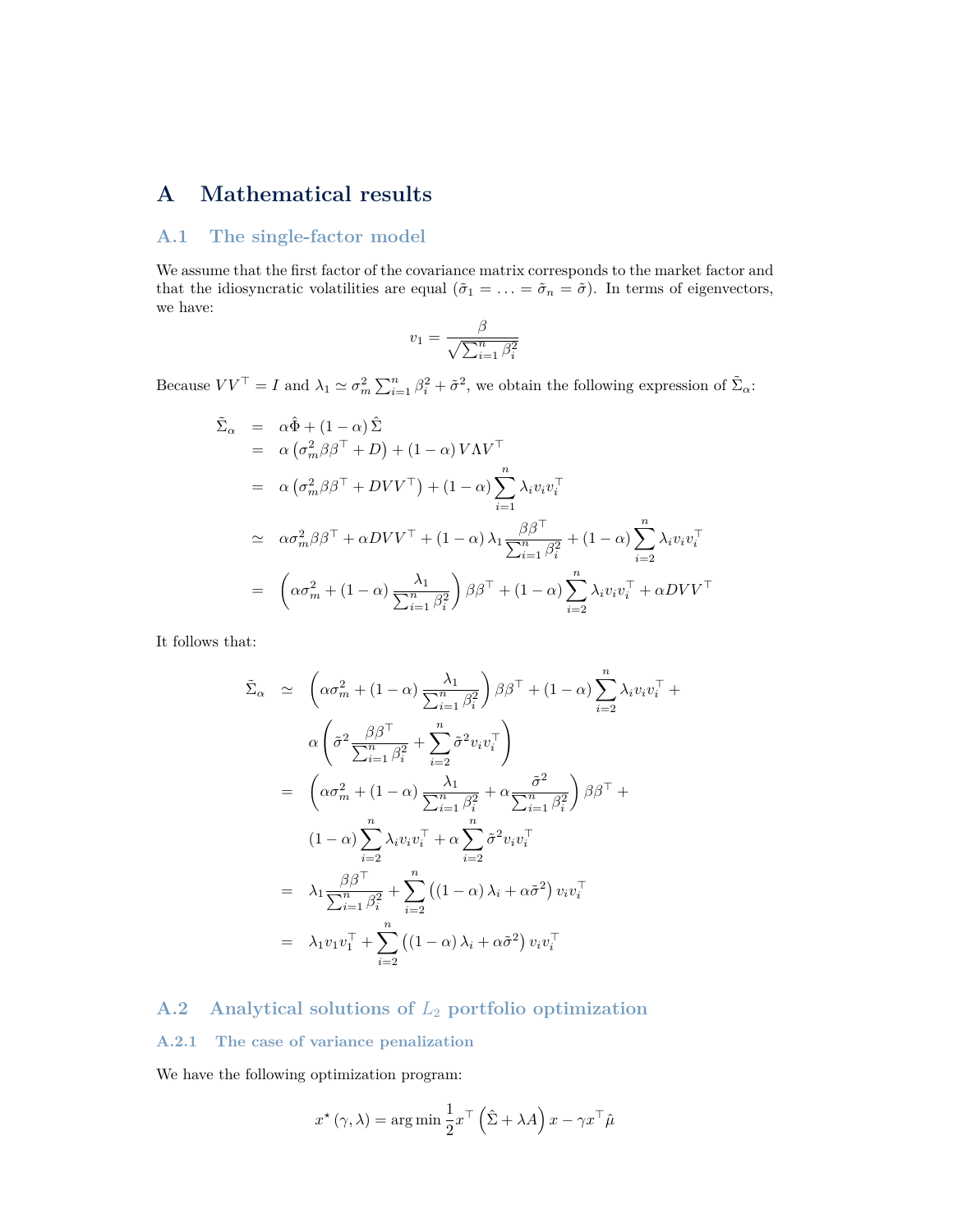We assume that *A* is the covariance matrix without correlations. We have  $A = v =$ diag  $(\hat{\sigma}_1^2, \ldots, \hat{\sigma}_n^2)$ . It follows that:

$$
\tilde{\Sigma} = \hat{\Sigma} + \lambda v
$$
  
=  $v^{1/2} \hat{C} v^{1/2} + \lambda v^{1/2} v^{1/2}$   
=  $v^{1/2} (\hat{C} + \lambda I_n) v^{1/2}$ 

By setting  $y = v^{1/2}x$ , we get:

$$
y^{\star}(\gamma,\lambda) = \arg\min \frac{1}{2}y^{\top} (\hat{C} + \lambda I_n) y - \gamma y^{\top} \hat{s}
$$

where  $\hat{s}$  is the vector of expected Sharpe ratios. The solution is then:

$$
x^{\star}(\gamma,\lambda) = v^{-1/2}y^{\star}(\gamma,\lambda)
$$
  
=  $\gamma v^{-1/2}(\hat{C} + \lambda I_n)^{-1}\hat{s}$ 

When  $\lambda$  tends to  $\infty$  and when we renormalize the solution, we retrieve the analytical expression of Merton (1969):

$$
\lim_{\lambda \to \infty} x_i^\star(\gamma, \lambda) \propto \gamma \frac{\hat{\mu}_i}{\hat{\sigma}_i^2}
$$

### <span id="page-29-0"></span>**A.2.2 The case of a target portfolio**

We remind that:

$$
x^{\star}(\gamma,\lambda) = \left(\hat{\Sigma} + \lambda I_n\right)^{-1} \left(\gamma \hat{\mu} + \lambda x_0\right)
$$

We see that:

$$
I_n - \left(I_n + \lambda \hat{\Sigma}^{-1}\right)^{-1} = \left(I_n + \lambda \hat{\Sigma}^{-1}\right)^{-1} \left(I_n + \lambda \hat{\Sigma}^{-1}\right) - \left(I_n + \lambda \hat{\Sigma}^{-1}\right)^{-1}
$$

$$
= \left(I_n + \lambda \hat{\Sigma}^{-1}\right)^{-1} \lambda \hat{\Sigma}^{-1}
$$

We then obtain:

$$
x^{\star}(\gamma,\lambda) = (\hat{\Sigma} + \lambda I_n)^{-1} \gamma \hat{\mu} + (\hat{\Sigma} + \lambda I_n)^{-1} \lambda x_0
$$
  
=  $(I_n + \lambda \hat{\Sigma}^{-1})^{-1} x^{\star} (\gamma) + (I_n + \lambda \hat{\Sigma}^{-1})^{-1} \lambda \hat{\Sigma}^{-1} x_0$   
=  $Bx^{\star} (\gamma) + (I_n - B) x_0$ 

where  $B = \left(I_n + \lambda \hat{\Sigma}^{-1}\right)^{-1}$ .

# **A.3 Relationship between penalization and robust portfolio optimization**

### **A.3.1 Robust portfolio optimization**

Robust optimization is a technique designed to build a portfolio that performs well in a number of different scenarios including the extreme ones. For instance, a portfolio manager may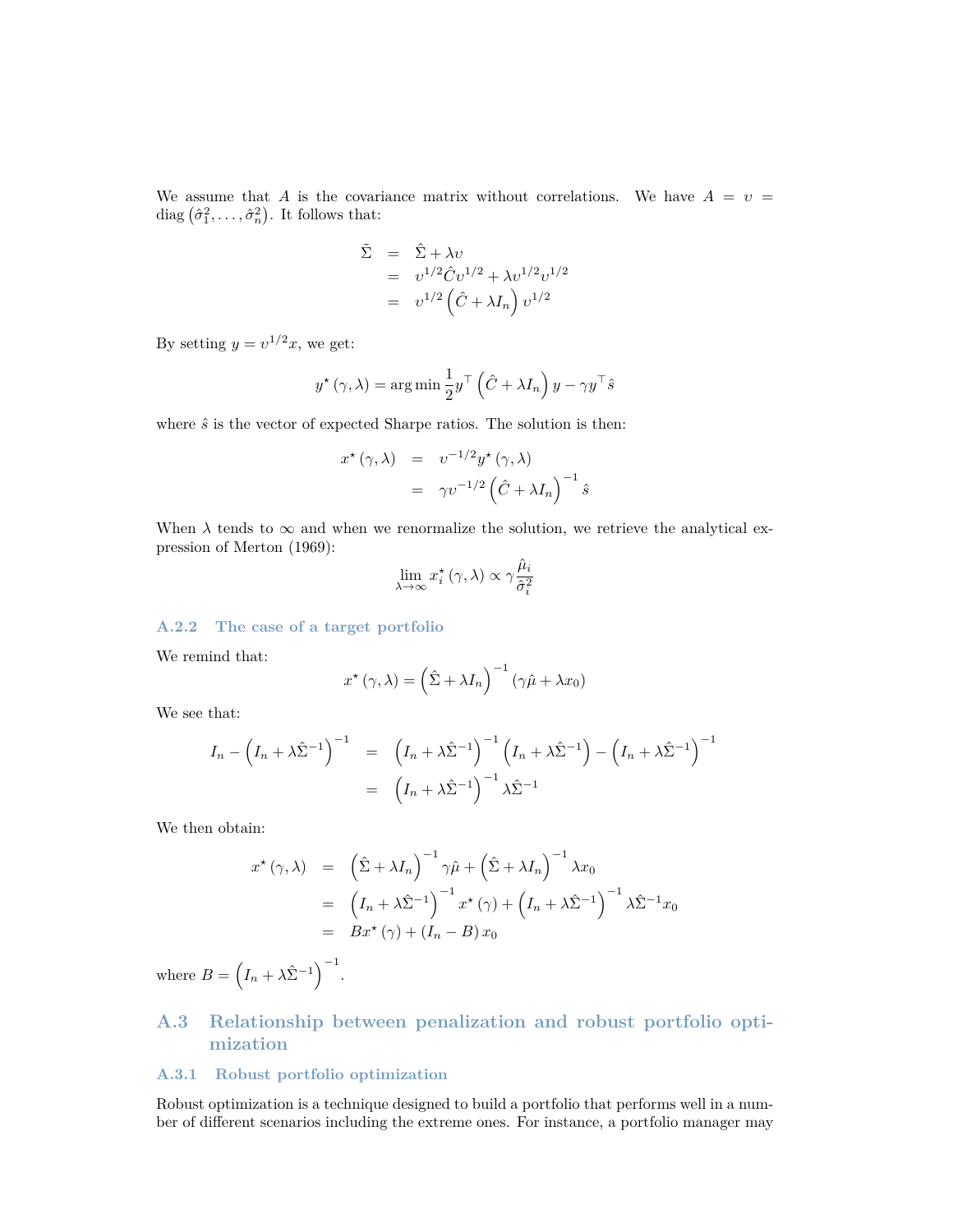apply a confidence interval on each coefficients of the estimated covariance matrix. Halldórsson and Tütüncü (2003) have extensively studied this problem and define the uncertainty set  $U$  as follows:

$$
\mathcal{U} = \left\{ \Sigma : \Sigma^- \leq \Sigma \leq \Sigma^+, \Sigma \succeq 0 \right\}
$$

where  $\Sigma^-$  and  $\Sigma^+$  are extreme values of the set U. In the case of the MVO problem, we obtain:

$$
x^{\star}(\gamma;\mathcal{U}) = \arg\min_{\Sigma \in \mathcal{U}} \frac{1}{2} x^{\top} \Sigma x - \gamma x^{\top} \hat{\mu}
$$

Under the constraint  $x \geq 0$ , we notice that the solution is:

$$
x^{\star}(\gamma;\mathcal{U}) = \gamma \left(\Sigma^{+}\right)^{-1} \hat{\mu}
$$

#### **A.3.2 QP formulation of the optimization problem**

By decomposing the weights as  $x_i = x_i^+ - x_i^-$  with  $x_i^+ \ge 0$  and  $x_i^- \ge 0$ , we obtain:

$$
\frac{1}{2}x^{\top} \Sigma x - \gamma x^{\top} \hat{\mu} = \frac{1}{2} \sum_{i=1}^{n} \sum_{j=1}^{n} \Sigma_{i,j} x_i x_j - \gamma x^{\top} \hat{\mu}
$$
\n
$$
= \frac{1}{2} \sum_{i=1}^{n} \sum_{j=1}^{n} \Sigma_{i,j} x_i^{\top} x_j^{\top} + \frac{1}{2} \sum_{i=1}^{n} \sum_{j=1}^{n} \Sigma_{i,j} x_i^{-} x_j^{-}
$$
\n
$$
- \sum_{i=1}^{n} \sum_{j=1}^{n} \Sigma_{i,j} x_i^{\top} x_j^{-} - \gamma x^{\top} \hat{\mu}
$$

Let us consider the following function:

$$
m\left(x\right)=\max_{\Sigma\in\mathcal{U}}\frac{1}{2}x^{\top}\Sigma x-\gamma x^{\top}\hat{\mu}
$$

For a given set of weights  $x$ , the worst covariance matrix among  $\mathcal U$  is the highest (resp. the lowest) element of U if  $x_i x_j \geq 0$  (resp.  $x_i x_j \leq 0$ ). It comes that:

$$
m(x) = \frac{1}{2}\tilde{x}^\top \tilde{\Sigma} \tilde{x} - \gamma \tilde{x}^\top \tilde{\mu}
$$

with:

$$
\tilde{x} = \begin{pmatrix} x^+ \\ x^- \end{pmatrix}, \quad \tilde{\Sigma} = \begin{pmatrix} \Sigma^+ & -\Sigma^- \\ -\Sigma^- & \Sigma^+ \end{pmatrix} \text{ and } \tilde{\mu} = \begin{pmatrix} \hat{\mu} \\ -\hat{\mu} \end{pmatrix}
$$

We finally obtain:

$$
x^{\star}(\gamma;\mathcal{U}) = \arg\min \frac{1}{2}\tilde{x}^{\top}\tilde{\Sigma}\tilde{x} - \gamma \tilde{x}^{\top}\tilde{\mu}
$$
  
u.c.  $\tilde{x} \ge 0$ 

This problem can be solved using classical QP algorithm under the condition that  $\Sigma$  is positive definite.

### **A.3.3** *L*<sup>1</sup> **formulation of the optimization problem**

Robust estimation is not frequently used in practice, because it is time consuming and it is extremely difficult to define the set U. If we omit the definite positive condition  $\Sigma \succeq 0$ , we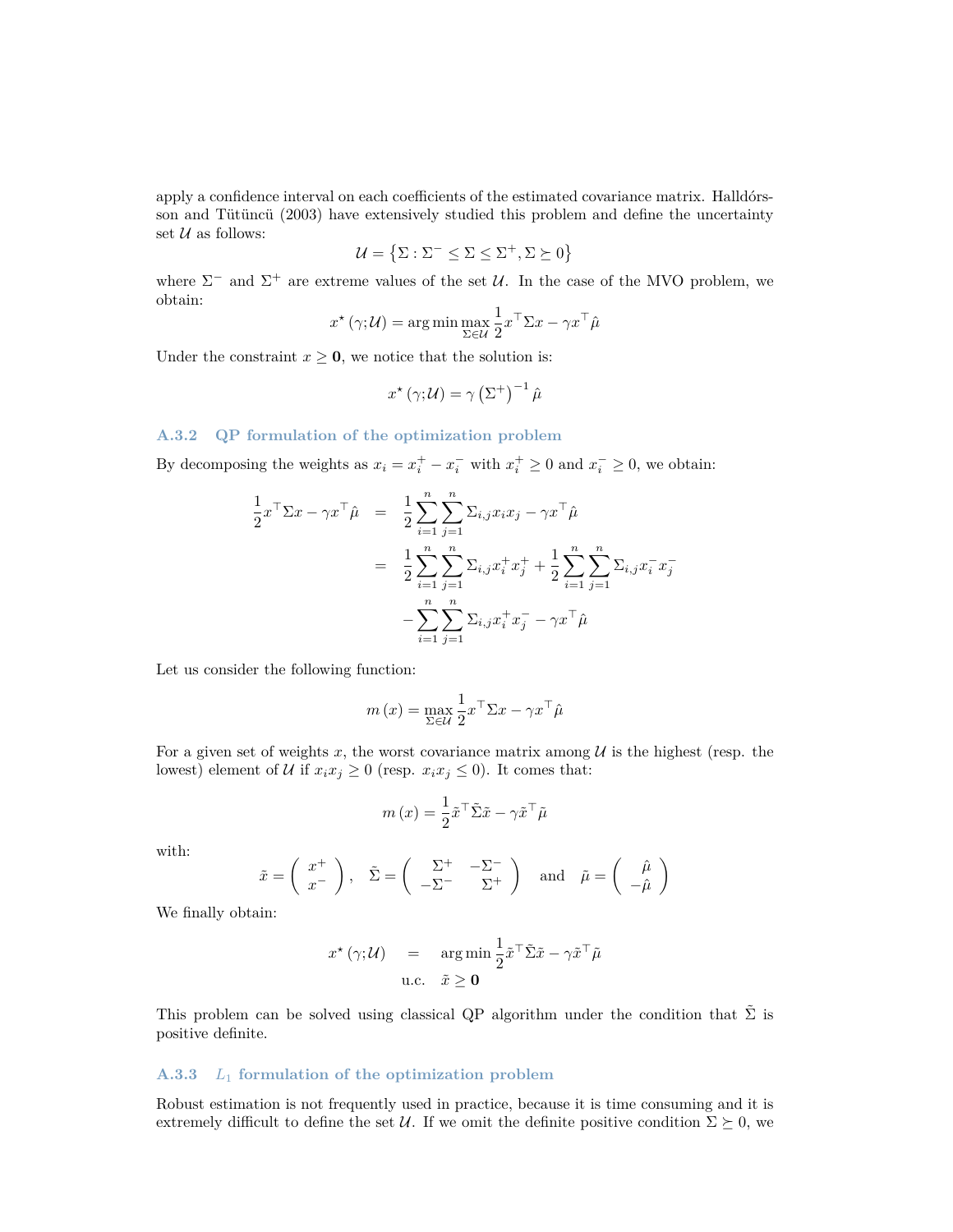can nevertheless use the  $L_1$  approach to solve a similar problem with the set  $\mathcal U$  defined as follows:

$$
\mathcal{U} = \left\{ \Sigma : \hat{\Sigma} - A \le \Sigma \le \hat{\Sigma} + A \right\}
$$

where  $A$  is a positive definite matrix of noise. We have  $2^8$ :

$$
\tilde{x}^{\top} \tilde{\Sigma} \tilde{x} = \tilde{x}^{\top} \begin{pmatrix} \hat{\Sigma} + A & -\hat{\Sigma} + A \\ -\hat{\Sigma} + A & \hat{\Sigma} + A \end{pmatrix} \tilde{x}
$$
  
\n
$$
= \tilde{x}^{\top} \begin{pmatrix} \hat{\Sigma} & -\hat{\Sigma} \\ -\hat{\Sigma} & \hat{\Sigma} \end{pmatrix} \tilde{x} + \tilde{x}^{\top} \begin{pmatrix} A & A \\ A & A \end{pmatrix} \tilde{x}
$$
  
\n
$$
= (x^{+} - x^{-})^{\top} \hat{\Sigma} (x^{+} - x^{-}) + (x^{+} + x^{-})^{\top} A (x^{+} + x^{-})
$$
  
\n
$$
= x^{\top} \hat{\Sigma} x + |x|^{\top} A |x|
$$

We deduce that the minmax problem can be reformulated as follows:

<span id="page-31-2"></span>
$$
x^{\star}(\gamma; A) = \arg\min \frac{1}{2} x^{\top} \hat{\Sigma} x - \gamma x^{\top} \hat{\mu} + \frac{1}{2} |x|^{\top} A |x|
$$
 (5)

Using a confidence interval on the empirical covariance matrix implies then a penalization on the squared  $L_1$  norm.

**Remark 9** If  $A = cI_n$  with c a scalar, the optimization problem [\(5\)](#page-31-2) is a  $L_2$  constrained *problem. In this case, we have:*

$$
\mathcal{U} = \left\{ \Sigma : V \left( \Lambda - A \right) V^{\top} \le \Sigma \le V \left( \Lambda + A \right) V^{\top} \right\}
$$

*where*  $V\Lambda V^{\top}$  *is the eigendecomposition of*  $\hat{\Sigma}$ *. As a result, the*  $L_2$  *constraint is also a minmax problem with uncertain eigenvalues. This gives some intuitions to choose the L*<sup>2</sup> *shrinkage parameter*  $\lambda$  *equal to the average of diagonal elements of*  $A$ *.* 

### <span id="page-31-0"></span>**A.4 Relationship between the conditional normal distribution and the linear regression**

Let us consider a Gaussian random vector defined as follows:

$$
\left(\begin{array}{c} Y \\ X \end{array}\right) \sim \mathcal{N}\left(\left(\begin{array}{c} \mu_y \\ \mu_x \end{array}\right), \left(\begin{array}{cc} \Sigma_{yy} & \Sigma_{yx} \\ \Sigma_{xy} & \Sigma_{xx} \end{array}\right)\right)
$$

The conditional distribution of *Y* given  $X = x$  is a multivariate normal distribution. We have (Roncalli, 2013):

$$
\mu_{y|x} = \mathbb{E}[Y | X = x]
$$
  
=  $\mu_y + \sum_{yx} \sum_{xx}^{-1} (x - \mu_x)$ 

and:

$$
\Sigma_{yy|x} = \sigma^2 [Y | X = x]
$$
  
=  $\Sigma_{yy} - \Sigma_{yx} \Sigma_{xx}^{-1} \Sigma_{xy}$ 

We deduce that:

$$
Y = \mu_y + \Sigma_{yx} \Sigma_{xx}^{-1} (x - \mu_x) + u
$$

<span id="page-31-1"></span><sup>&</sup>lt;sup>28</sup>Since  $\hat{\Sigma}$  and *A* are two positive definite matrices,  $\tilde{\Sigma}$  is also a positive definite matrix.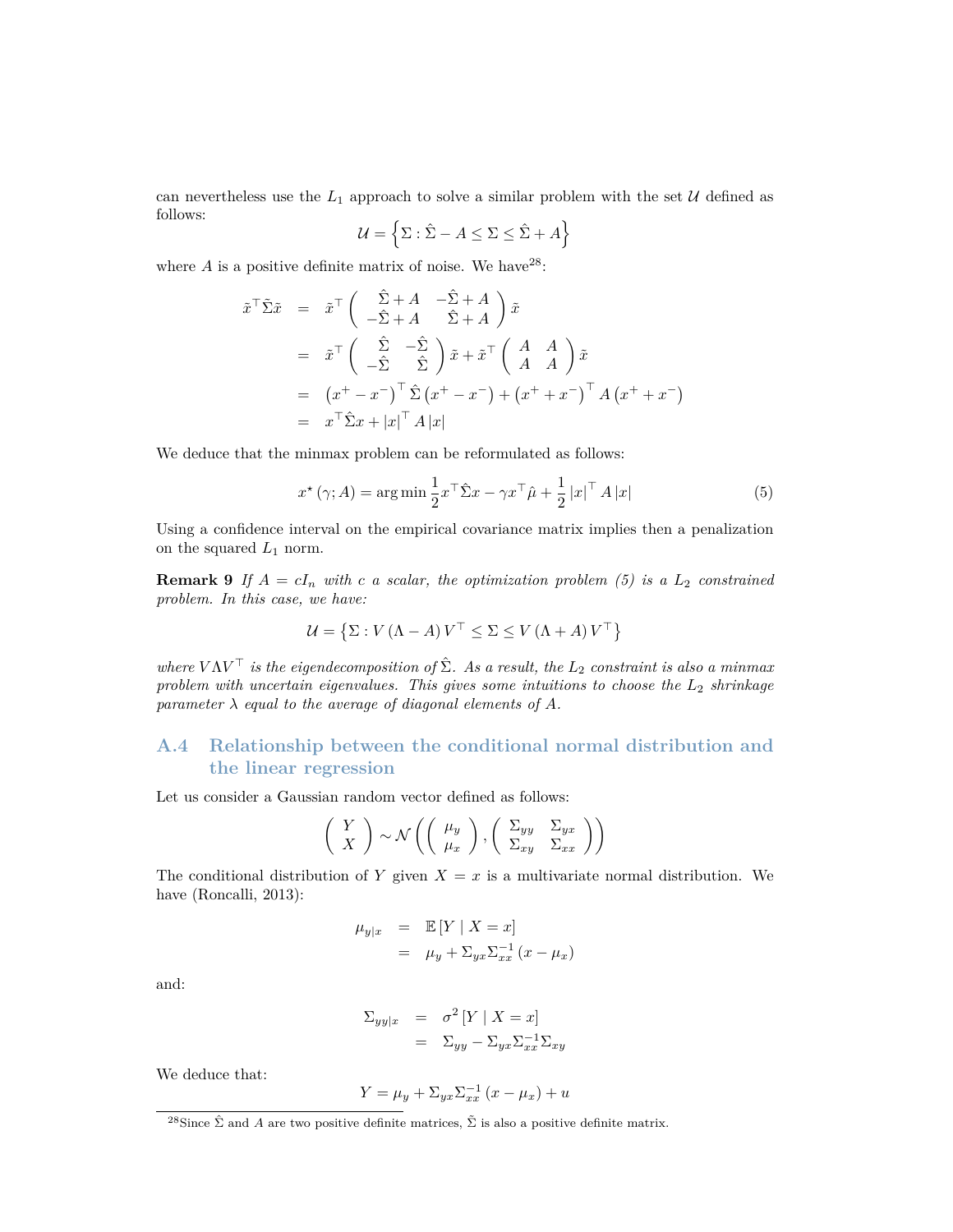where *u* is a centered Gaussian random variable with variance  $s^2 = \sum_{yy|x}$ . It follows that:

$$
Y = \underbrace{(\mu_y - \Sigma_{yx}\Sigma_{xx}^{-1}\mu_x)}_{\beta_0} + \underbrace{\Sigma_{yx}\Sigma_{xx}^{-1}x}_{\beta^\top} + u
$$

We recognize the linear regression of *Y* on *X*:

$$
Y = \beta_0 + \beta^\top x + u
$$

Moreover, we have:

$$
R^{2} = 1 - \frac{s^{2}}{\Sigma_{yy}}
$$

$$
= \frac{\Sigma_{yx}\Sigma_{xx}^{-1}\Sigma_{xy}}{\Sigma_{yy}}
$$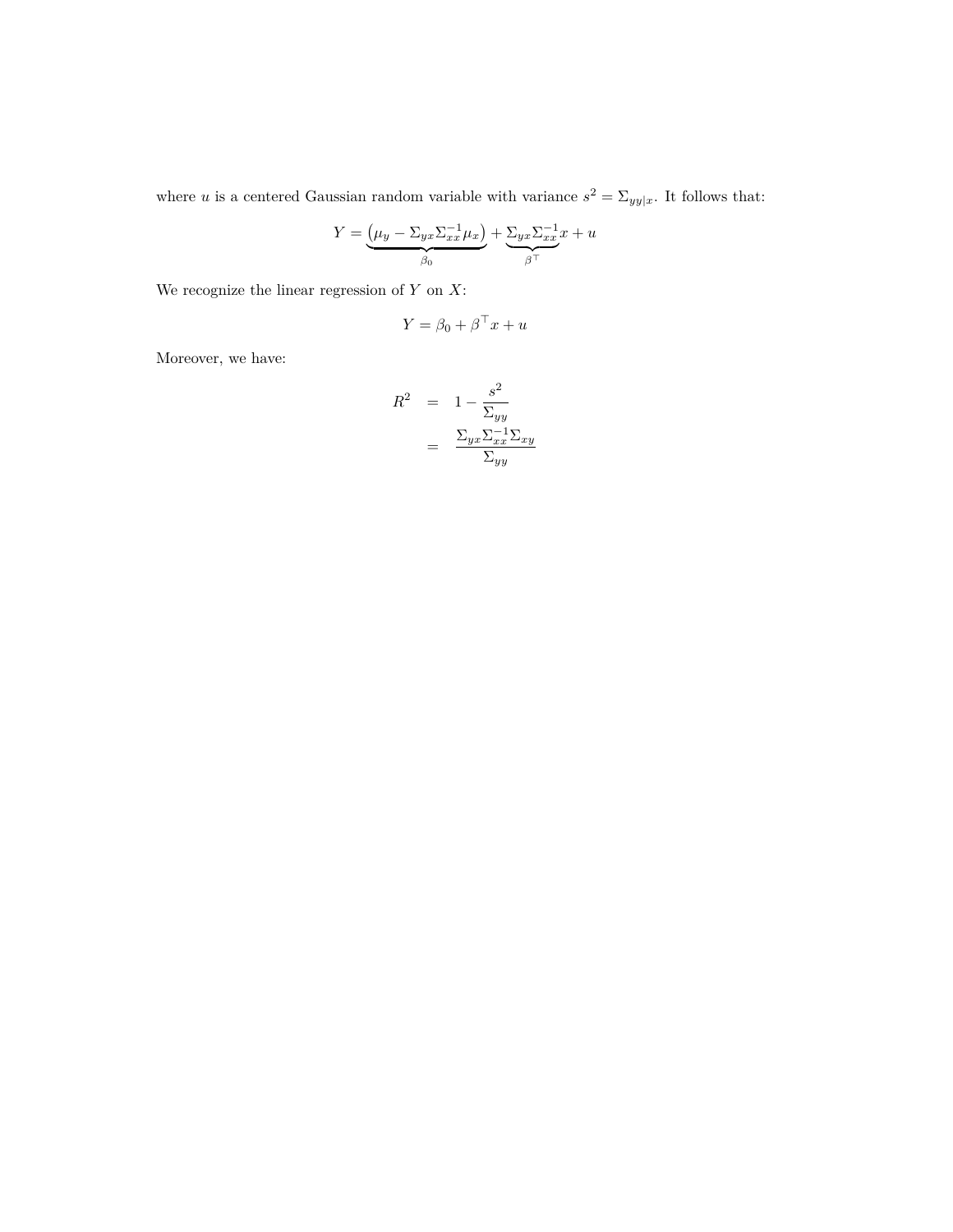## **References**

- [1] Black F. and Litterman R.B. (1992), Global Portfolio Optimization, *Financial Analysts Journal*, 48(5), pp. 28-43.
- [2] Broadie M. (1993), Computing Efficient Frontiers using Estimated Parameters, *Annals of Operations Research*, 45(1), pp. 21-58.
- [3] BRODIE J., DAUBECHIES I., DE MOL C., GIANNONE D. and LORIS I. (2009), Sparse and Stable Markowitz Portfolios, *Proceedings of the National Academy of Sciences*, 106(30), pp. 12267-12272.
- [4] CANDELON B., HURLIN C. and TOKPAVI S. (2012), Sampling Error and Double Shrinkage Estimation of Minimum Variance Portfolios, *Journal of Empirical Finance*, 19(4), pp. 511-527.
- [5] DeMiguel V., Garlappi L., Nogales F.J. and Uppal R. (2009), A Generalized Approach to Portfolio Optimization: Improving Performance by Constraining Portfolio Norms, *Management Science*, 55(5), pp. 798-812.
- [6] DeMiguel V., Garlappi L. and Uppal R. (2009), Optimal Versus Naive Diversification: How Inefficient is the 1/N Portfolio Strategy?, *Review of Financial Studies*, 22(5), pp. 1915-1953.
- [7] DeMiguel V., Martin-Utrera A. and Nogales F.J. (2011), Size Matters: Optimal Calibration of Shrinkage Estimators for Portfolio Selection, *SSRN*, [www.ssrn.com/](www.ssrn.com/abstract=1891847) [abstract=1891847](www.ssrn.com/abstract=1891847).
- [8] DUPLEICH ULLOA M.R., GIAMOURIDIS D. and MONTAGU C. (2012), Risk Reduction in Style Rotation, *Journal of Portfolio Management*, 38(2), pp. 44-55.
- [9] El Ghaoui L., Oks M. and Oustry F. (2003), Worst-Case Value-at-Risk and Robust Portfolio Optimization: A Conic Programming Approach, *Operations Research*, 51(4), pp. 543-556.
- [10] Halldórsson B.V. and Tütüncü R.H. (2003), An Interior-Point Method for a Class of Saddle-Point Problems, *Journal of Optimization Theory and Applications*, 116(3), pp. 559-590.
- [11] Hastie T., Tibshirani R. and Friedman J. (2009), *The Elements of Statistical Learning*, Second Edition. Springer.
- [12] Hurley N. and Rickard S. (2009), Comparing Measures of Sparsity, *IEEE Transactions on Information Theory*, 55(10), pp. 4723-4741.
- [13] Jagannathan R. and Ma T. (2003), Risk Reduction in Large Portfolios: Why Imposing the Wrong Constraints Helps, *Journal of Finance*, 58(4), pp. 1651-1684.
- [14] James G. and Hastie T. (1997), Generalizations of the Bias/Variance Decomposition for Prediction Error, *Technical Report*, Department of Statistics, Stanford University.
- [15] Jorion P. (1992), Portfolio Optimization in Practice, *Financial Analysts Journal*, 48(1), pp. 68-74.
- [16] LALOUX L., CIZEAU P., BOUCHAUD J-P. and POTTERS M. (1999), Noise Dressing of Financial Correlation Matrices, *Physical Review Letters*, 83(7), pp. 1467-1470.